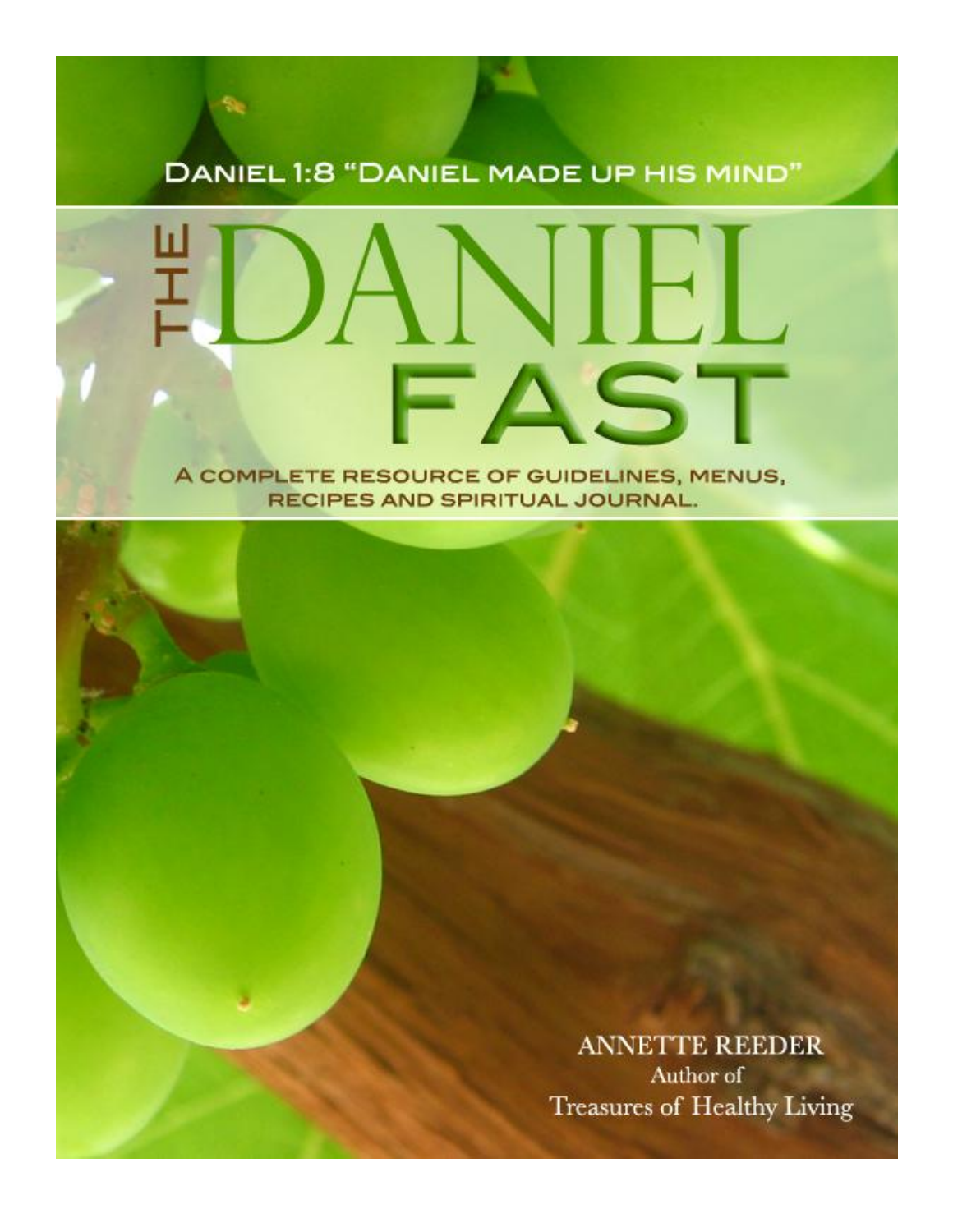# Daniel Fast

#### And Daniel made up his mind …...Daniel 1:8

### **Contents**

Copyright©2012 Designed Healthy Living, Annette Reeder. All rights reserved.

Designed Healthy Living, 14172 Gordons Lane, Glen Allen, VA 23059

[www.designedhealthyliving.com](http://www.designedhealthyliving.com/)

Information contained in this Daniel Fast is educational and merely offers nutritional support. To my knowledge the FDA has not approved the Daniel Fast for any spiritual or physical benefit. This means you are putting your life in God's hands by applying Scripture to your health. Some physical diseases such as diabetes may require a consult with a doctor before altering the government designed eating plan.

No part of this publication may be reproduced, stored in a retrieval system, or transmitted in any way by any means-electronic, mechanical, photocopy, recording or otherwise-without prior permission of the copyrights holder, except as permitted by USA copyright law.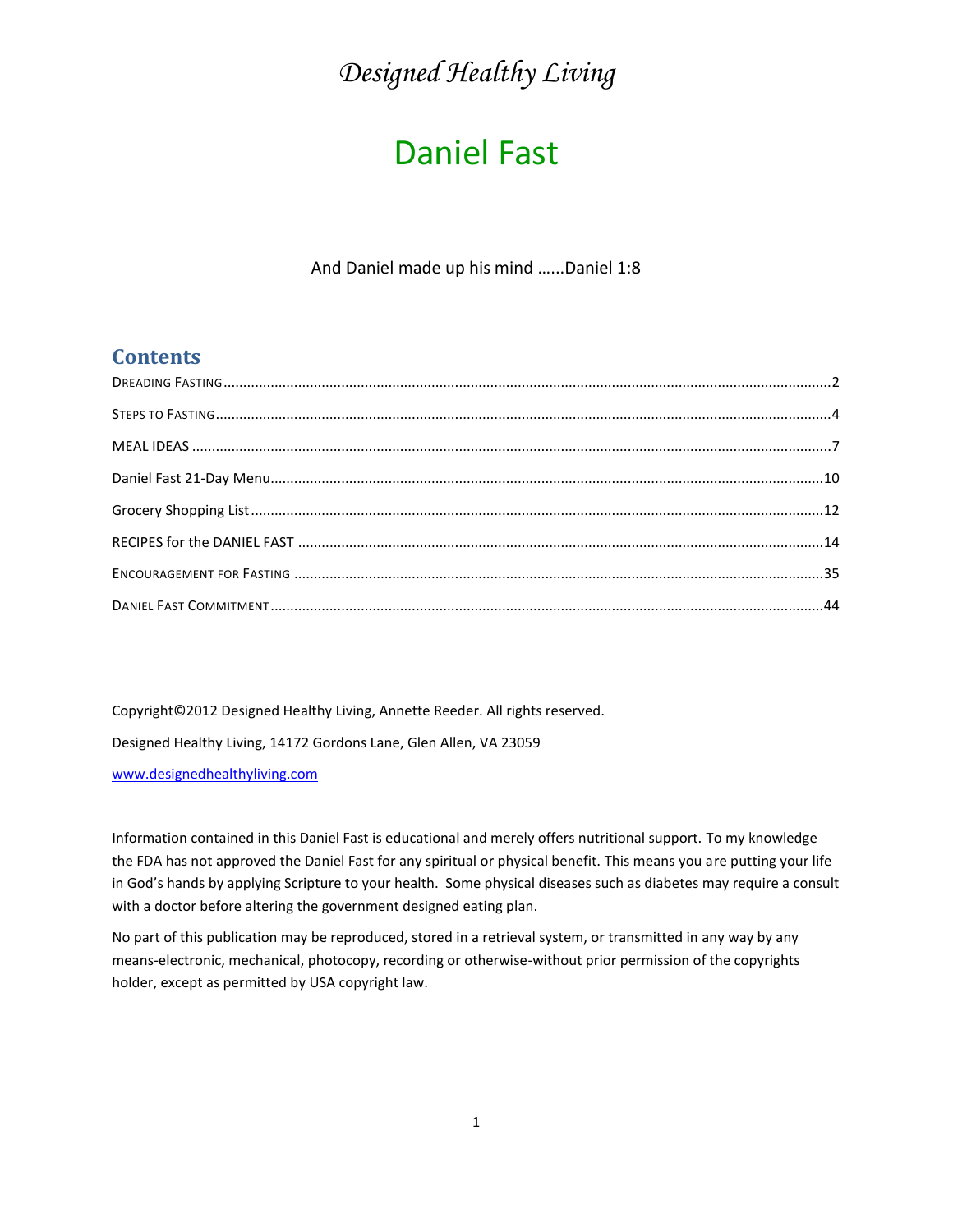### **DREADING FASTING TESTIMONY**

*Rhonda Sutton*

<span id="page-2-0"></span>In the past, I tried several times to break unhealthy eating habits and start exercising, but I kept falling back into old routines. Last year after the Christmas holidays, I hit my highest weight ever, even counting being pregnant! In my quest for a healthier lifestyle, I decided to turn to the *Treasures of Healthy Living Bible Study*. I knew it was time for some "drastic measures" before my health paid a costly price. These problems were not going away or getting any easier to address with age and depleting estrogen on the horizon.

I enthusiastically embraced *The Treasures of Healthy Living Bible Study*. Everything was going well until I got to the chapter on fasting. Chapter 7 is safely hidden in the middle of the study! I was excited about my progress during the study up to this point, but the "fasting chapter" was such a high hurdle for me to face. I felt so overwhelmed at the thought of fasting for more than "just between meals" (no snacking between meals was a real accomplishment for me!). One question adequately described my feelings after reading this chapter, "Are you crazy?" I quickly went on to the next chapter not giving the "fasting chapter" serious consideration. I was not ready to do something so unusual.

Then it happened. The following week, it seemed that everywhere I went; I saw something about "fasting". The word was literally "popping out" at me on bookshelves. I prayed to the Lord and asked Him, "Are you trying to tell me something?" I knew that God wanted me to trust Him in all things. I sensed that He wanted me to fast and claim the victory by faith that I could fast successfully. He helped me to see that I could already claim by faith that He would give me the strength to fast. The Lord gave me the faith to view the Daniel Fast as a "done deal" even before I began the first day. He wanted me to walk with Him each step of the way in His power; I just had to cooperate with the Holy Spirit and depend on Him alone.

My minds, spirit, will, emotions and body started the amazing and purifying journey of fasting. My focus changed from food to feasting on the promises of God and His Word as I completed each day by the grace and strength of the Lord. The "Daniel Fast" transformed my fear and frustration to a new level of freedom and joy. I was able to pray with a clearer focus and ardent desire to please the Lord Jesus. I knew that the Holy Spirit was guiding me as I consecrated myself to Him in the way I treated my body, His temple. I began experiencing a new level of abundant living through Christ.

The only requirement for fasting is the commitment to trust the Lord in the most basic area: what we eat and drink. It is unfamiliar territory for many of us. Food is comfort. He is faithful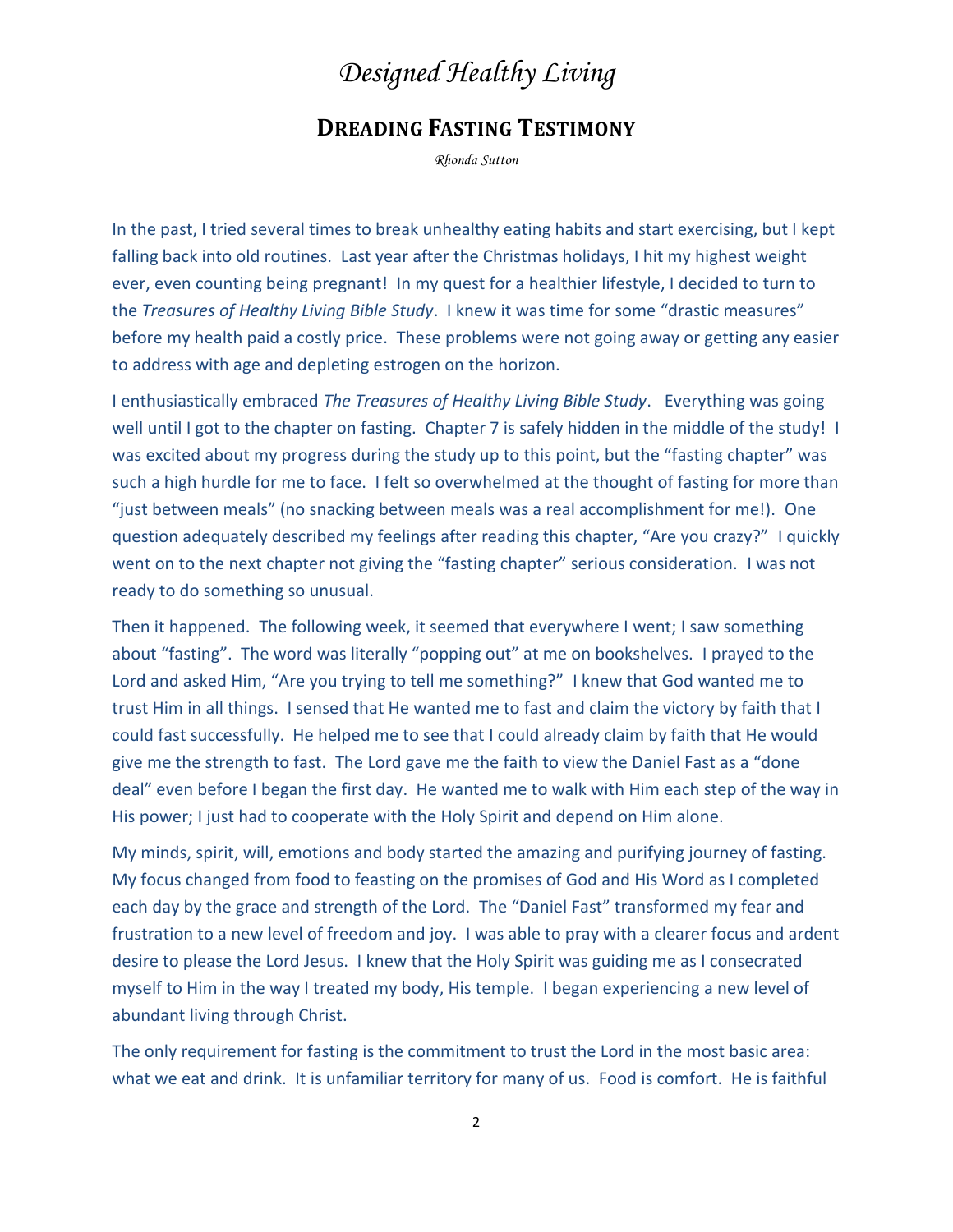and strong enough to supply all that we need to be obedient. I am so thankful that He would not let me skip over the wisdom and truth about fasting. I started seeing the lies that I had believed about food and what is really good for me. As I lost the weight, I also let go of fears and lies about food and exercise. I gained a new perspective about healthy food that I could fit into my schedule and the exercise that works best with my personality that I can maintain for the rest of my life.

I feel so much better now. I used to think that being "good" to myself revolved around eating comfort food. Now I know the truth about being really "good" to myself. The Lord knows what He is talking about. It just took me awhile to agree with Him about food and exercise. He wants us to be totally free in Christ. This includes food freedom. He used fasting to "wake me up" spiritually so that I would not miss out on His best for me. When I feel better physically, I want to do more for Him and my family. I have more energy and joy when I am following His plan for life instead of going my "own way". Fasting is not crazy. It is one avenue to freedom and joy for healthy living. I do not dread fasting, chapter 7 anymore.

*Rhonda*

#### \**Treasures of Healthy Living*, by Annette Reeder and Dr. Richard Couey

Did you know you can find the answers to many health problems in the pages of Scripture? Think of God's Word as a treasure map that leads straight to the healthy life you've always dreamed of. It reveals how you can move from a sickly, lackluster life tone that is full of energy and hope. This practical Bible study will reveal the truth about the foods you eat and provide simple tools to begin improving your physical, emotional and spiritual heath. You won't believe how much your life can change when you grab hold of the treasures god has provided for you.

This book along with the full collection of the Treasures of Health Series can be found at DesignedHealthyLiving.com.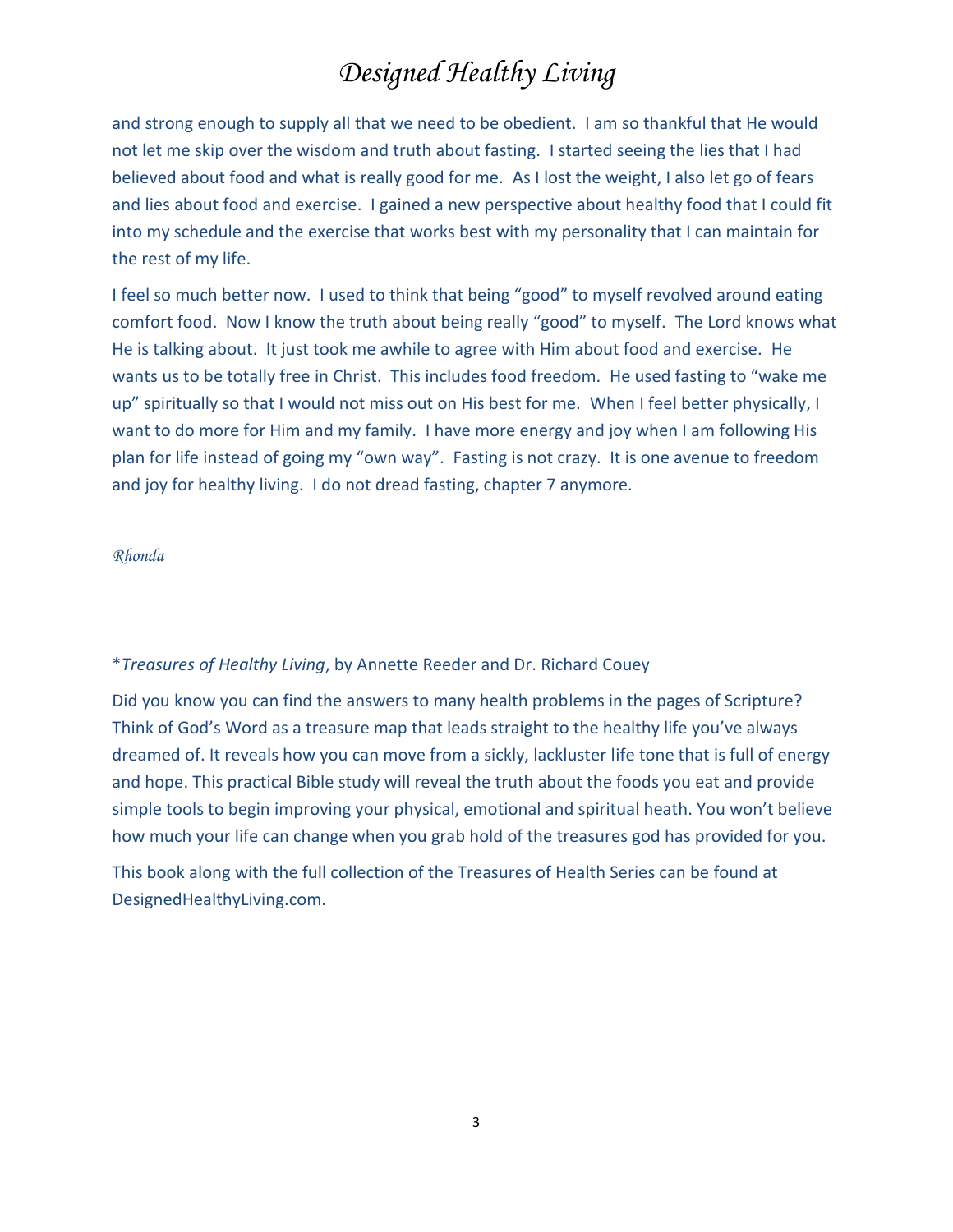### **STEPS TO FASTING**

<span id="page-4-0"></span>INTRODUCTION

The purpose of a fast is freedom. Freedom to hear God in a new way as reliance on favorite foods is put aside. If the result is not greater freedom, then something is wrong. There will be times in your life when fasting is necessary to break the bonds of strongholds such as gossiping, alcohol, food addictions, lack of trust, sinful behaviors and so on. Turning your problems over to God and letting Him take control over these areas will bring this freedom and a great yoke will be lifted from your shoulders. Discipline always has its rewards. It will be difficult before it is easy.

For an in-depth study on fasting read Week 7 in the *Treasures of Healthy Living* Bible study (pages 169-192) and in the *Treasures of Health Nutrition Manual (* pages 261-266)*.*

#### **BEFORE YOU BEGIN**

#### **Make up your mind**:

To fast or not to fast is one question and the next question is why? There are several occasions of fasting in the book of Daniel, but one of my favorite stories is the one about Daniel and his friends Shadrach, Meshach and Abednego. Read Daniel 1.

Daniel and his friends were offered all the king's delicacies, yet they chose to eat a diet of vegetables. Daniel had proposed in his heart ahead of time that he would not defile himself. He avoided rich foods such as meats, pastries, cakes, cookies, alcohol and any other food that is tempting to the flesh. As you read about Daniel and his friends, the Scripture explains how they were much healthier than the other Hebrew teenagers. This form of fasting followed eating foods God declared good for you and not the foods altered or abused by man. Daniel's health was a testimony to God's provision. When we fast for physical well-being, God will touch our bodies and enrich our souls.

When considering a fast the first fast will not be easy. You will be more successful if you determine in your mind a head of time that you are going to do this. Then the other preparations will fall into place. If you make a mistake, start over.

#### **Make a Commitment**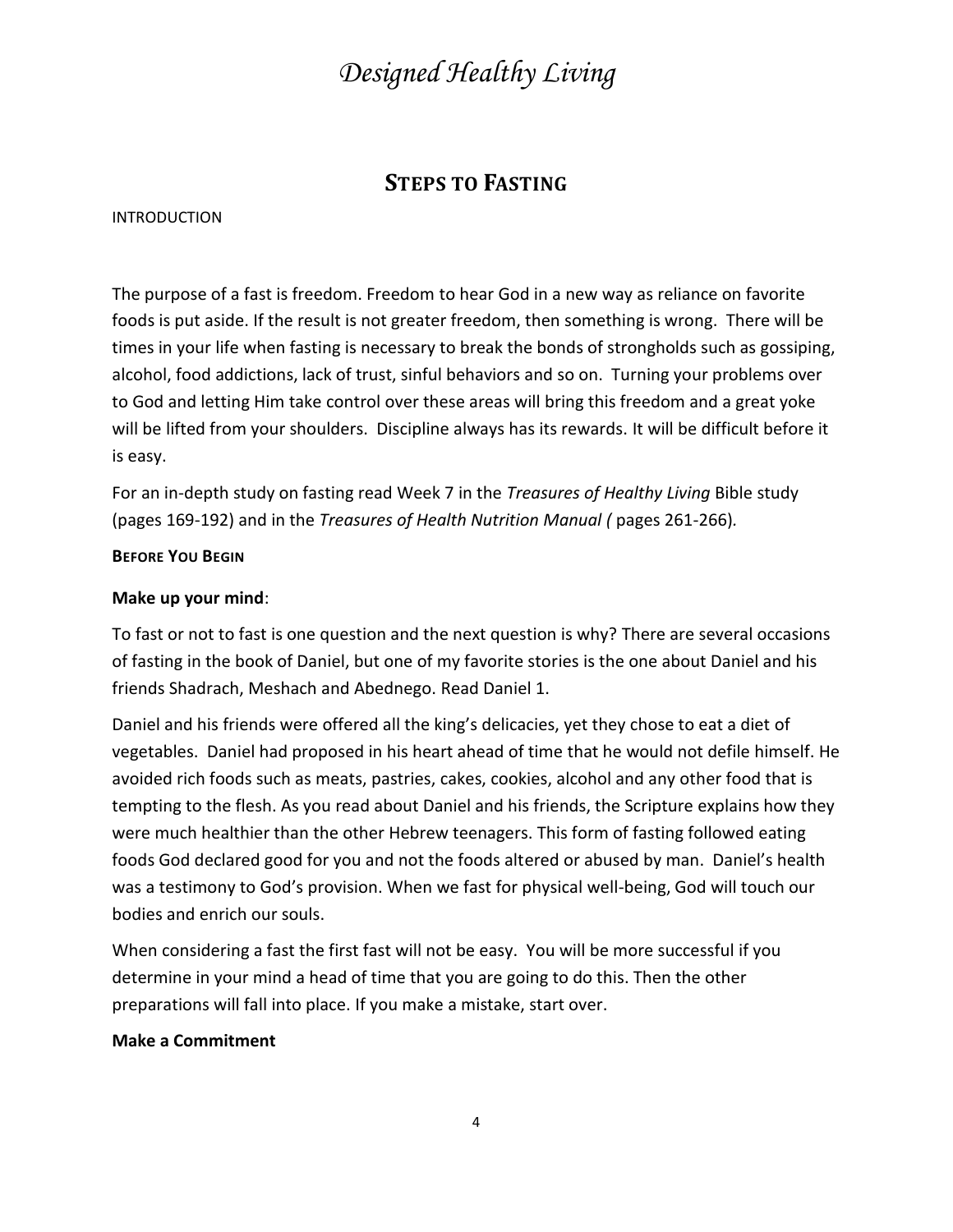God wants us to demonstrate our commitment to Him. Take the following steps to show Him your intent.

- Determine in your heart and mind that you are going to fast.
- Set a date in advance and make a commitment. Commitment cards are at the back of this book; one for you and one for you to share with an accountability partner if you choose.
- Determine the spiritual reason for your fast. See page 174-175 in *Treasures of Healthy Living* for a list to review.

#### **Make a Plan**

Putting too many rules on a fast can be a distraction from the purpose. These guidelines listed here are just that – guidelines. It is up to each person to set their own parameters of how they want to implement a fast, especially the Daniel fast.

Daniel 1:12 *Please test your servants for ten days, and let us be given some vegetables to eat and water to drink.*

Daniel 10:2-3 *In those days I, Daniel, had been mourning for three entire weeks. I did not eat any tasty food, nor did meat or wine enter my mouth, nor did I use any ointment at all, until the entire three weeks were completed*.

These verses in Daniel give a brief synopsis of Daniel's food plan. The definition of vegetables is your discretion. It could literally be just vegetables alone or the word vegetables could include other foods such as fruits and grains.

In Daniel 10, it is up to you to decide again what he meant by tasty foods. Vegetables can be tasty. You decide to what to eat and not eat. Don't let anyone put rules on you; it is between you and the LORD. It is clear Daniel did not eat any meat or drink wine. Listed here are some guidelines or suggestions.

Foods to include:All fruits, vegetables, whole grains, nuts and seeds, legumes, quality oils, pure water, herbal teas, soy products(high quality non-GMO), natural vinegars, seasonings, salt, herbs and spices.

Foods to avoid: All meat and animal products, dairy products, sweeteners, refined and processed food products, deep fried foods, solid fats, beverages other than pure water and herbal teas.

A meal plan and recipes are included in this book to make it easier during this special time with the Lord.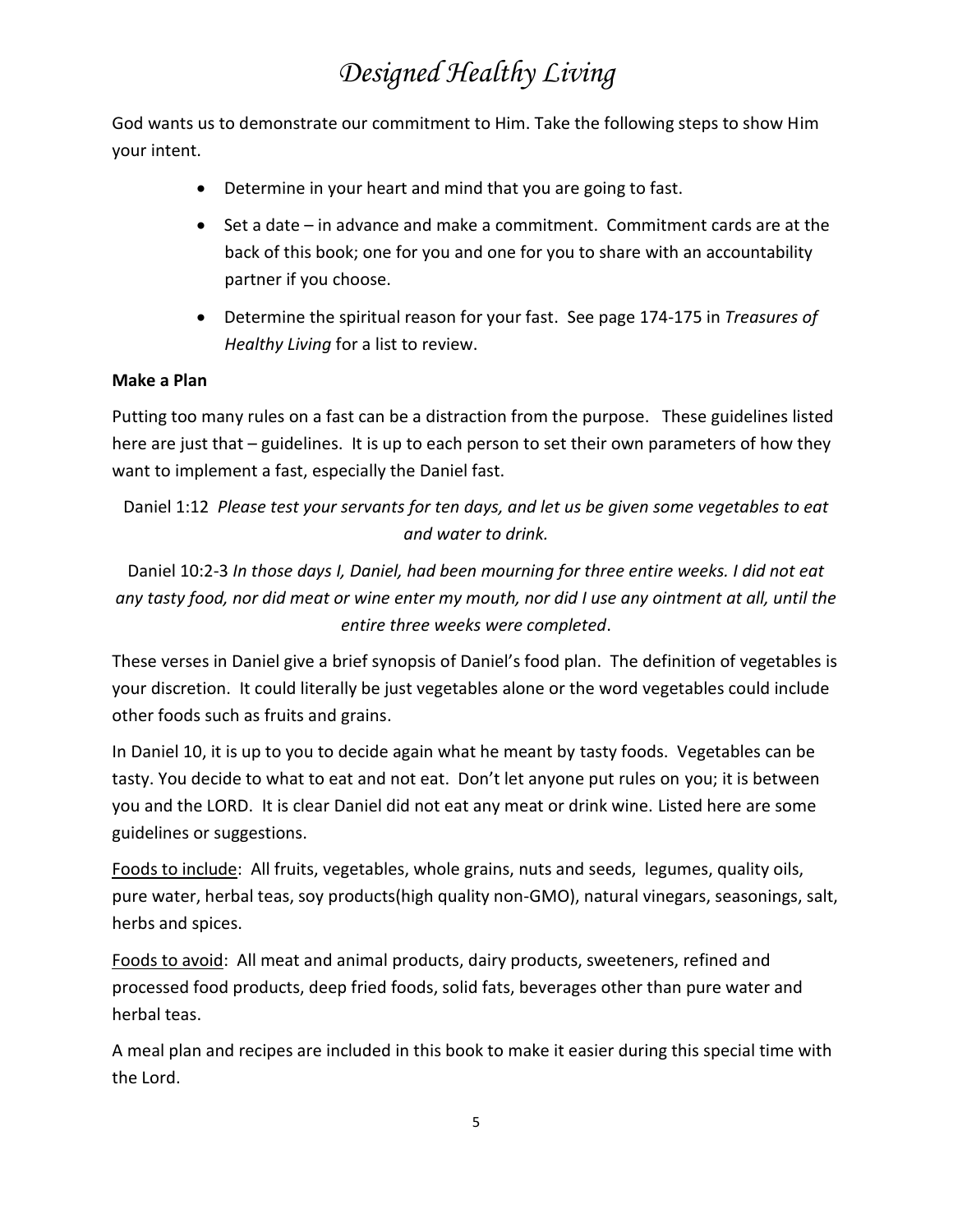#### **Make Time for Prayer and Meditation**

Be careful, to take your mind off eating some people fill every waking moment with activity. Besides being in a continual mind of prayer throughout your day specific time needs to be set aside for prayer and meditation on God's Word. Without this scheduled time of prayer the fast becomes nothing more than abstinence from food. Read Isaiah 58. The spirit and body are so interrelated in God's creative design that fasting has both spiritual and physical benefits. By enabling us to surrender our lives to God in greater measure, we find fasting gives us more control over our tongues, our minds, our attitudes, our emotions, our bodies and all our fleshly desires. By setting this time for prayer while not eating it helps us submit our heart to God completely so that He can use us for His purpose.

In Isaiah 58 is a promise from God each time you fast. "Is not this the fast that I have chosen; to loose the bonds of wickedness." We all need deliverance from bondage and fasting accompanied by prayer will help break that bound of wickedness.

Just as you are setting a plan for the foods to eat, also set a time – or several times a day for specific prayer and reading God's Word.

#### **Make Healthy Foods a Delight**

Fasting does not need to be a struggle. Once you get past the first 12 hours it becomes easier to follow through with your commitment. Make God's food a delight instead of drudgery. Every good and perfect gift comes from God and this includes the best of foods imaginable. Learn new cooking techniques, new spices, marinades, new recipes. Each time you find a new food you love – give thanks. Make each day exciting as you venture out to new foods and undiscovered taste. This may be the most fabulous foodie experience you ever ventured.

#### **Make Preparations**

The day you start the Daniel Fast is not the day to write the menu and shopping list. Plan ahead. Once you set the date to begin and have written out your commitment, write out your menu. The menu in this book suggests ideas to help you through your first fast. A shopping list is also included.

Remove **all** tempting foods **now** before you begin. If you don't want to be wasteful then try freezing foods such as cheese, butter, milk, and meat. Eggs do not freeze but they do last a long time in the refrigerator. Throw away all cookies, ice cream, sweets, and other temptations. Set yourself up to succeed. Even though you are doing this for spiritual reasons don't even think you will not be tempted – you will. Satan will make sure of it. Remember we wrestle not against flesh and blood but against principalities. This means you are entering spiritual warfare and food will be used against you.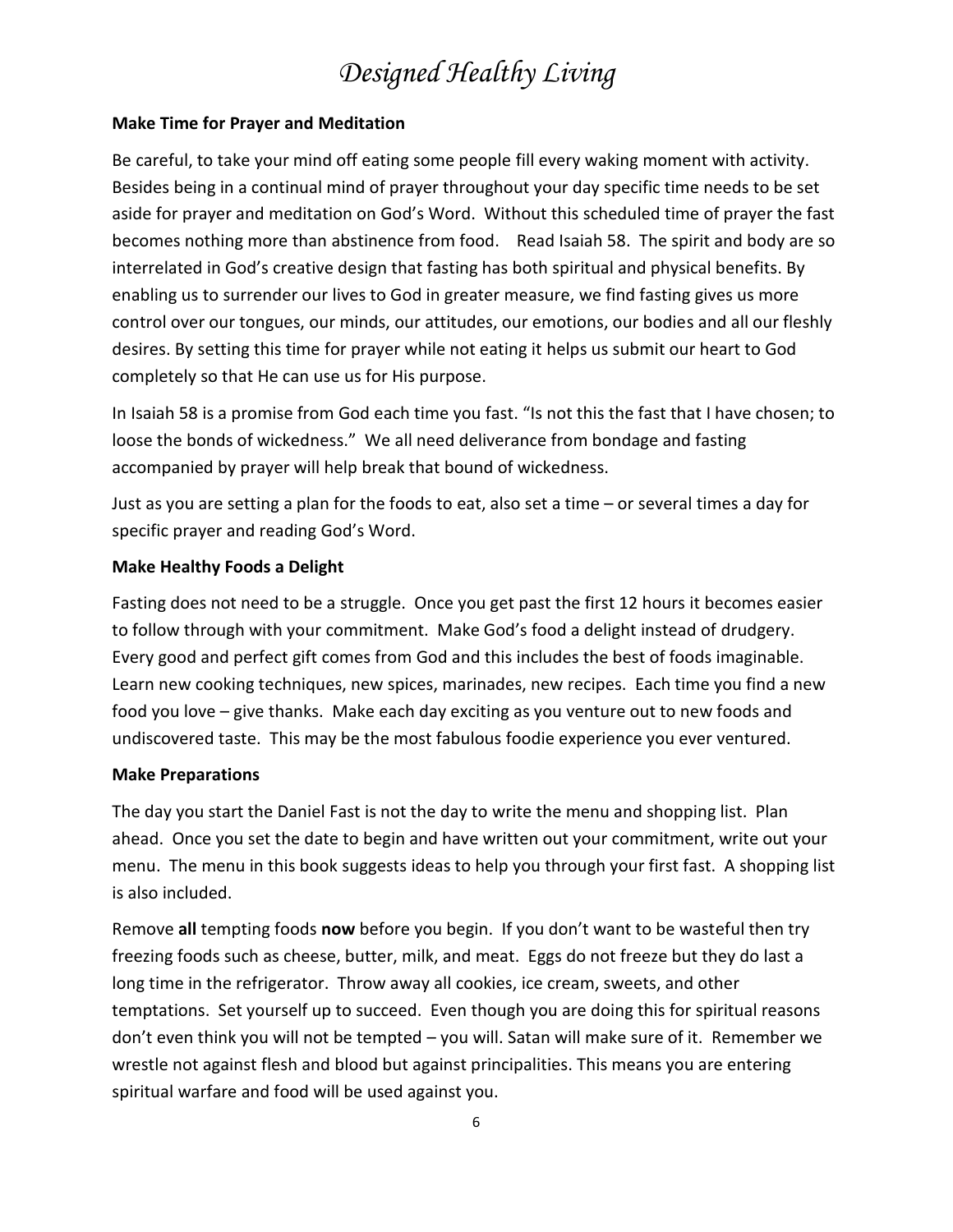Make sure you have a good water purifier. There are better brands then Brita and Pur. Be a smart shopper.

#### **Make Praises**

As your feet hit the floor each morning give a shout of rejoicing for the great insight God will give you today. Continue to praise Him all the day long and especially at the end of this short journey.

<span id="page-7-0"></span>This is the day that the Lord has made, let us rejoice and be glad in it.

### **MEAL IDEAS**

The following recipes can be found in the *Healthy Treasures Cookbook* on the page numbers indicated. If no page number is listed, the recipe is included in this book in alphabetical order. Many recipes in the *Healthy Treasures Cookbook* or your own favorite cookbook can be easily adapted into the Daniel Fast by omitting ingredients to be avoided and substituted with allowed ingredients. An example of soups; substitute chicken broth with vegetable broth.

#### **BREAKFAST**

- **Breakfast Burritos**
- **Chewy Breakfast Bars**
- **Cream of Wheat: page 21 (use rice or almond milk and heat with dates for a sweetener)**
- **Fruit**
- **Muesli Mix: page 26**
- **Muesli-Nut Fruit Salad: page 25** *(omit yogurt and use fruit juice, water or almond milk to make cold or hot cereal)*
- **Nuts**
- **Oats: Overnight Oatmeal, Cherry Berry Muesli**
- **Pancakes**
- **•** Surprise Berry Juice

### **LUNCH/SIDE DISHES/SALADS**

- **Any fruit**
- **Any vegetables**
- **Black Bean Salad: page 143** *(use seasoned oil & vinegar instead of Italian dressing)*
- **Black Bean Soup: page 125 (use vegetable broth and omit sour cream)**
- **Blackberry Mixed Salad: page 144**
- **Chickpea Salad: page 75**
- **Classic Carrot Soup: page 130**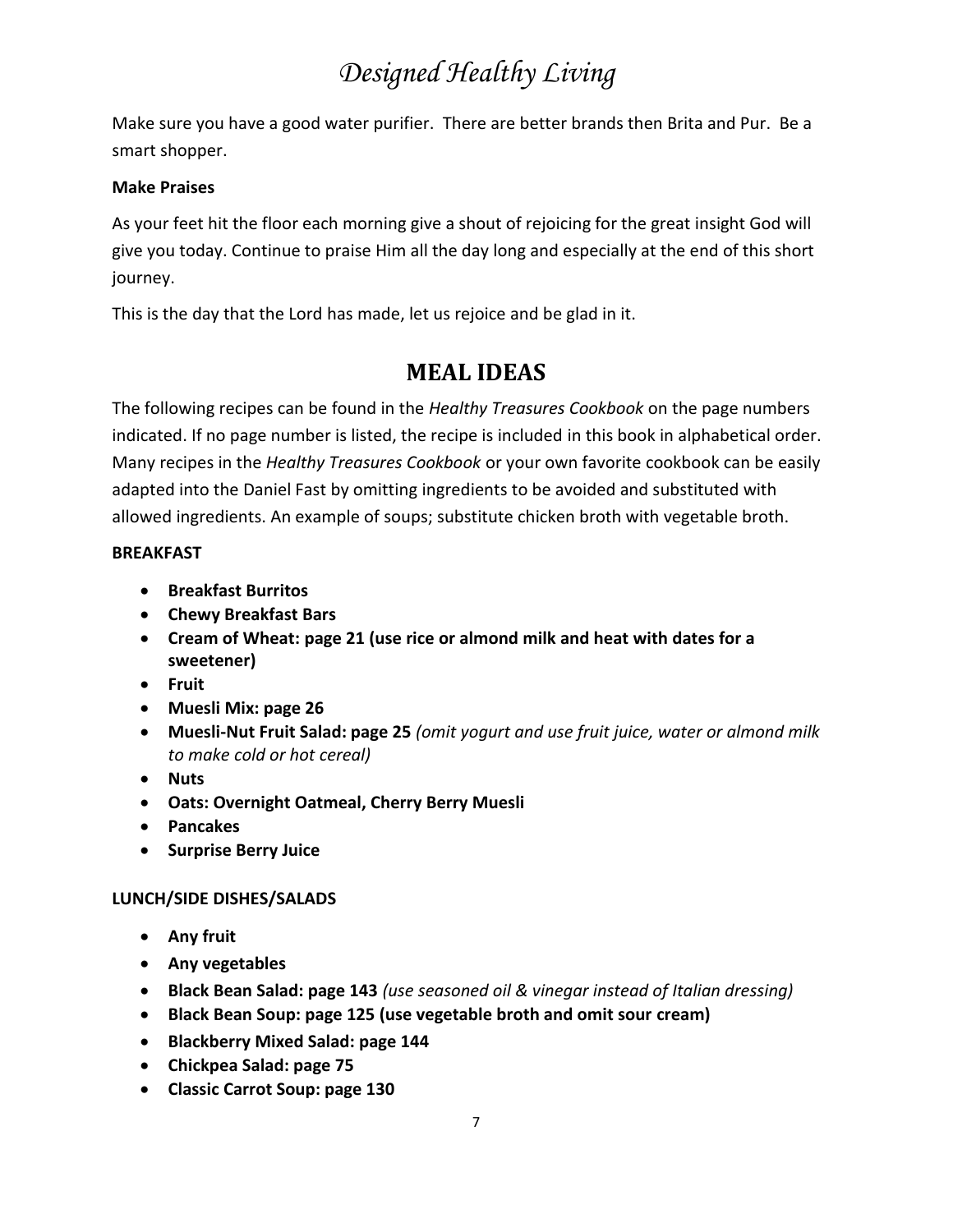- **Green Salads**
- **Grilled Summer Squash & Tomatoes: page 78**
- **Italian Chickpeas : page 76**
- **Lentil Salad: page 154**
- **Lentil Soup**
- **Oven Baked Butternut Squash: page 79**
- **Quinoa Pilaf: page 163**
- **Roasted Sweet Potatoes: page 80**
- **Stir Fry Zucchini: page 82**
- **Sweet Potato Salad**
- **Tabouli (Wheat Garden Salad): page 172**
- **Tuscan White Bean Salad**
- **Vegetable Soup**
- **Vegetarian Stew**
- **Zesty Rice & Bean Salad**

#### **DINNER/SOUP**

- **•** Bean and Rice Casserole
- **Bean Burgers & Salsa**
- **•** Bean Curry and Rice
- **Black Bean Soup: page 125** *(omit yogurt and use vegetable instead of chicken broth)*
- **Black Beans and Rice**
- **Cabbage Rolls**
- **Italian Tomato Bean Soup**
- **Italian Vegetables Soup: page 132**
- **Lentil-Barley Stew: page 133**
- **Marinated Vegetable Salad**
- **Nice & Nutty Veggie Burgers**
- **Popeye Burgers**
- **Quinoa Pilaf**
- **Soup recipes can be adapted to the fast by using water or vegetable base instead of meat stock/broth**
- **•** Spanish Paella
- **Spelt Chapatti: page 112**
- **Stir Fry Vegetables with Brown Rice**
- **Sweet Potato Pie**
- **Taco Soup: page 136**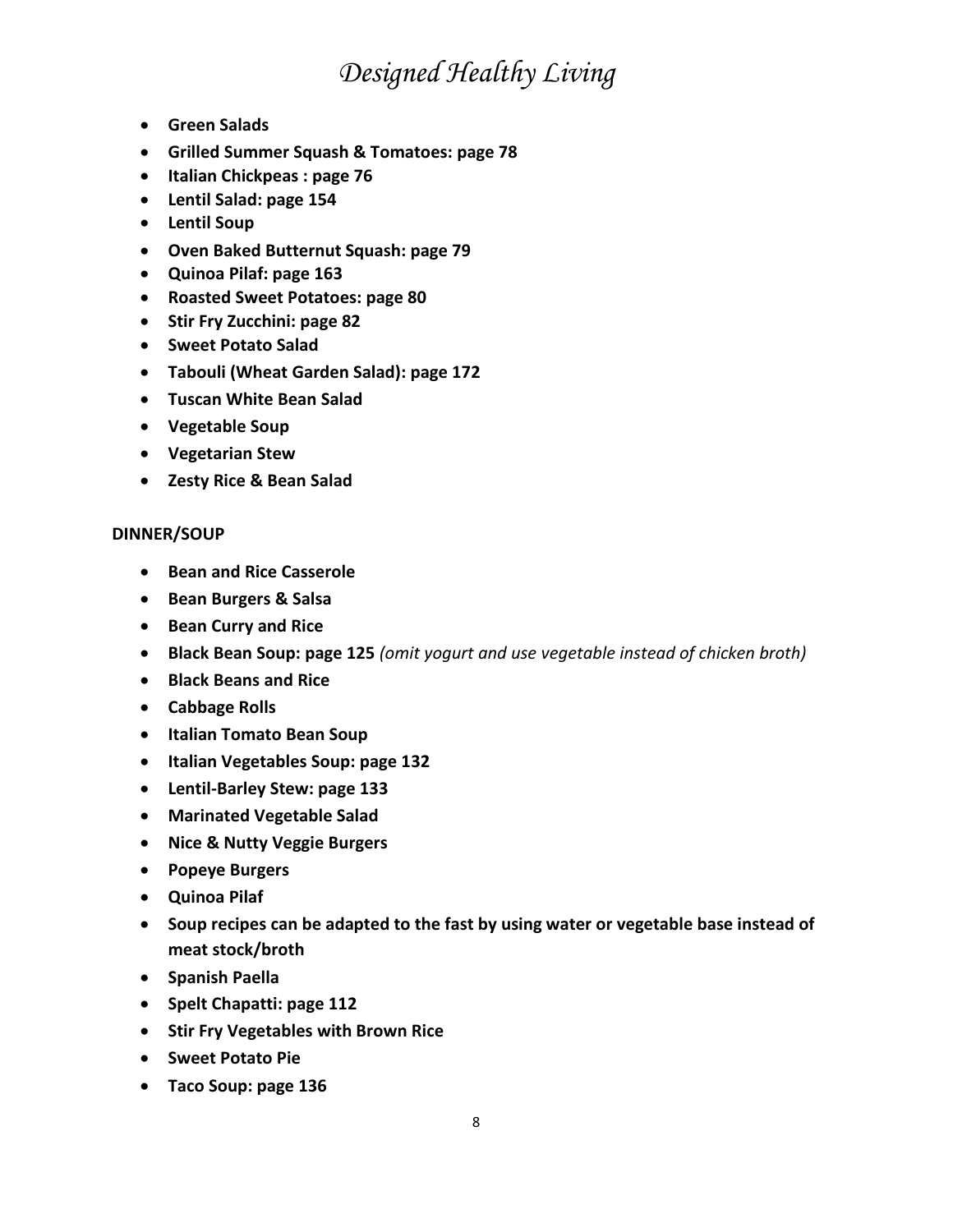- **Three Bean Indian Dal**
- **Turkish Salad**
- **Tuscan Villa Bean Soup**
- **Vegetable Pizza**
- **Vegetable Soup: your favorite recipe made with a vegetable base instead of meat stock/broth**
- **Vegetarian Chili**
- **Vegetarian Stew**
- **Veggie Medley/ Pasta**
- **Veggie Wraps**

#### **SNACKS**

- **Fruit – fresh or dried**
- **Nuts**
- **Popcorn – no butter**
- **Trail mix of nuts, dry fruit, seeds, coconut**
- **Veggies**

#### **BREADS**

- **Chapattis or Indian Flat Bread**
- **Homemade Crackers**
- **Israelite Unleavened Bread**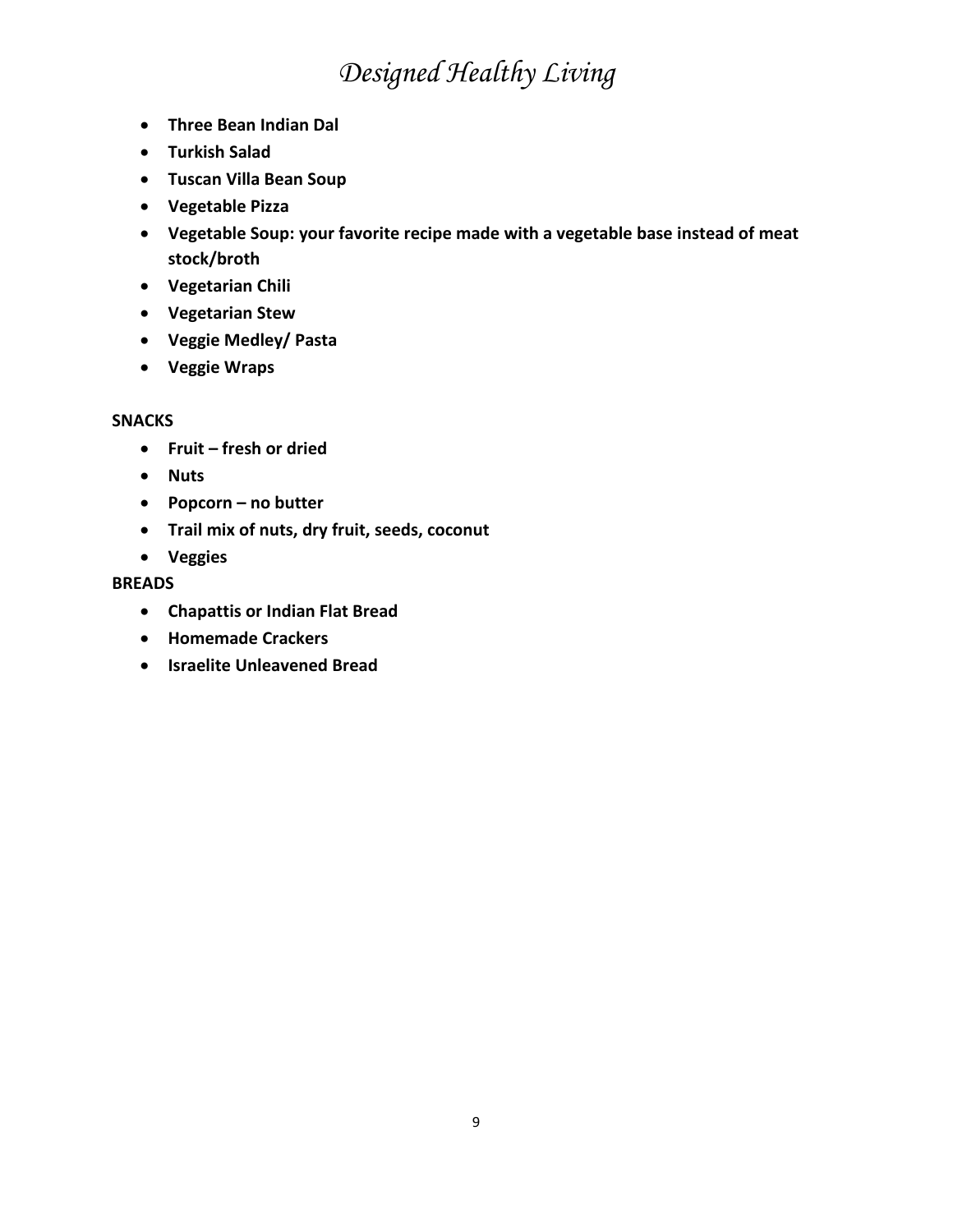<span id="page-10-0"></span>

| Day            | <b>Breakfast</b>             | Lunch                       | <b>Dinner</b>                  | <b>Snack</b>             |
|----------------|------------------------------|-----------------------------|--------------------------------|--------------------------|
| $\mathbf{1}$   | Muesli w/Almond              | <b>Steamed Vegetables</b>   | Vegetarian Chili,              | <b>Bean Hummus</b>       |
|                | milk, sliced fruit           | with brown rice;            | <b>Green Salad</b>             | with raw                 |
|                |                              | apple                       | w/vinaigrette,                 | cauliflower,             |
|                |                              |                             | orange slices                  | carrots, peppers         |
| $\overline{2}$ | <b>Fruit Smoothie</b>        | <b>Vegetarian Chili;</b>    | <b>Nice &amp; Nutty Veggie</b> | <b>Black Bean Dip</b>    |
|                | <b>Ezekiel Bread toast</b>   | carrot & celery             | <b>Burgers w/bean</b>          | with Carrot              |
|                |                              | sticks                      | Mango Salsa; oven              | <b>Sticks</b>            |
|                |                              |                             | <b>Roasted Broccoli;</b>       |                          |
|                |                              |                             | <b>Apple Slices</b>            |                          |
| 3              | <b>Overnight Oatmeal;</b>    | Lentil Salad; orange        | Taco Soup (subst.              | <b>Dried Fruit Balls</b> |
|                | flavored with raisins,       | slices                      | <b>Bulgur wheat for</b>        |                          |
|                | dates, apples,               |                             | meat); green salad             |                          |
|                | cinnamon, vanilla            |                             | with vinaigrette;              |                          |
|                |                              |                             | corn chips                     |                          |
| 4              | <b>Fruitful Rice Pudding</b> | <b>Taco Soup served</b>     | <b>Three-Bean Indian</b>       | <b>Fruit Kabobs</b>      |
|                | (omit honey)                 | over brown rice;            | Dal; green salad w/            |                          |
|                |                              | serving of fresh fruit      | oil & vinegar;                 |                          |
|                |                              |                             | <b>Israelite Unleavened</b>    |                          |
|                |                              |                             | <b>Bread w/Olive Oil</b>       |                          |
|                |                              |                             | <b>Dipping Sauce</b>           |                          |
| 5              | <b>Chewy Breakfast</b>       | <b>Tuscan White Bean</b>    | <b>Quinoa Pilaf, Spelt</b>     | <b>Hummus with</b>       |
|                | Bars; apple                  | Salad; fresh fruit          | <b>Chapatti with herb</b>      | vegetable plate          |
|                |                              |                             | dipping oil                    |                          |
| 6              | Toast spread with 1          | <b>Quinoa Pilaf, celery</b> | <b>Daniel Fast Cabbage</b>     | Fruit plate;             |
|                | T. peanut or almond          | and carrot sticks           | <b>Rolls; Fruit Kabobs</b>     | almonds                  |
|                | butter; banana               |                             |                                |                          |
| $\overline{7}$ | <b>Oatmeal</b>               | Zesty Rice & Bean           | <b>Italian Vegetable</b>       | <b>Crunchy Kale</b>      |
|                |                              | Salad (omit feta            | Soup; Turkish Salad;           | <b>Chips</b>             |
|                |                              | cheese); oven               | crackers                       |                          |
|                |                              | roasted broccoli            |                                |                          |

## **Daniel Fast 21-Day Menu**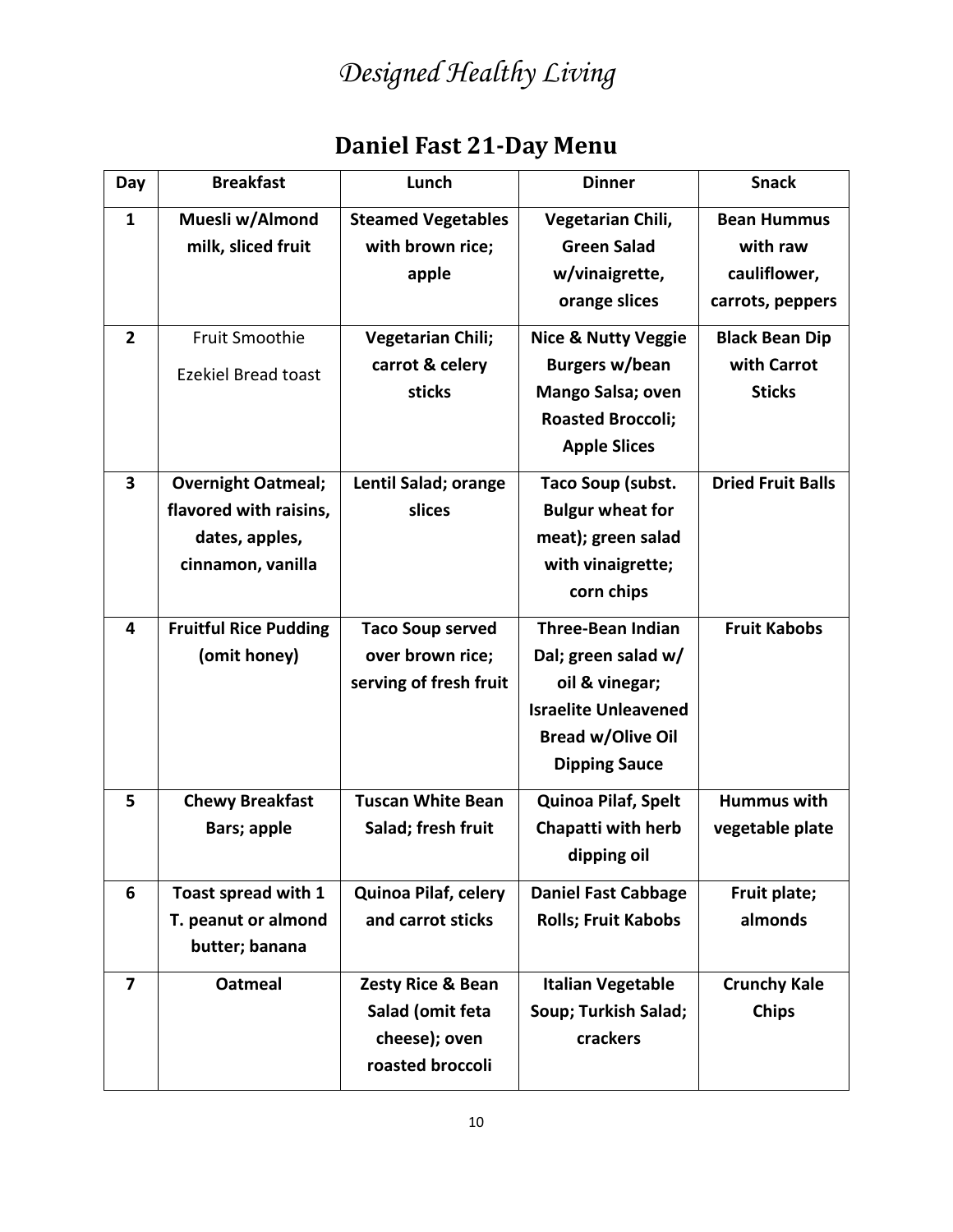| 8  | <b>Yummy Brown Rice</b>      | Vegetable Soup,             | Vegetable Pizza,         | <b>White Bean Dip</b>    |
|----|------------------------------|-----------------------------|--------------------------|--------------------------|
|    | w/apple                      | green salad                 | <b>Basil Carrots</b>     | $w/c$ arrots &           |
|    |                              | w/vinaigrette               |                          | celery                   |
| 9  | <b>Fruit Smoothies</b>       | <b>Classic Carrot Soup</b>  | <b>Vegetable Fried</b>   | <b>Fruit Kabobs</b>      |
|    |                              | (omit honey); Sweet         | Rice; fruit plate        |                          |
|    |                              | <b>Brown Rice with</b>      |                          |                          |
|    |                              | <b>Spicy Sauce</b>          |                          |                          |
| 10 | <b>Pancakes with fruit</b>   | <b>Steamed vegetables</b>   | Veggie wraps, green      | <b>Healthy Banana</b>    |
|    | sauce                        | with quinoa; apple          | salad with               | <b>Cookies</b>           |
|    |                              | or fruit of choice          | vinaigrette, orange      |                          |
|    |                              |                             | slices                   |                          |
| 11 | <b>Surprise Delight</b>      | <b>Vegetable Fried Rice</b> | <b>Tuscan Villa Bean</b> | Hummus w/                |
|    | Juice                        | <b>Wraps</b>                | Soup; mixed green        | veggies                  |
|    |                              |                             | salad                    |                          |
| 12 | <b>Chewy Breakfast</b>       | <b>Tuscan Vila Bean</b>     | <b>Veggie Medley</b>     | Vegetable plate          |
|    | Bars; apple slices           | Soup; carrot sticks         | <b>Tomato Sauce over</b> | with almonds             |
|    |                              |                             | whole wheat pasta;       |                          |
|    |                              |                             | oven roasted             |                          |
|    |                              |                             | broccoli &               |                          |
|    |                              |                             | cauliflower              |                          |
| 13 | <b>Fruitful Rice Pudding</b> | <b>Veggie Medley Pizza</b>  | <b>Moroccan</b>          | <b>Fruit Plate;</b>      |
|    |                              |                             | <b>Vegetarian Stew;</b>  | walnuts                  |
|    |                              |                             | green salad              |                          |
| 14 | Dried Fruit &                | <b>Vegetable Stew</b>       | <b>Marinated</b>         | White bean dip           |
|    | <b>Almond Granola</b>        | <b>Celery sticks with</b>   | Vegetable salad;         | w/ carrots &             |
|    | w/almond milk;               | almond butter               | fresh fruit; bread       | celery                   |
|    | sliced banana                |                             |                          |                          |
| 15 | <b>Overnight Oatmeal</b>     | <b>Marinated</b>            | <b>Sweet Potato Pie;</b> | <b>Fruit kabobs</b>      |
|    |                              | vegetable salad;            | green salad; Israelite   |                          |
|    |                              | mixed green salad           | <b>Unleavened bread</b>  |                          |
|    |                              |                             | w/ Olive Oil dipping     |                          |
|    |                              |                             | sauce                    |                          |
| 16 | Pancakes, fruit              | Lentil Soup; celery         | Ben Burgers w/ Bean      | <b>Dried Fruit Balls</b> |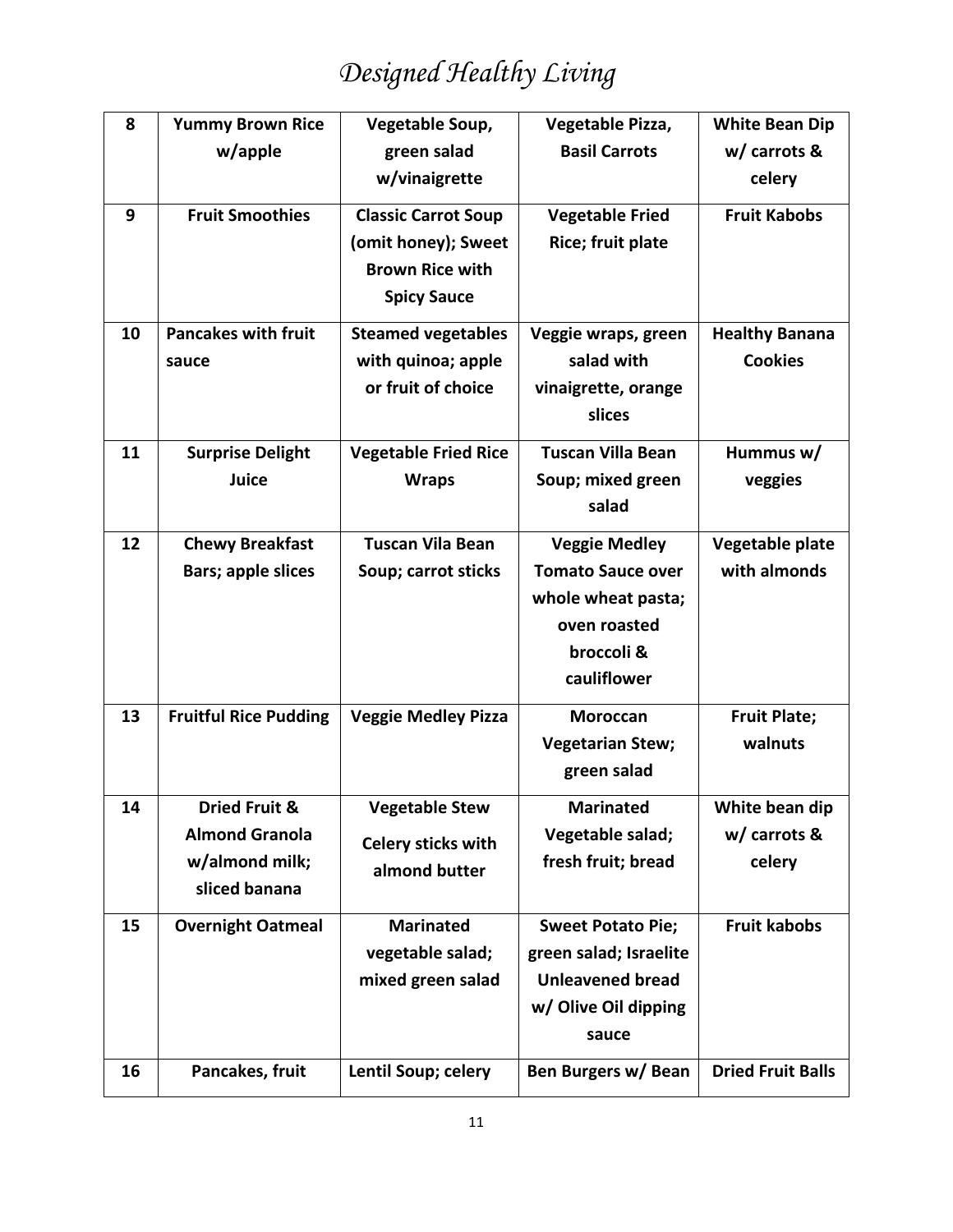|    | topping                    | w/peanut butter            | Mango Salsa; kale          |                       |
|----|----------------------------|----------------------------|----------------------------|-----------------------|
|    |                            |                            | salad; fruit slices        |                       |
|    |                            |                            |                            |                       |
| 17 | <b>Very Berry Drink;</b>   | Chickpea Salad,            | <b>Spanish Paella;</b>     | <b>Roasted Kidney</b> |
|    | <b>Toast</b>               | Indian Flatbread w/        | tossed green salad         | <b>Beans; fruit</b>   |
|    |                            | dipping oil                |                            | slices                |
| 18 | Cream of Wheat/            | <b>Tex-Mex Chili Pot;</b>  | <b>Italian Tomato Bean</b> | Hummus with           |
|    | <b>Almond Milk,</b>        | green salad; fresh         | Soup; salad; organic       | veggies               |
|    | sweeten w/                 | fruit                      | corn chips                 |                       |
|    | applesauce                 |                            |                            |                       |
| 19 | <b>Cherry Berry Muesli</b> | <b>Black Bean Soup;</b>    | <b>Turkish Salad;</b>      | <b>Healthy Banana</b> |
|    |                            | <b>Tomato salad with</b>   | vegetable soup             | <b>Cookies</b>        |
|    |                            | walnuts                    |                            |                       |
| 20 | <b>Fruit Smoothie</b>      | <b>Black Bean, organic</b> | <b>Daniel Fast Cabbage</b> | Fruit plate;          |
|    |                            | <b>Corn and Brown</b>      | <b>Rolls; fruit slices</b> | almonds               |
|    |                            | <b>Rice Stuffed</b>        |                            |                       |
|    |                            | Peppers; veggie            |                            |                       |
|    |                            | slices                     |                            |                       |
|    |                            |                            |                            |                       |
| 21 | <b>Breakfast Burrito</b>   | <b>Sweet Potato Salad;</b> | <b>Popeye Burgers;</b>     | <b>Crunchy Kale</b>   |
|    |                            | fruit slices               | green salad, fruit         | <b>Chips</b>          |
|    |                            |                            | platter                    |                       |
|    |                            |                            |                            |                       |

### **Grocery Shopping List**

<span id="page-12-0"></span>

| <b>Beverages</b>                       | Millet                                    |
|----------------------------------------|-------------------------------------------|
| Milk – Rice, Almond, Organic Sov       | Oats – old fashioned, quick, steel cut    |
| Juice – orange, pineapple, lime, lemon | Quinoa                                    |
| <b>Butter Spreads</b>                  | Shredded coconut                          |
| <b>Almond Butter</b>                   | Wheat                                     |
| Apple Butter – little or no sugar      | Nuts/Seeds - raw                          |
| <b>Whole Grains</b>                    | Almonds, walnuts, pecans, pine nuts       |
| Brown rice                             | Sesame seeds, Flax Seeds, sunflower seeds |
| Bulgur wheat                           | Beans – dried or canned                   |
|                                        |                                           |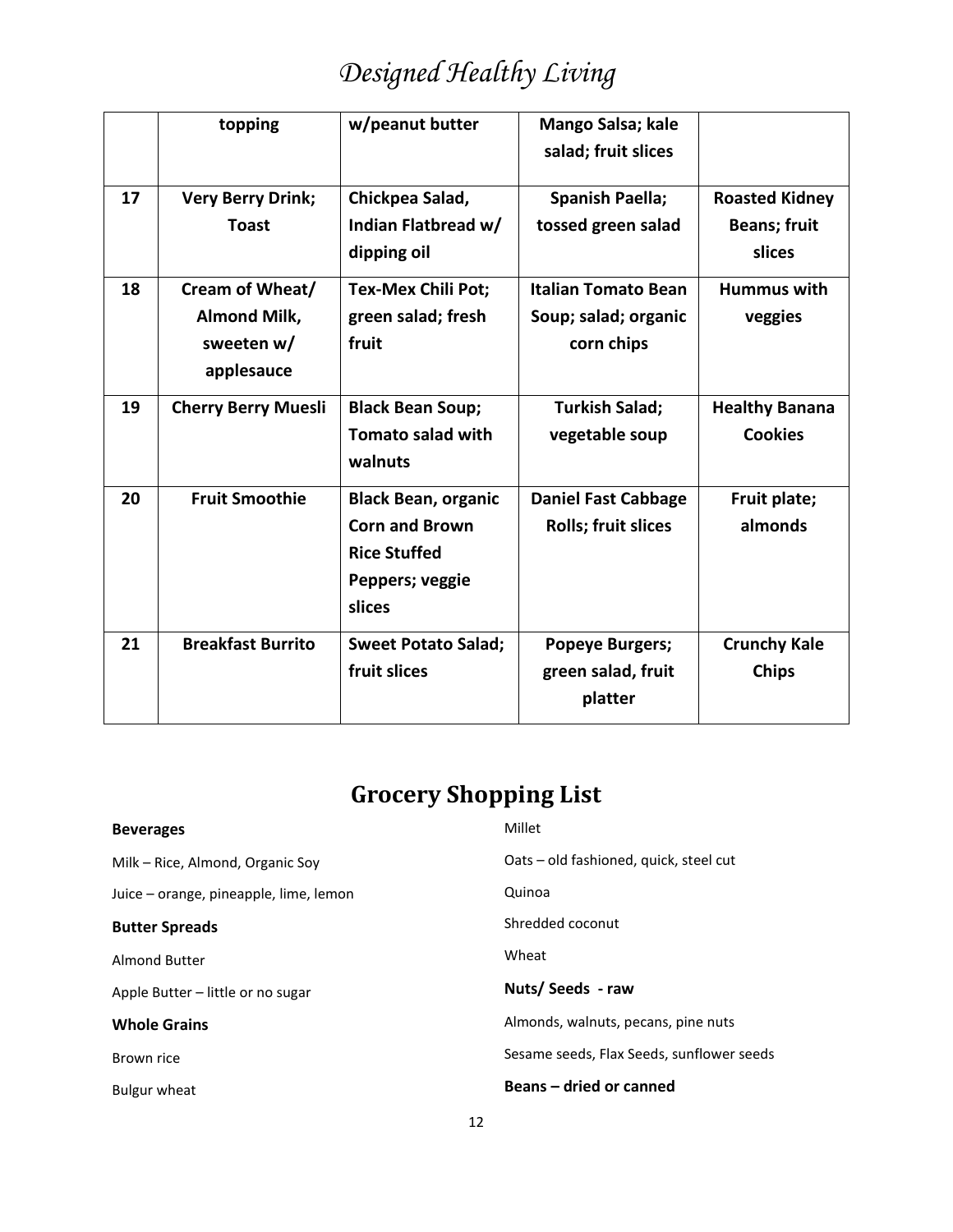| <b>Black</b>                             | <b>Dried Fruit</b>             |
|------------------------------------------|--------------------------------|
| Cannelloni                               | Apricots                       |
| Garbanzo                                 | <b>Blueberries</b>             |
| Kidney                                   | Cranberries                    |
| Lentils - any variety                    | Dates                          |
| Pinto beans                              | Pitted prunes                  |
| <b>Baking Aisle</b>                      | Raisins                        |
| Almond extract                           | <b>Canned Vegetables/Fruit</b> |
| Baking powder, soda                      | Crushed pineapple              |
| Chili powder                             | Diced tomatoes                 |
| Cinnamon                                 | <b>Mexican tomatoes</b>        |
| Cumin                                    | Olives                         |
| Dried minced onions                      | Tomato sauce                   |
| Garlic powder                            | Soup                           |
| Nutmeg                                   | Vegetable broth                |
| Olive oil                                | Fresh Vegetables - be creative |
| Oregano                                  | Broccoli                       |
| Sesame Oil                               | Carrots                        |
| Stevia                                   | Cauliflower                    |
| Vanilla extract                          | Celery                         |
| Whole wheat flour - fresh milled is best | Cucumbers                      |
|                                          | Eggplant                       |
| <b>Dressings</b>                         | Garlic cloves                  |
| Apple Cider Vinegar (Braggs is best)     | Ginger root - small amount     |
| Braggs Liquid Aminos (yellow label)      | Green beans                    |
| Dijon Mustard                            | Green cabbage                  |
| Ranch dressing mix                       | Green onions                   |
| Red wine vinegar                         | Kale                           |
| Taco seasoning                           | Mushrooms                      |
| Vinaigrette dressing                     | Onions                         |
| Wine vinegar                             | Peppers                        |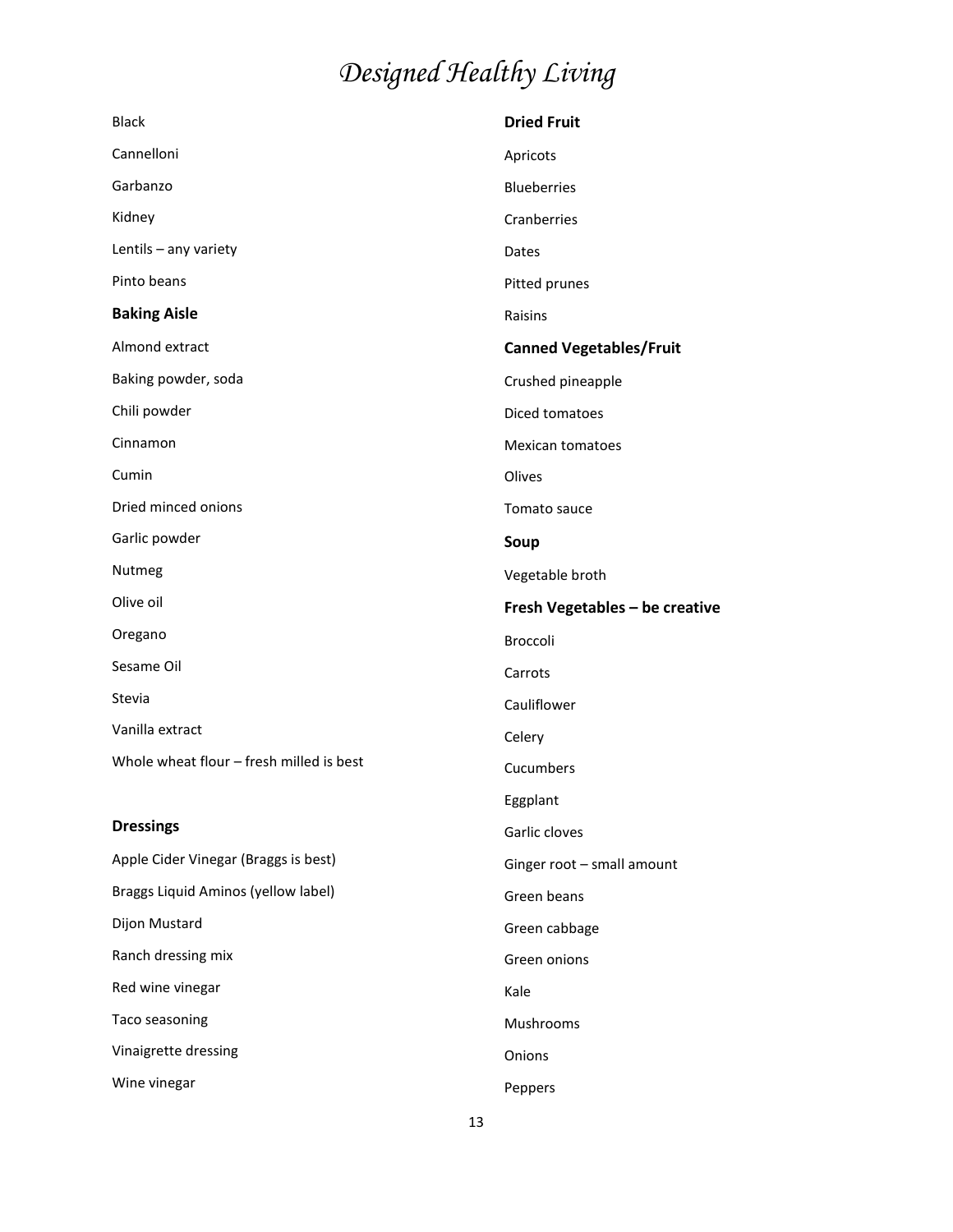| Red onion                      | Mint                                      |
|--------------------------------|-------------------------------------------|
| Red or purple potatoes         | Oregano                                   |
| Salad greens                   | Parsley                                   |
| Spinach                        | Sage                                      |
| Sweet potatoes                 | Misc.                                     |
| Tomatoes                       | Applesauce                                |
| Zucchini                       | <b>Bread Crumbs</b>                       |
| Fresh Fruit - all varieties    | Cornmeal                                  |
| Apples                         | Elbow macaroni                            |
| Banana                         | Hummus - or make your own                 |
| Cantaloupe                     | Protein Powder - must be organic, non-GMO |
| Mango                          | Tahini                                    |
| Oranges                        | Whole wheat tortillas                     |
| Peaches                        | <b>Freezer Section</b>                    |
| <b>Strawberries</b>            | Frozen fruit - all varieties              |
| Fresh Herbs (dried - optional) | Frozen organic corn                       |
| Basil                          | Peas                                      |
| Cilantro                       | Spinach                                   |

### **RECIPES for the DANIEL FAST**

### <span id="page-14-0"></span>**Black Bean and Mango Salsa**

**Makes 5 cups.**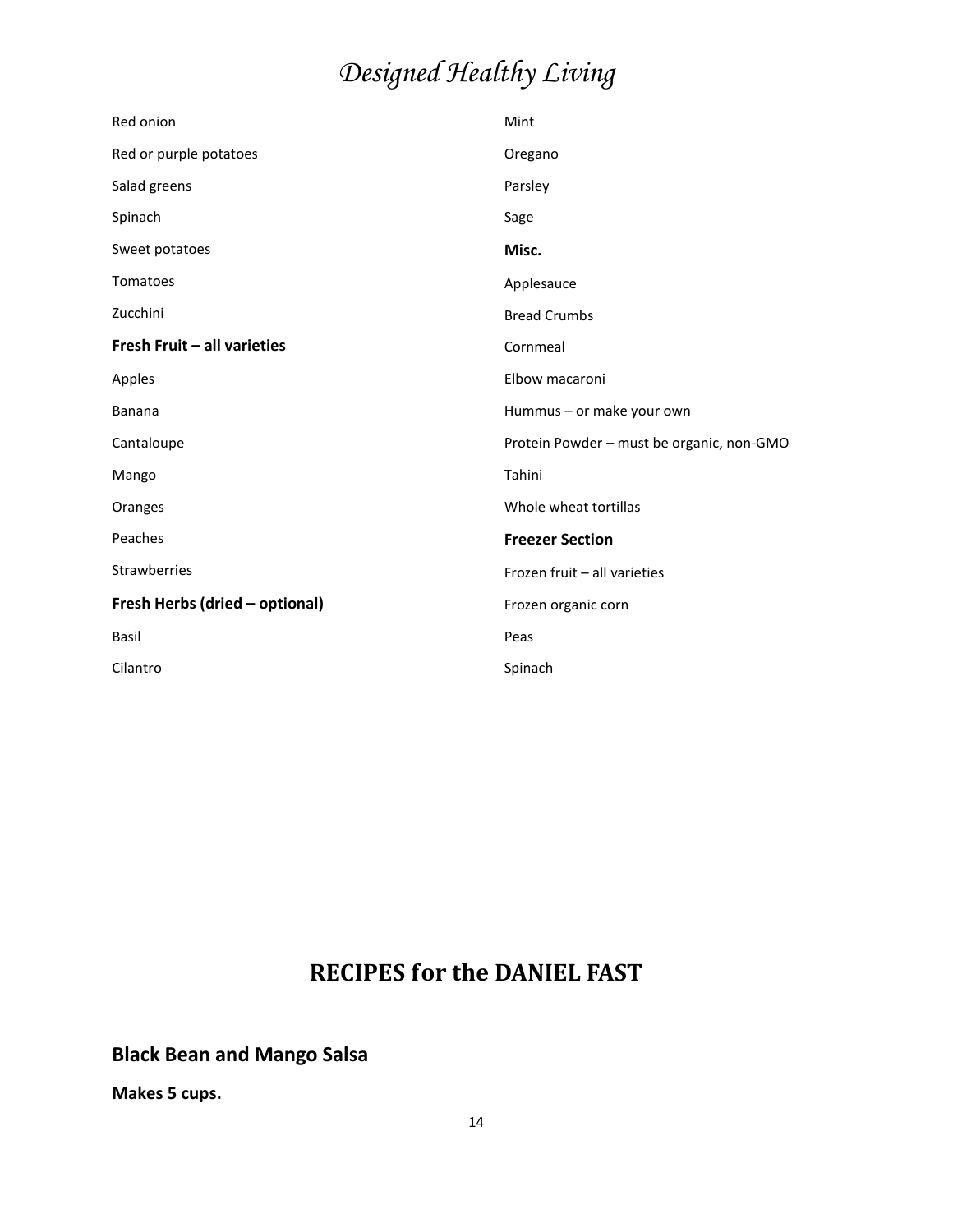- 1 cup black beans -- cooked
- 2 mangos -- peeled, seeded and finely diced
- 1/2 med. red pepper -- cored, seeded, diced

1/2 med, green pepper -- cored, seeded, diced

3/4 cup pineapple juice

- 1/2 cup lime juice
- 1/2 cup fresh cilantro -- chopped
- 2 tablespoons ground cumin
- 1 small jalapeno Chile pepper -- seeded, minced Salt and pepper -- to taste

Combine all ingredients in medium bowl. Adjust seasoning as desired.

Cover and refrigerate at least 1 hour or up to 4 days.

### **Breakfast Burrito**

Makes 6 servings. Recipe from: *The Antioxidant Diet*; Robin Jeep and Dr. Couey

½ cup red bell pepper, seeded and finely chopped

3 green onions, diced

2 cloves garlic, minced or pressed

- 1/3 cup water
- 2 cups red or black beans
- 1 ½ teaspoon Braggs Liquid Aminos
- 1 medium tomato, chopped
- Herb seasoning mix your favorite
- 5 ounces fresh spinach coarsely chopped
- 6 tablespoons freshly ground flaxseeds

¼ cup soy cheese

Ezekiel Sprouted Grain Tortillas

In a large skillet, sauté peppers, onion and garlic in 1/3 cup water for 5 minutes. Add the beans and Bragg, cooking for another 5 minutes. Remove from heat and mix in tomatoes, seasoning or salt, spinach, flaxseed and soy cheese. Lightly toast the tortillas and stuff with bean filling.

This makes a great hot or cold sandwich filling for wraps or stuffed in a whole-wheat pita.

### **Cherry Berry Muesli**

Recipe from: The Antioxidant Diet; Robin Jeep and Dr. Couey

#### **Makes 2 servings.**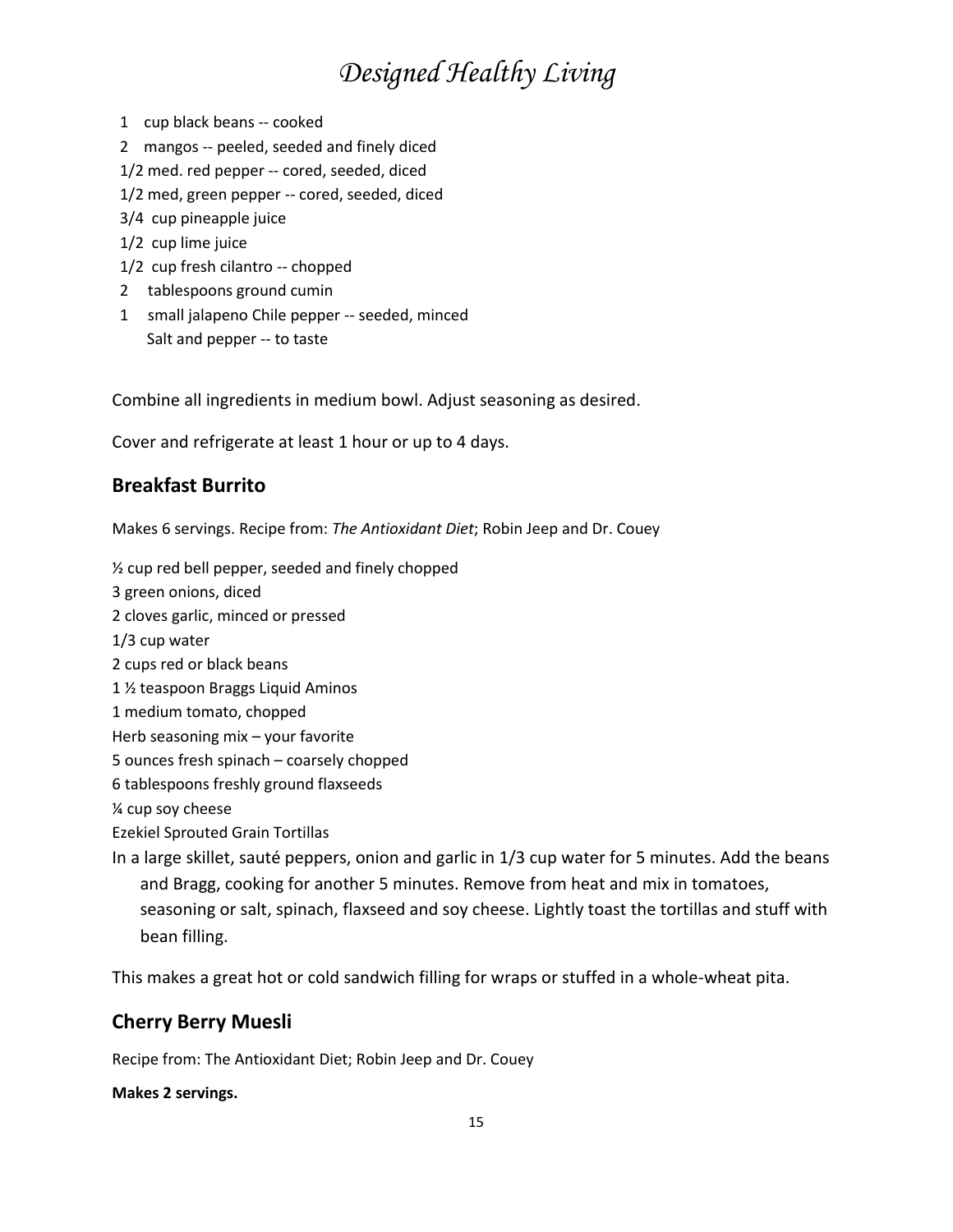$\frac{1}{2}$  cup oats – steel cut or old fashioned ½ cup pomegranate juice 1 banana, sliced 1 up blueberries (fresh or frozen and thawed) 1 granny Smith apple – chopped 4 tablespoons ground flaxseed ¼ cup almond milk 3 tablespoons nonfat soy yogurt 2 tablespoons chopped raw nuts Soak oats overnight in pomegranate juice. Add other ingredients, mix and serve.

### **Corn Chips**

#### Servings: 8

- 1 cup ground organic corn meal
- 1 tablespoon extra-virgin olive oil
- 1/2 teaspoon salt
- 3/4 cup boiling water

Mix ingredients together. If dough is too dry add a little more water. Grease flat baking pan or stone. Dough will stick to rolling pin, so use a little bit of corn flour on pin as well as dough.

Roll very thin! Cut into squares &salt dough.

Bake 400 degrees 8 minutes, remove pan & flip chips, bake 2 more minutes.

Remove from pan. Yields 1 lb. Store in airtight container or zip lock bag.

### **Crunchy Kale Chips**

#### Servings: 8

- 6 cups kale -- rinsed, stems removed
- 1 tablespoon apple cider vinegar
- 2 tablespoons olive oil
- 1 teaspoon salt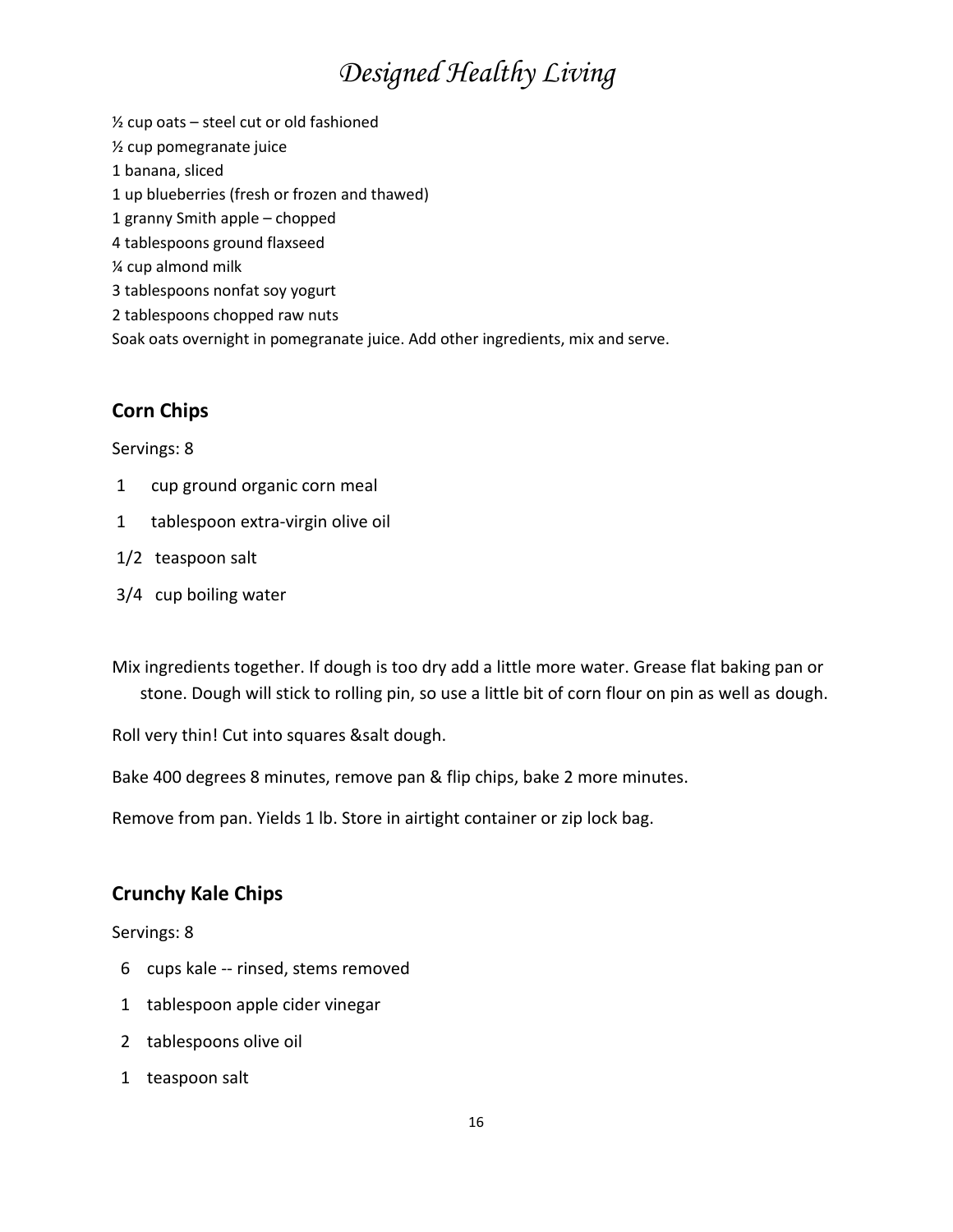Preheat oven to 350 degrees. Cut the kale leaves in 2-3 inch pieces.

Combine the vinegar, oil, and salt in a large bowl; add the kale and toss by hand to make sure all leave are covered.

Place leaves in single layer on baking sheet and bake until they are crispy, about 20 minutes.

Check after 20 minutes, if they are not crispy, put back in oven and check after every 5 minutes. Remove when all leaves are crisp.

#### **Cumin Roasted Walnuts**

Serving Size: 16

- 2 cups walnuts -- coarsely chopped
- 6 cloves garlic -- minced or pressed
- 2 tablespoons olive oil
- 2 tablespoons ground cumin
- 1 tablespoon cumin seed
- 1 teaspoon sea salt
- 2 tablespoons honey

Toast walnuts at 375 degrees for 8-10 minutes.

Heat oil in medium skillet. Sauté garlic until golden. Stir in ground cumin, cumin seed, salt and honey.

Add toasted walnuts to skillet. Stir well to coat.

Spread evenly on baking sheet and bake at 375 degrees for 20 minutes or until golden. Cool thoroughly.

Yield: 2 cups

### **Daniel Fast Cabbage Rolls**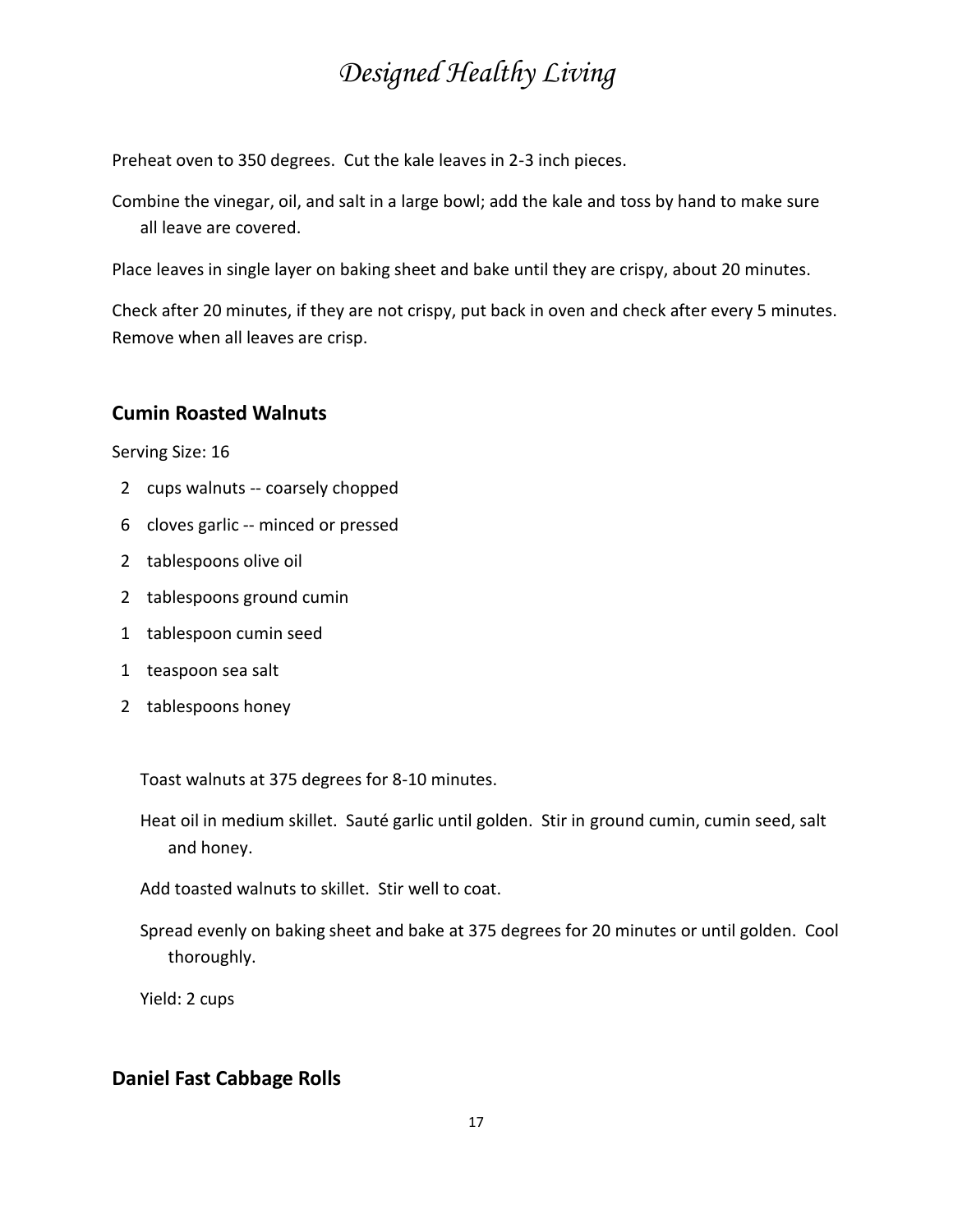#### Serving Size: 6

- 12 large cabbage leaves -- regular or Napa
- 2 tablespoons olive oil
- 1/2 pound mushrooms -- sliced
- 1 cup chopped onion
- 1 cup cooked brown rice
- 1 can white beans
- 1 cup shredded carrot
- 2 tablespoons chopped parsley
- 1 teaspoon crushed oregano
- 1/2 teaspoon salt
- 1/4 teaspoon pepper
- 1 can tomato sauce
- 1 teaspoon Italian herbs

Preheat oven to 350 degrees.

Bring a large pot of water to boil; cook cabbage leaves, a few at a time for about 2 minutes or until softened. Drain and cool.

Heat oil over medium heat in a large skillet; sauté mushrooms and onion until tender.

Add rice, beans, carrot, parsley, oregano, salt and pepper; stir gently until well blended.

Prepare a shallow 2-quart baking dish by brushing with vegetable oil.

Spoon mixture onto individual cabbage leaves; roll up and place seam-side down on baking dish.

Cover with foil and bake at 350 degrees for 30 minutes.

Heat tomato sauce and Italian herbs in a small saucepan, stirring often to prevent sticking.

Serve cabbage rolls with heated sauce.

### **Hot and Spicy Hummus**

- 3 cups cooked garbanzo beans
- 1 cup tahini
- 1/4 cup lemon juice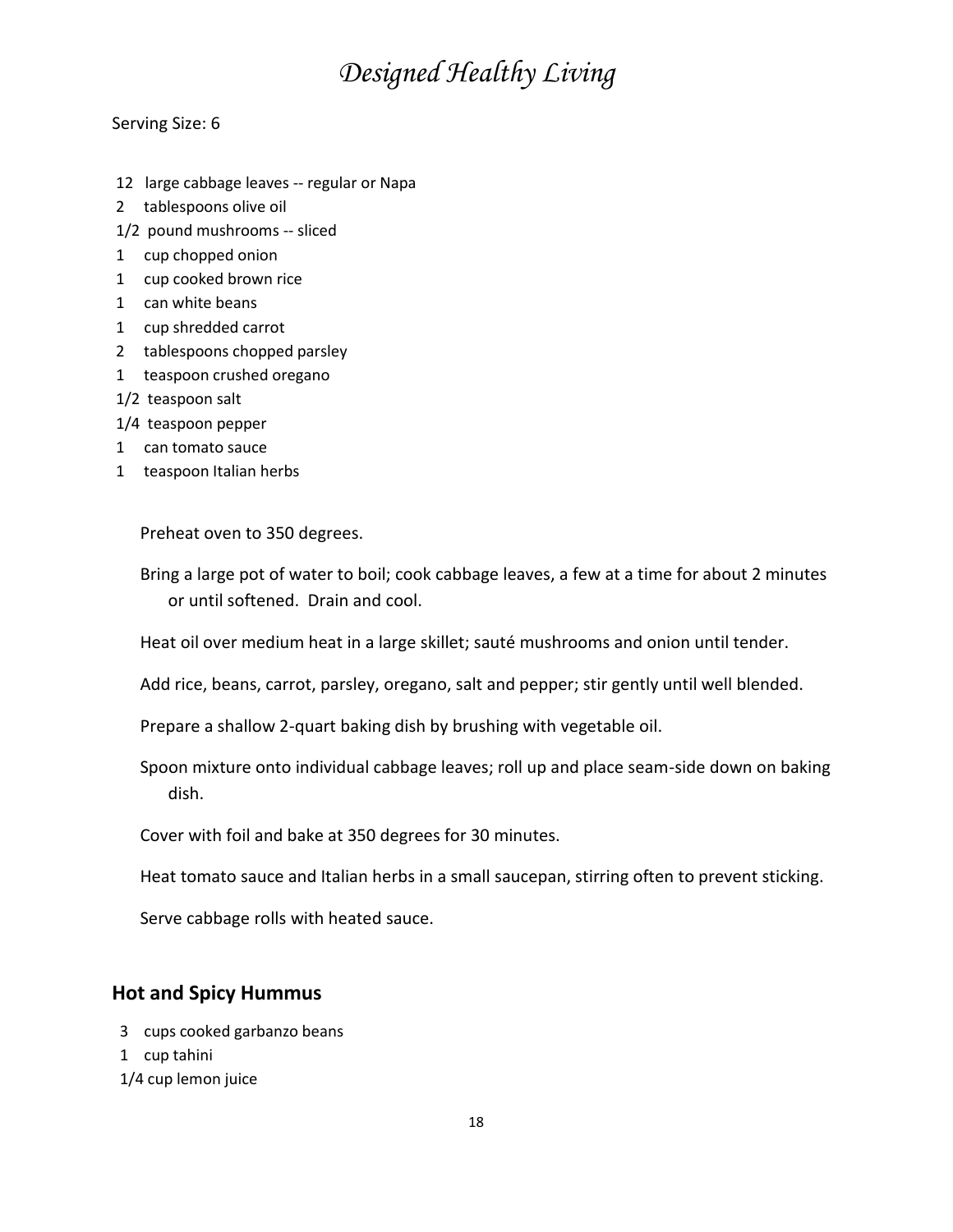3 cloves garlic -- crushed 1/2 teaspoon white pepper 1 teaspoon sea salt 1 teaspoon ground cumin 1/2 teaspoon red pepper flakes 1/2 teaspoon cayenne pepper 1/2 teaspoon black pepper 1/4 cup jalapeno Chile peppers -- finely diced

Puree garbanzo beans, tahini, and lemon juice until smooth, adding water as need to make a creamy mixture. Pour into a medium bowl.

Add remaining ingredients and stir well.

Chill to allow flavors to blend.

Yield: 4 cups

Serving Ideas: Serve as a dip with raw veggies or add to a tossed salad as a dressing.

This hummus is great in a whole grain wrap with lettuce, tomato and bean sprouts.

Comments: The red pepper flakes, cayenne and jalapenos can be omitted or cut in half if you want the hummus less spicy.

### **Indian Vegetable Curry**

- 1 tablespoon light sesame oil
- 1 cup onion -- diced
- 2 cloves garlic -- minced
- 1 teaspoon ground cumin
- 1 teaspoon sea salt
- 1 teaspoon black pepper
- 1 tablespoon curry powder
- 2 tablespoons fresh ginger -- grated
- 2 tablespoons whole wheat flour
- 2 cups water
- 1 cup broccoli florets
- 1 cup cauliflower flowerets
- 1/2 cup chopped carrots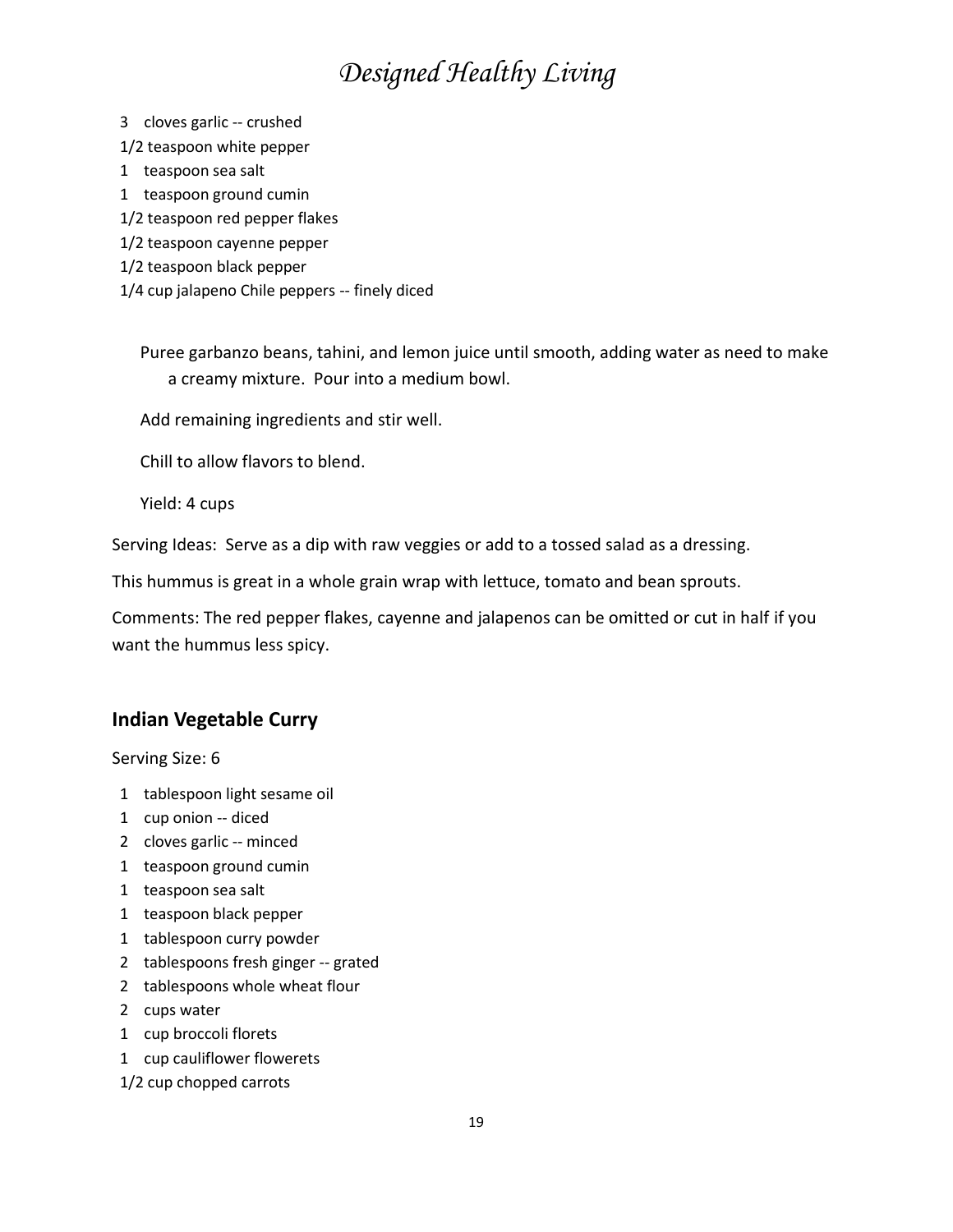1/2 cup fresh green peas -- Frozen, organic will work 1/2 cup apple -- diced 1/2 cup raisins

1 cup firm tofu -- cubed (see notes)

Heat oil in a large skillet and sauté onion and garlic until golden. Be careful not to burn the garlic. Add cumin, salt pepper, curry and ginger.

Stir in flour and cook 2-3 minutes. Slowly add water and mix until creamy and smooth.

Add broccoli, cauliflower, carrots, peas, apple, raisins and tofu, and cook until mixture is thick and bubbly and vegetables are tender.

*Comments: If you like you may use 1 cup cooked garbanzo beans or edamame instead of the tofu.*

### **Kale Slaw**

Serving Size: 4

- 1 bunch Fresh kale
- 1 large carrot -- grated
- 1/2 orange -- juiced
- 1/2 lemon -- juiced
- 1/2 red onion -- sliced

Salt and pepper -- to taste

1 tablespoon olive oil

1 tablespoon mayonnaise (Soy, or other vegan type mayo)

*(or 1 T. Olive oil plus 1 tsp. lemon juice may be substituted)*

Place the kale into a salad bowl. Toss with the carrot, orange juice, lemon juice, and salt, and using your hands, rub the juice into the kale. Let the kale sit a few minutes while you prepare the onion.

Prepare a large bowl of ice water and a saucepan with boiling water. Place the thinly sliced onion into the boiling water for 15 to 30 seconds, and then shock them in the cold water, stopping the cooking immediately.

Drain the water and blot the onions with a paper towel. Add the onion, olive oil, salt and pepper and toss well. Add the mayonnaise and mix the slaw well.

Refrigerate until ready to serve.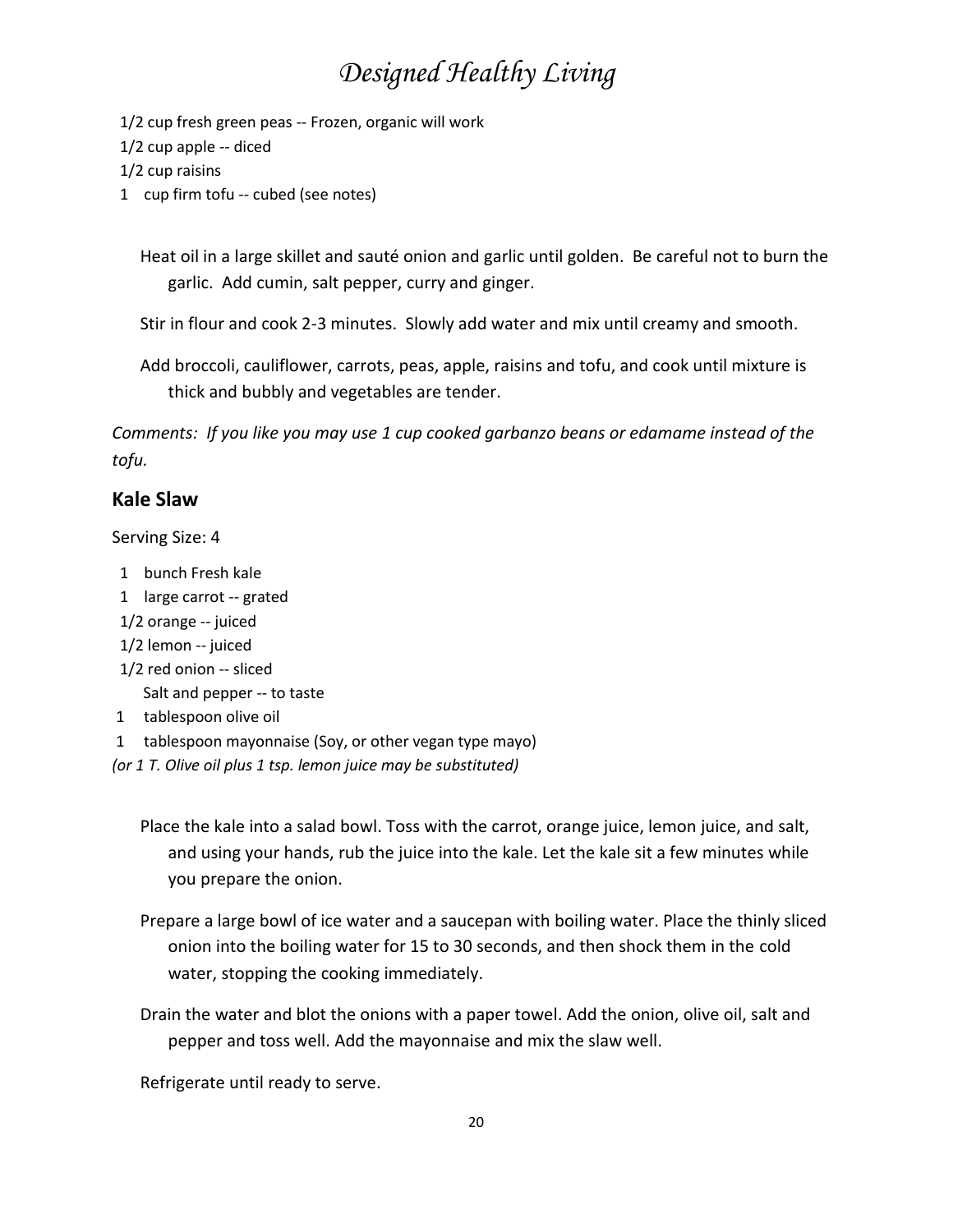Can be made several hours in advance.

Comments: Garnish with sunflower seeds, pine nuts, or nuts of your choosing.

#### **Fast Italian Tomato-Bean Soup**

**Servings: 10** Recipe from *The Antioxidant Diet*; Robin Jeep and Dr. Couey

- 4 cups organic tomato soup or Roasted Red Pepper soup 4 cups frozen spinach 4 cups chopped broccoli 1 cup fresh onion – chopped 2 cups frozen peas or green beans 2 cups diced tomatoes 3 cups carrot juice 2 garlic – minced 2 teaspoons dried Italian seasoning 2-3 cups red beans – cooked
- 4 tablespoons pine nuts or walnuts

In a large pot, combine all ingredients except beans and nuts and simmer for 40 minutes. Add beans and simmer 10 additional minutes. Serve topped with nuts.

#### **Mexican Bean Salad**

- 1 tablespoon olive oil
- 1/4 cup jalapeno Chile peppers -- finely diced
- 2 cloves garlic -- crushed
- 1/2 cup yellow onion -- finely chopped
- 1 teaspoon sea salt
- 1 teaspoon black pepper
- 1/2 cup diced green bell pepper
- 1 cup diced tomatoes
- 1/2 teaspoon cayenne
- 1 teaspoon chili powder
- 1/4 cup chopped cilantro
- 1 cup cooked black beans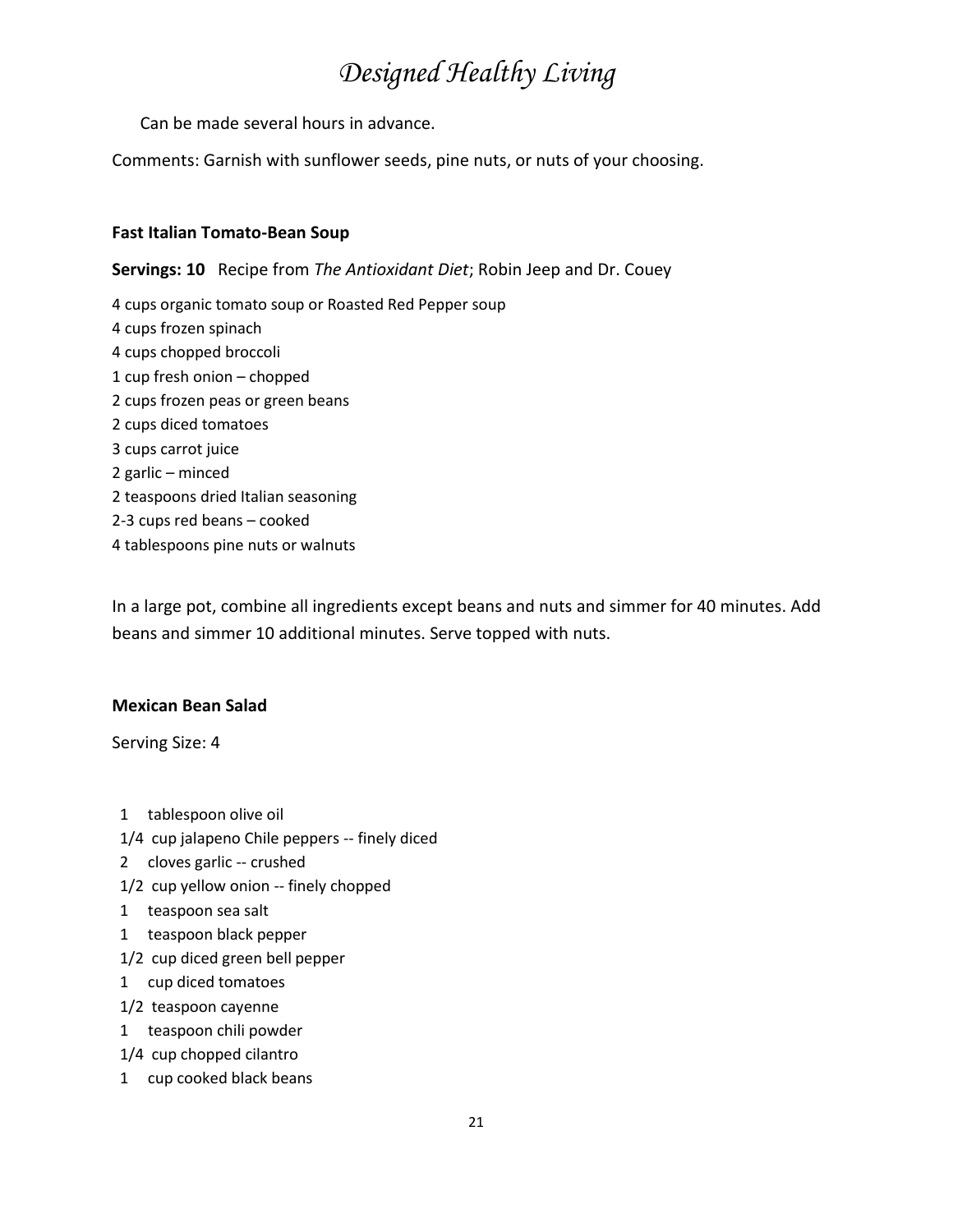- 1 cup cooked kidney beans
- 1 cup cooked pinto beans
- 1/4 cup red wine vinegar -- or lemon juice

In a medium skillet, heat oil and sauté hot green pepper, garlic, onion, salt and black pepper until onion is translucent.

Stir in diced green pepper, tomatoes, cayenne, chili powder, and cilantro, and heat just until cilantro begins to wilt.

Turn tomato and pepper mixture into a medium mixing bowl. Add all of the beans and the vinegar (or lemon juice). Mix well and chill thoroughly before serving.

Serve on a bed of field greens or green leafy lettuce.

### **Nice and Nutty Veggie Burgers**

Serving Size: 4

- 1/2 cup walnuts
- 2 cups cooked beans (lentils, garbanzos, pintos, black beans or a combination of all)
- 2 tablespoons tahini
- 1 tablespoon olive oil
- 1/2 cup diced onion
- 1/2 cup sliced mushrooms
- 1 teaspoon sea salt
- 1/2 teaspoon black pepper
- 1/2 cup sunflower seeds
- 1 cup millet, rice or other cooked grain

Toast walnuts at 375 degrees for 8-10 minutes. Let cool and chop finely.

Puree' beans and tahini until smooth, adding water as needed.

In a medium skillet, heat olive oil and sauté' onion, mushrooms, salt, and pepper until mushrooms are limp. Let cool.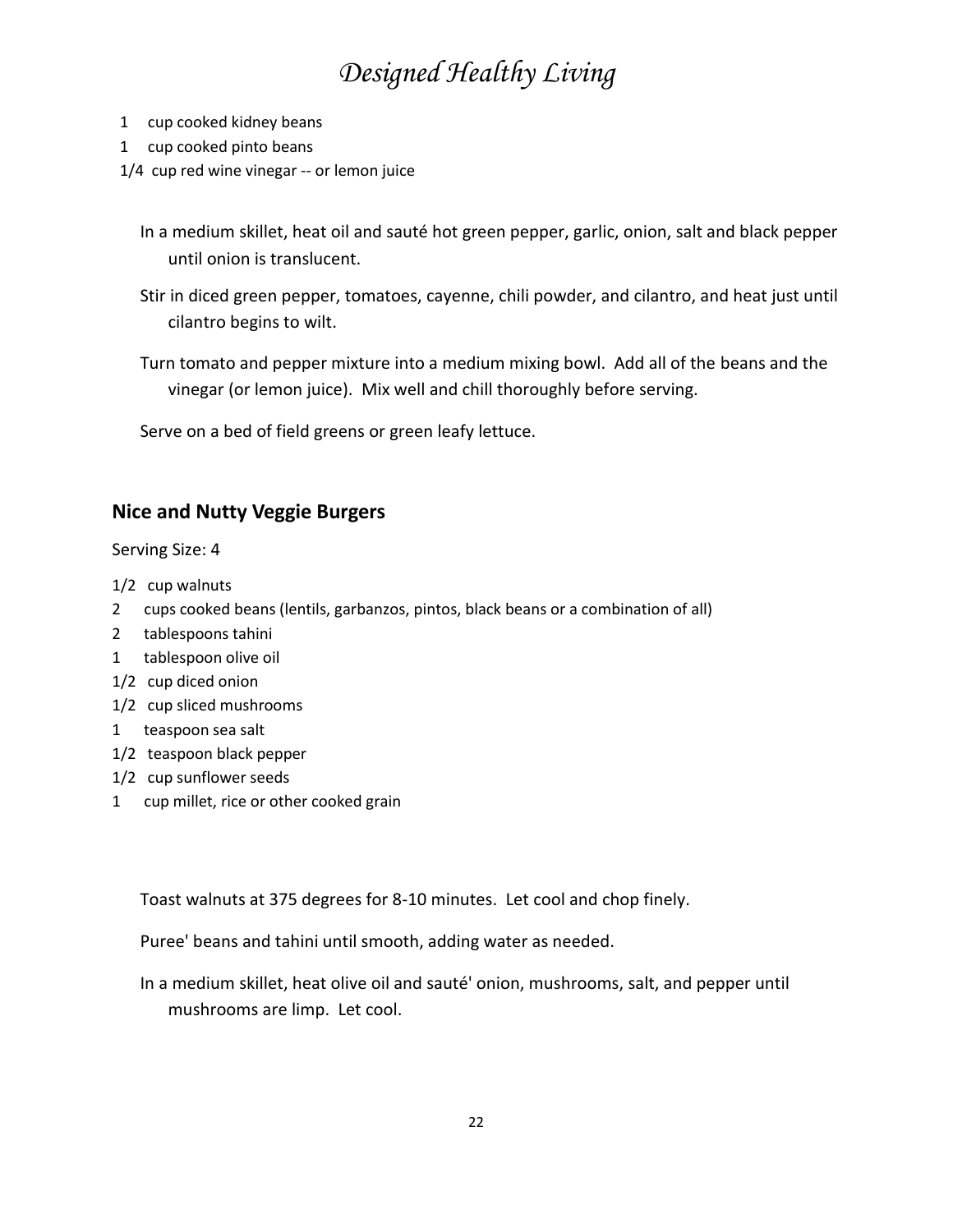Combine bean mixture with mushroom mixture in a medium mixing bowl. Mix well, and stir in walnuts and sunflower seeds. Add grains and use hands to mix until well blended. Chill for 1-2 hours.

Shape burger mixture into patties about 3-4 inches wide. Sauté', grill, or broil until done in center (about 5 minutes per side).

### **Oven-Roasted Broccoli**

Serving Size: 4

- 2 cups broccoli florets
- 2 teaspoons olive oil
- 1 lemon Salt and pepper -- to taste

Toss broccoli with olive oil. Lay florets in a single layer on a baking sheet. Add salt and pepper.

Roast at 400 degrees for 12 -15 minutes or until crisp tender. Remove from oven and drizzle with fresh lemon juice. Serve immediately.

### **Peruvian Quinoa Stew**

- 1/2 cup uncooked quinoa
- 1 cup water
- 2 cups chopped onions
- 2 cloves garlic -- minced or pressed
- 1 tablespoon vegetable oil
- 1 stalk celery -- sliced
- 1 carrot -- cut on the diagonal into ¼-inch thick slices
- 1 bell pepper -- cut into 1-inch pieces
- 1 cup zucchini -- cubed
- 2 cups diced fresh or canned tomatoes -- undrained
- 1 cup water or vegetable stock
- 2 teaspoons ground cumin
- 1/2 teaspoon chili powder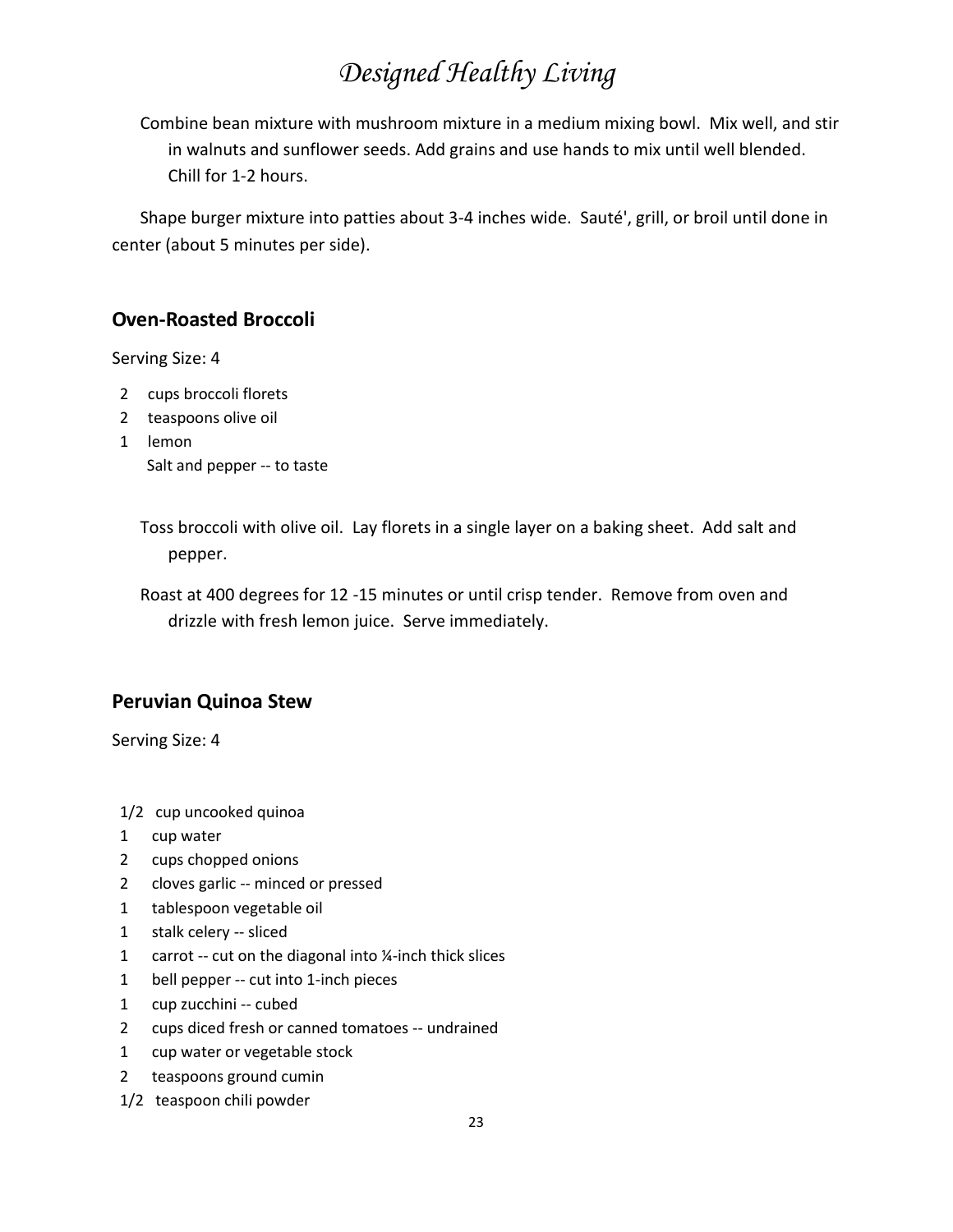- 1 teaspoon ground coriander Pinch cayenne -- to taste
- 1 teaspoon dried oregano Chopped fresh cilantro -- for garnish

Rinse quinoa - use a fine mesh strainer or coffee filter. Some brands are already rinsed.

- Place rinsed quinoa and water in pot (covered) and cook covered on medium-low heat for about 15 minute until soft.
- While the quinoa is cooking place the onions, garlic and vegetable oil in covered soup pot and sauté on medium heat for 5 minutes
- Add celery and carrots to the soup pot and cook an additional 5 minutes, stirring often
- Add the bell pepper, zucchini, tomatoes, and one cup water or vegetable stock to soup pot. Stir in cumin, chili powder, coriander, cayenne and oregano to soup pot simmer covered for 10 to 15 minutes until vegetables are tender.

Stir in cooked quinoa and salt to taste.

Top with grated cheese and optionally chopped cilantro

Serve immediately.

### **Pine-Orange-Banana Smoothie**

Serving Size: 1

- 1 banana -- sliced
- 1/2 cup pineapple -- fresh, cut in bite size pieces
- 1/2 cup orange juice -- freshly squeezed
- 2 teaspoons honey (omit for Daniel Fast)

Put all ingredients in blender and process until smooth.

For a frozen smoothie, add ice cubes and process.

### **Popeye Burgers**

Serving Size: 4

1 box frozen chopped spinach -- thawed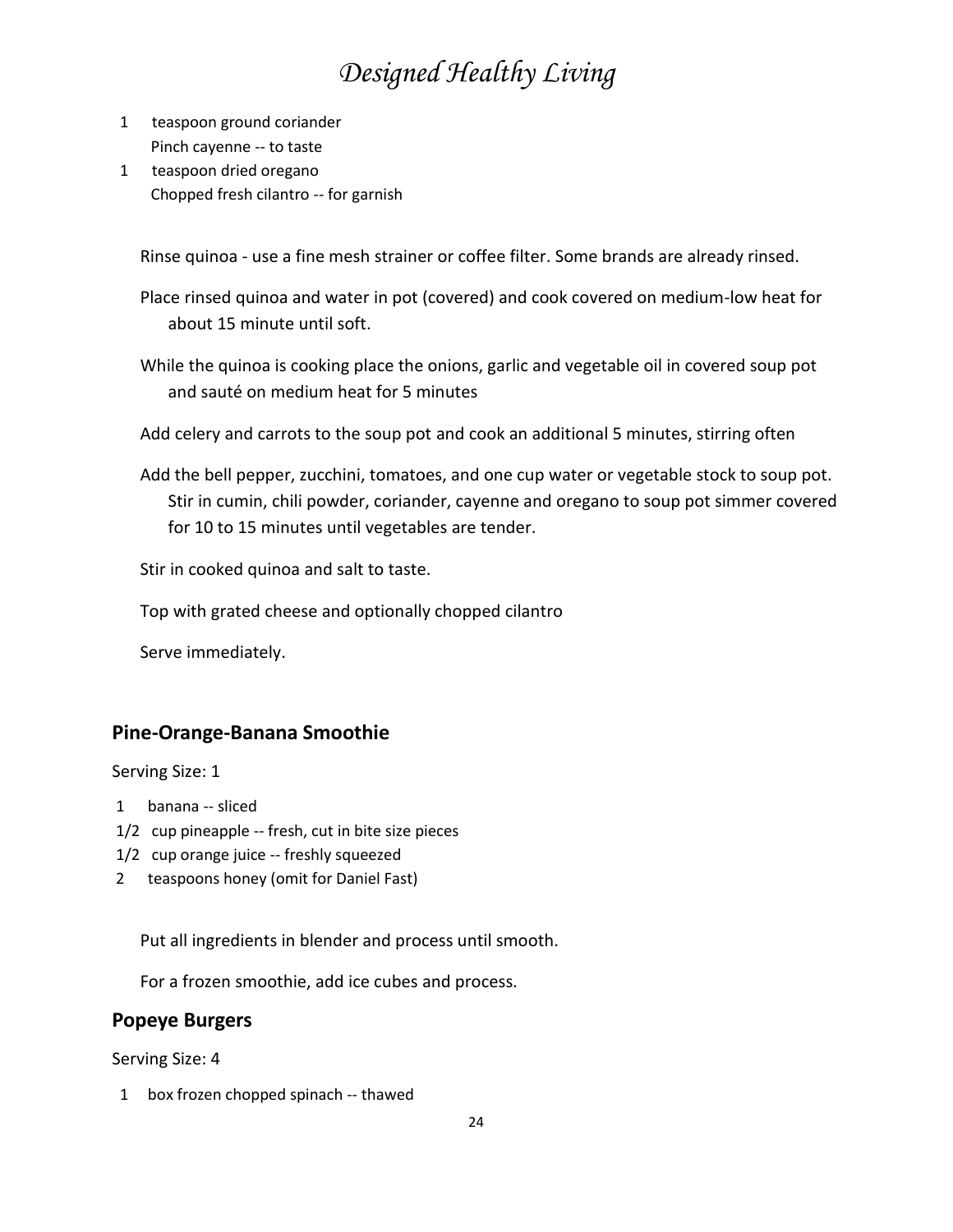- 1 large potato -- grated
- 1 medium onion -- finely chopped
- 1 tablespoon garlic powder
- 1 tablespoon dried minced onion
- 1/2 teaspoon paprika
- 1/2 cup tomato sauce
- 1/2 cup crushed whole wheat matzo
- 1/2 cup rolled oats
- 1/2 cup cornmeal
- 1 teaspoon seasoned salt
- 1 teaspoon Dijon mustard

Blend all ingredients thoroughly in a large mixing bowl, adding a little more cornmeal if the mixture is too wet or a little water if the mixture is too dry.

Form into thin patties (the thinner the better) and fry in a lightly oiled nonstick pan over medium heat.

Uncooked patties may be frozen.

### **Spanish Paella**

- 1/2 cup long-grain brown rice
- 2 cups vegetable stock -- or water
- 1/2 cup basmati rice
- 1 tablespoon olive oil
- 1 large yellow onion
- 2 cloves garlic -- minced
- 1 medium red pepper -- chopped
- 1 medium green pepper -- chopped
- 1/2 cup fresh mushrooms -- sliced
- 1 1/2cups eggplant -- cubed
- 1/2 cup sliced black olives
- 1 teaspoon sea salt
- 1/2 teaspoon black pepper
- 1/2 teaspoon ground cumin
- 1 pound tomatoes -- coarsely chopped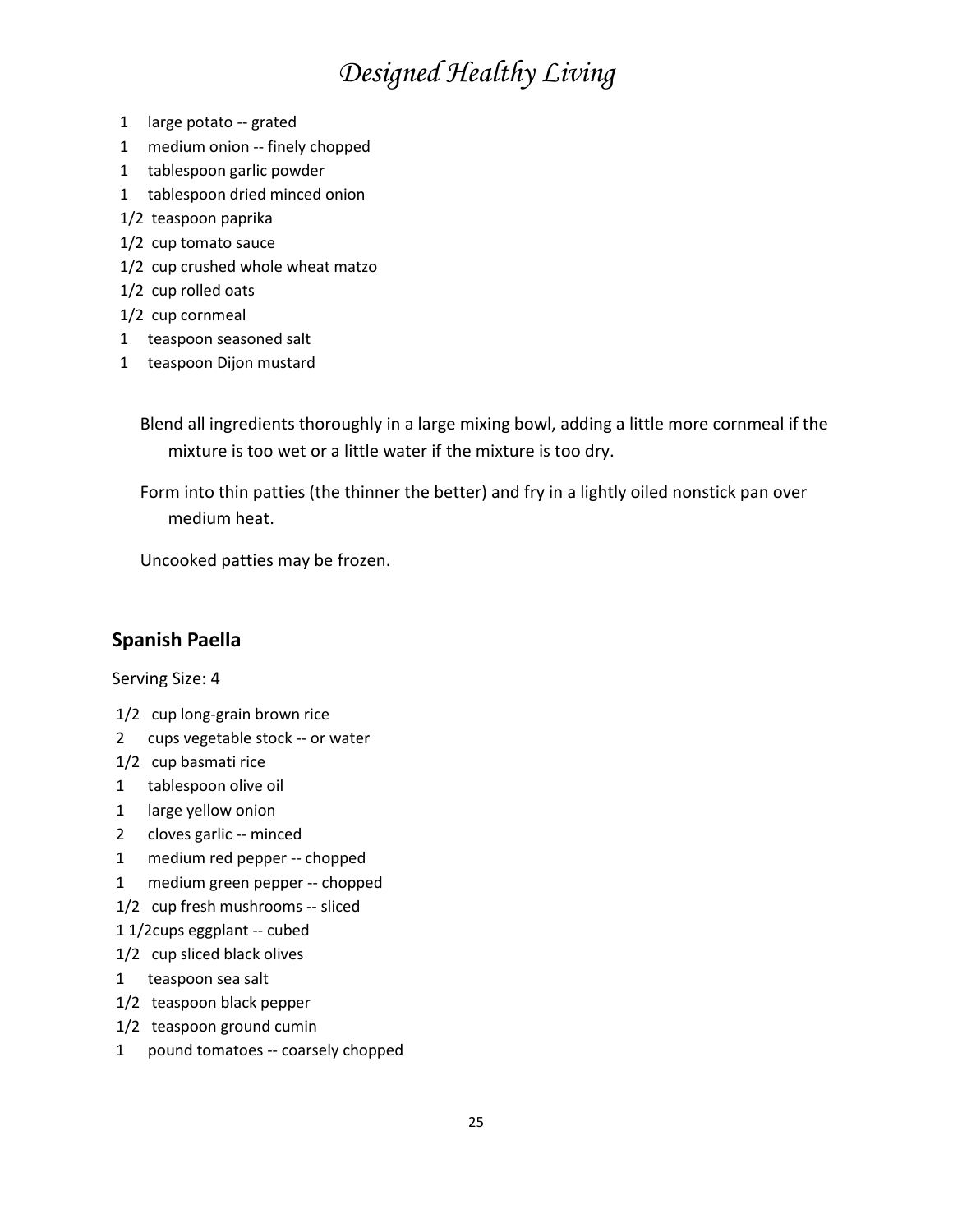Combine brown rice and stock in large saucepan. BRING TO A boil, and then reduce to simmer and cook, covered, about 10 minutes. Add basmati rice and cook for an additional 30 minutes.

Preheat oven to 400 degrees.

- While rice is cooking, heat oil in a large, oven-proof skillet and add chopped onion, garlic, red pepper, green pepper, mushrooms, eggplant, olives, salt, pepper and cumin. Sauté until peppers are tender (about 5 minutes).
- Stir tomatoes and rice mixture into vegetables and bake in 400 degree oven for about 10 minutes or until heated through and bubbly.

Recipe from: *Meals That Heal* cookbook

### **Sweet Brown Rice with Spicy Sauce**

Serving Size: 4

- 1 teaspoon olive oil
- 1 yellow onion
- 3 cloves garlic -- minced
- 2 tablespoons minced fresh ginger
- 1/3 cup water
- 2 tablespoons Braggs Liquid Aminos
- 1/2 teaspoon chili sauce
- 2 teaspoons sesame oil
- 4 tablespoons chopped fresh cilantro
- 4 cups cooked short grain brown rice

Heat olive oil in large skillet over medium high heat; add onion, garlic and gingerroot and sauté' for about 2 minutes or until onion softens. (careful not to burn garlic)

Add water, ponzu sauce, chili sauce, sesame oil and half of the cilantro; stir until well blended and then reduce heat to medium.

Add brown rice and cover pan; continue to cook until rice absorbs most of the liquid and all ingredients are well heated, 5-7 minutes.

Transfer to serving bowl, garnish with remaining cilantro.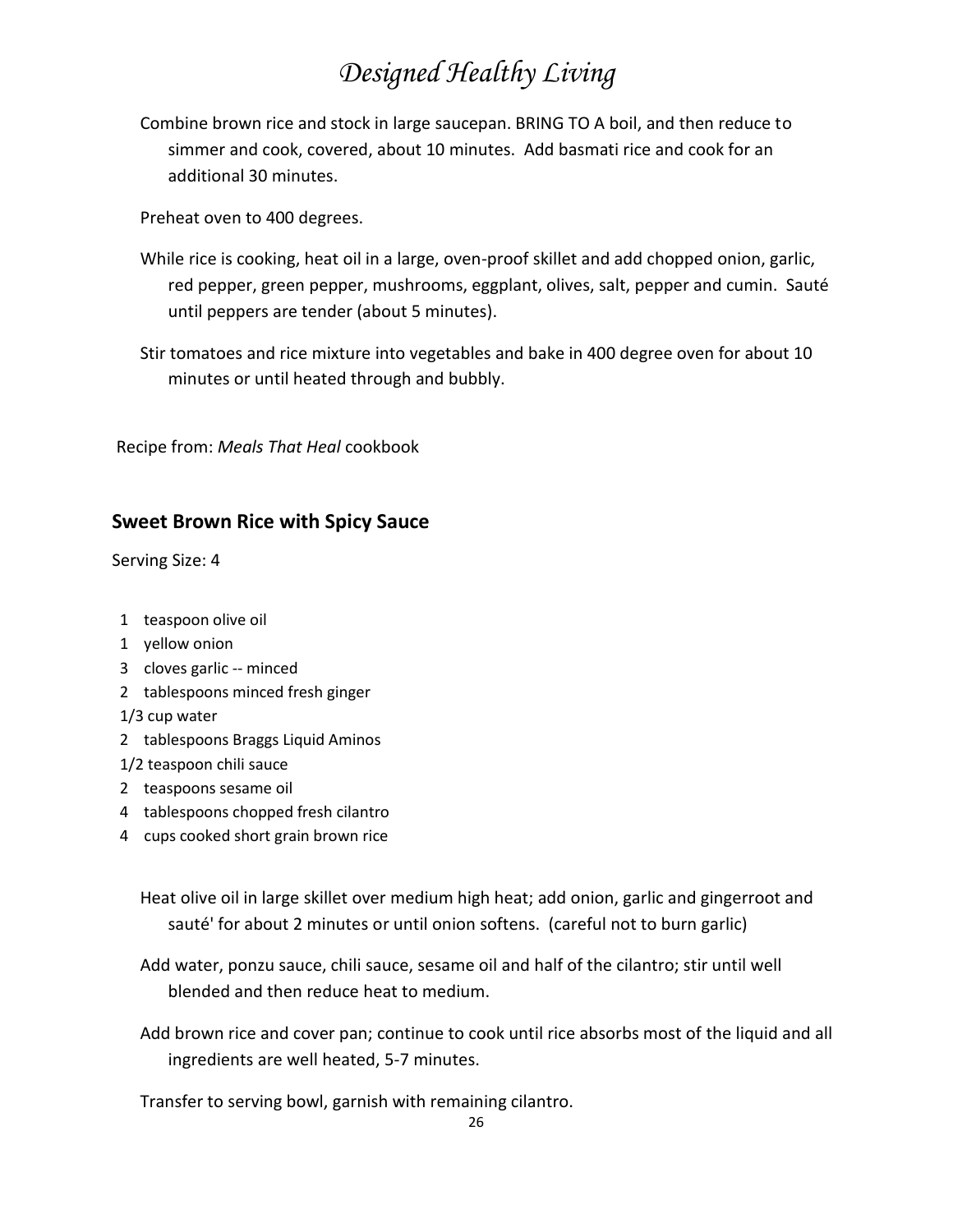#### **Sweet Potato Pie**

Recipe: The Antioxidant Diet; Robin Jeep and Dr. Couey

#### Servings: 8

8 sweet potatoes – cooked and cooled, peeled 3 cups broccoli – fresh and chopped 2 cups collard greens – chopped 2 cups cauliflower – fresh or frozen chopped ½ pound mushrooms – sliced 6 garlic cloves – minced 1 red pepper – seeded and chopped 2 ½ cups vegetable broth 3 teaspoons chili powder 3 tablespoons tomato paste 2 teaspoons Bragg Liquid Amino 2 tablespoons raw nut butter 3 cups red beans – cooked  $\frac{1}{2}$  cup pecans – chopped

In a large pot, combine broccoli, collard greens, cauliflower, onions mushrooms and bell peppers in broth and simmer covered for 15 minutes. Add chili powder, tomato paste and Bragg; cook until almost tender (about 10 minutes).

Mix in nut butter and beans and spread the mixture in baking dish. Spread sweet potatoes over the top and sprinkle with a little additional chili powder and chopped pecans.

Bake 20-30 minutes until hot and pecans are light brown, about 20 minutes.

This dish can be prepared ahead and frozen, baked or unbaked.

### **Surprise Delight**

Recipe: The Antioxidant Diet; Robin Jeep and Dr. Couey

#### **Servings: 2**

1 cup unsweetened pineapple juice 1 cup water 1 cup frozen pineapple chunks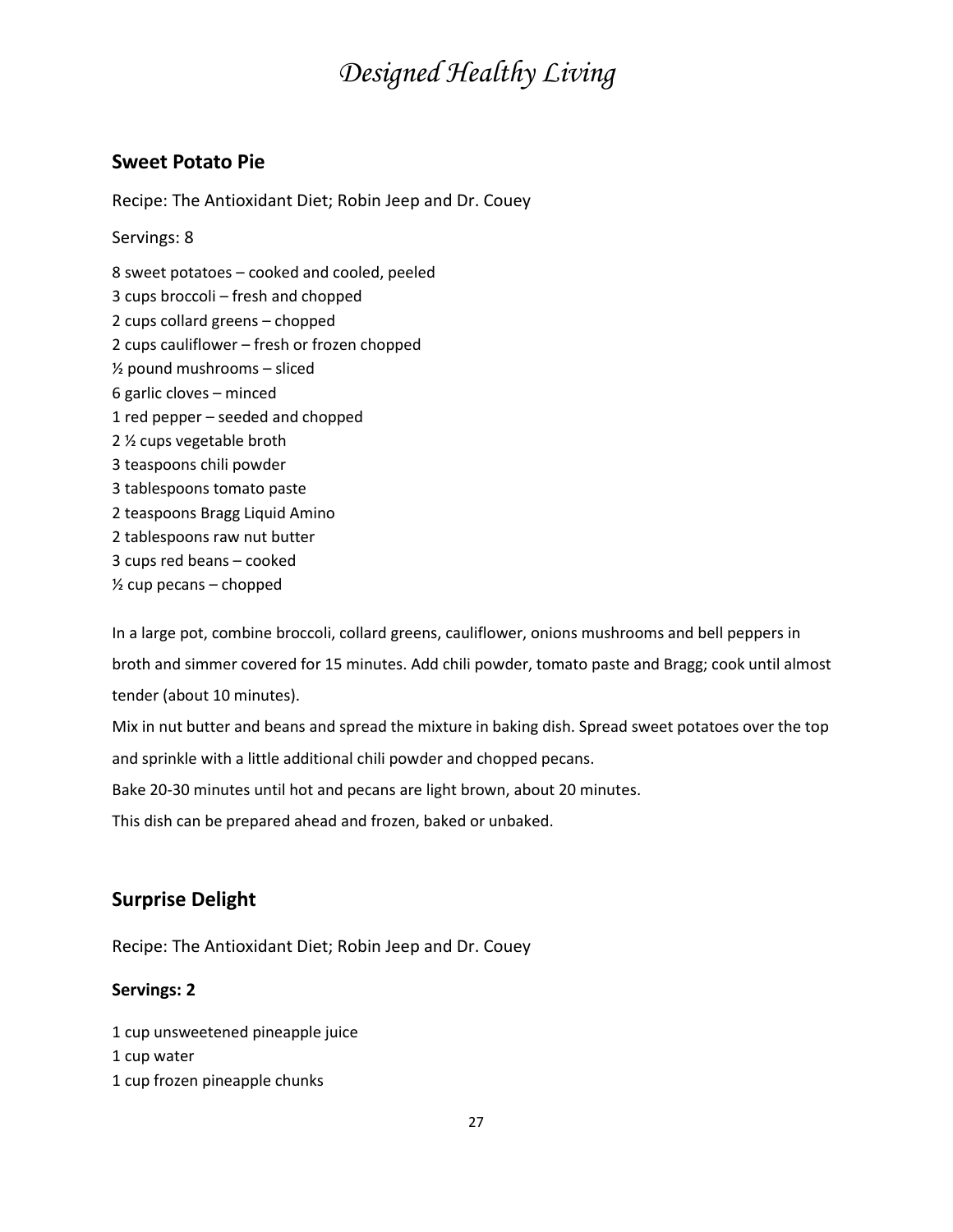1 cup cubed cantaloupe 1 raw carrot 4 kale leaves, stripped from stems 1 kiwi, peeled and sliced 1 tablespoon freshly ground flaxseed

Combine in a blender and blend until smooth.

### **Three-Bean Indian Dal**

- 2 tablespoons olive oil
- 1 medium red onion -- diced
- 1/2 cup celery -- slice thin
- 4 cloves garlic -- minced or pressed
- 1 small green pepper -- diced
- 1 teaspoon sea salt
- 1/2 teaspoon white pepper
- 1 tablespoon celery seed
- 1 tablespoon ground cumin
- 2 teaspoons coriander
- 2 tablespoons fresh ginger -- grated
- 2 large tomatoes
- 3 cups water
- 1 cup cooked lentils
- 1 cup black beans, cooked
- 1 cup garbanzo beans
- 1/4 cup cilantro -- chopped
	- Heat oil in large soup pot and sauté onion, celery, garlic, green pepper, salt and white pepper until green pepper is tender. Add celery seed, ground cumin, coriander, and ginger and sauté 3 minutes longer.
	- Core tomatoes and dice. Add to onion and pepper mixture, and sauté until tomatoes are soft and juicy.
	- Add water, lentils, black beans, garbanzo beans and cilantro to soup pot and simmer, covered for 10-15 minutes. Serve hot, garnished with cilantro.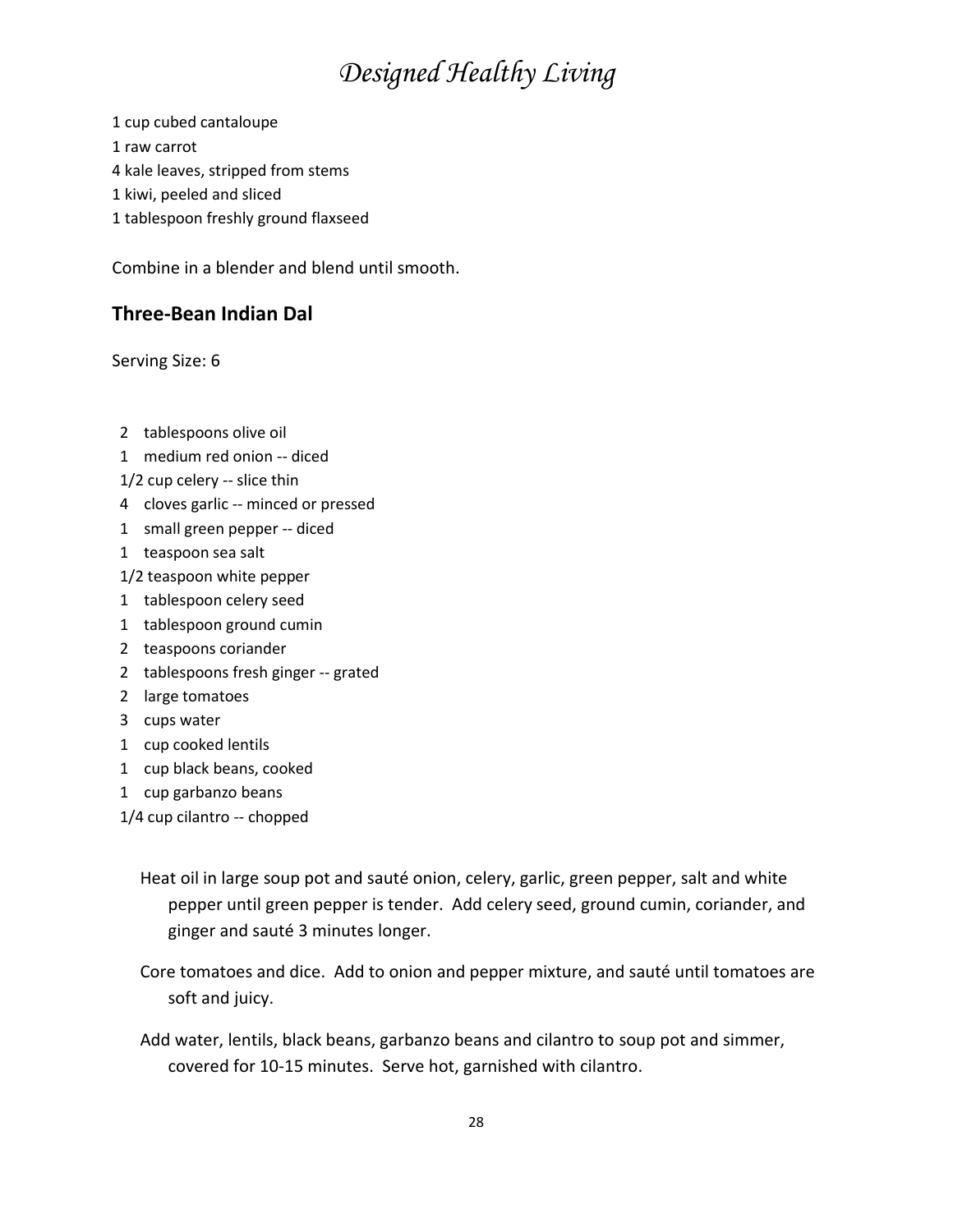### **Turkish Salad**

Serving Size: 4

- 1 head green leaf lettuce -- torn into bite sized pieces
- 1 green bell pepper -- cut in thin strips
- 1 red bell pepper -- cut in thin strips
- 1/2 cucumber -- seeded and sliced
- 1 red onion -- slice into half rings
- 4 tomatoes -- diced
- 1 cup pitted black olives

#### Dressing:

- 3 tablespoons extra virgin olive oil
- 3 tablespoons lemon juice
- 1 clove garlic -- minced
- 1 tablespoon fresh Italian parsley finely chopped
- 1 tablespoon fresh mint -- finely chopped Salt and pepper -- to taste

Place lettuce, peppers, cucumber and tomatoes and onion in large serving bowl.

Whisk together dressing ingredients in separate bowl.

Just before serving, whisk dressing again and pour over salad vegetable and gently toss to coat.

Add olives and gently toss again. Serve

### **Tuscan White Bean Salad**

- 2 16 oz. cans Cannelloni beans or other white beans -- drained
- 2 cloves fresh garlic -- peeled and minced
- 1 cup fresh plum tomatoes -- coarsely chopped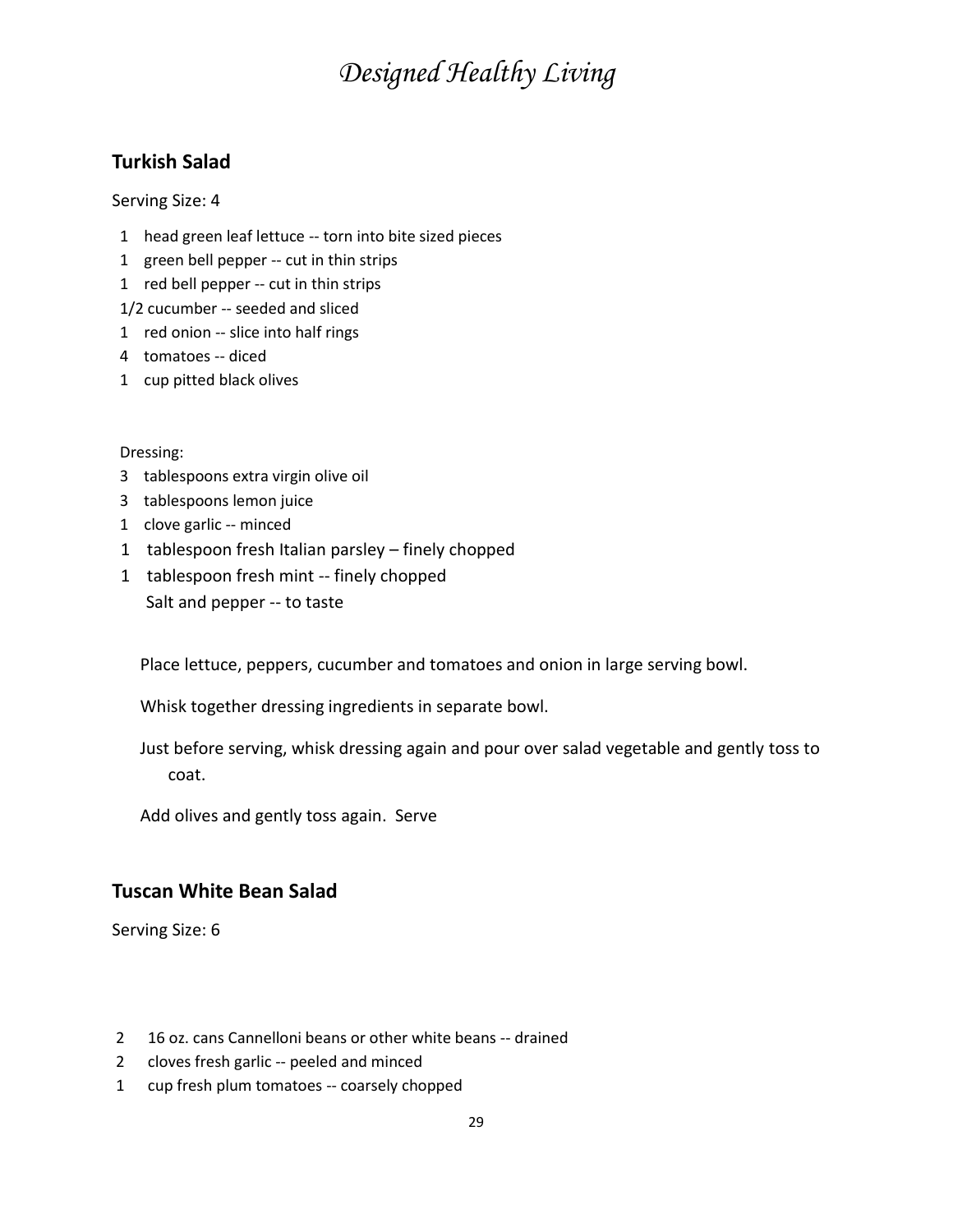- 1/2 cup red onion -- coarsely chopped
- 1/2 cup Italian parsley -- chopped
- 1/2 cup sage, oregano or basil (or combination) -- finely chopped
- 1/4 cup red wine vinegar -- May need up to 1/2 cup Few drops balsamic vinegar (optional) Extra virgin olive oil -- to drizzle over salad Salt and pepper -- to taste
- 6 cups fresh baby spinach -- washed, stems removed

In a medium bowl, combine the first 6 ingredients

Add wine vinegar and balsamic vinegar and toss gently to mix but not break up beans.

Drizzle a small amount of olive oil over bean mixture and toss lightly.

Season with salt and freshly ground black pepper to taste.

May serve plain or on a bed of spinach, at room temperature or chilled, as desired.

Accompany with toasted slices of baguette drizzled with olive oil. Comments: Tuscan bean salad is very common on antipasto menus and tables in Tuscany. The salad may be served at room temperature or chilled.

#### **Vegetarian Chili**

- 1/2 cup chopped onion
- 1/3 cup chopped green bell pepper
- 1 1/3 cloves garlic -- minced
- 2 tablespoons olive oil
- 1 1/3 tablespoons chili powder
- 1/3 teaspoon oregano
- 1/3 teaspoon cumin
- 1/3 teaspoon ground black pepper
- 1 1/3 cups zucchini -- finely chopped
- 2/3 cup carrots -- shredded
- 2/3 can tomatoes -- (28 ounce diced)
- $2/3$  can tomatoes --  $(14 1/2 \text{ ounce} \text{diced})$
- 2 cups kidney beans -- 2- 15 1/2 oz. cans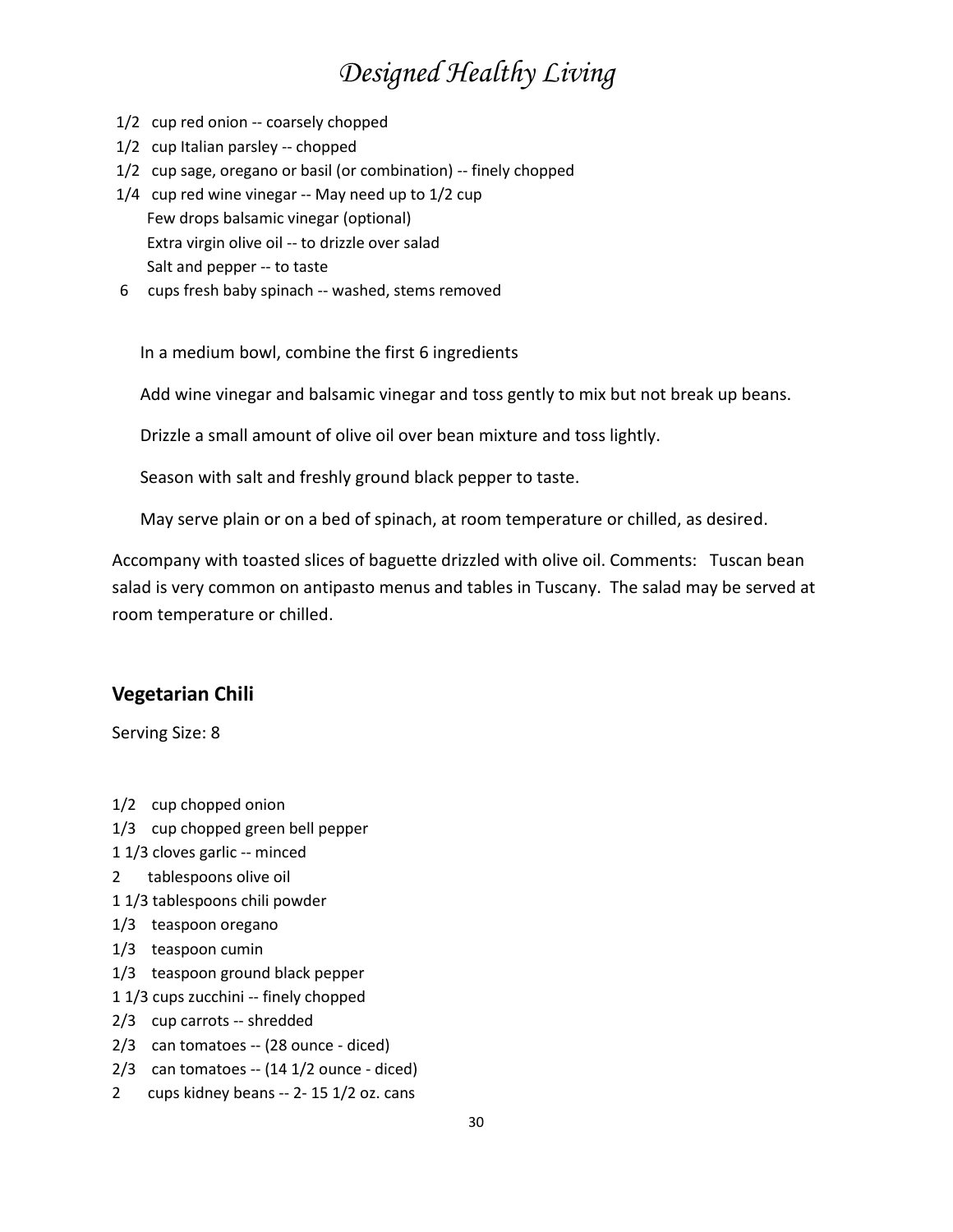1 cups garbanzo beans -- 1- 15 1/2 oz. can

In large pot, sauté onions, peppers, and garlic in olive oil until soft.

Mix in chili powder, oregano, cumin, black pepper. Stir in zucchini and carrots. Cook for 1 hour over low heat, stirring occasionally.

Stir in tomatoes, kidney beans and chick peas. Bring to a boil. Reduce heat and simmer 30- 45 minutes or until thick.

Comments: From Chippenham Hospital's *LiteHEARTed Cooking, Volume 2*

### **Veggie Medley Tomato Sauce**

Serving Size: 8

- 2 tablespoons olive oil
- 1 clove garlic -- minced
- 1 small onion -- minced
- 1 cup chopped mushrooms
- 1/2 cup carrots -- chopped
- 1 cup green pepper -- chopped
- 1/2 cup celery -- chopped
- 1 teaspoon black pepper
- 1/2 teaspoon salt
- 2 pounds Roma tomato -- peeled and chopped
- 1/4 cup fresh basil -- finely chopped
- 2 tablespoons fresh oregano -- chopped
- 2 tablespoons fresh thyme -- chopped
- 2 tablespoons fresh rosemary -- chopped

Heat oil in large saucepan and sauté garlic until fragrant. Add minced onion, mushrooms, carrots, green peppers, celery, black pepper and salt. Cook just until carrots are tender.

Stir in tomatoes and herbs, and simmer about 20 minutes. Serve hot over whole wheat pasta, spaghetti squash, or brown rice.

Comments: *Meals That Heal*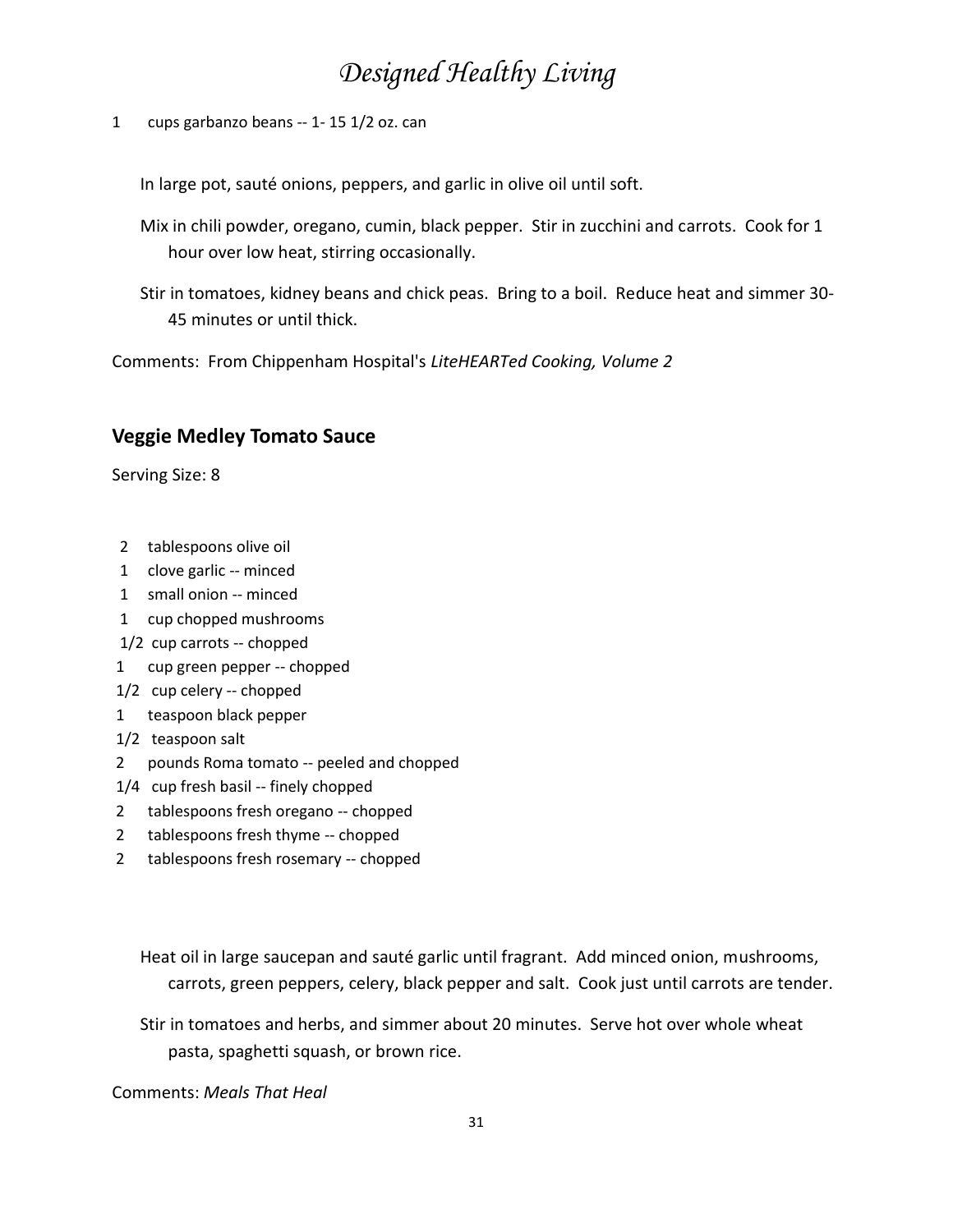"Lots of fresh herbs and vegetables combine with ripe tomatoes to make this a hearty, low-fat sauce that complements almost any dish."

#### **Vegetable Pizza**

Servings: 2 Recipe: The Antioxidant Diet; Robin Jeep & Dr. Couey

2 cups broccoli – chopped 1 large red bell pepper – seeded, chopped 1 cup mushrooms – sliced 1 garlic clove – minced ½ teaspoon Bragg Liquid Amino 1 tablespoons balsamic vinegar 1 teaspoon seasoning ½ cup pasta sauce 2 Ezekiel Sprouted Grain Tortillas 4 ounces soy or rice cheese – grated 5 ounces fresh spinach

Preheat oven to 350 degrees. In a large bowl, toss broccoli, bell peppers and mushrooms with garlic, Bragg, vinegar and seasoning mix.

Roast vegetables on a lightly oiled cookie sheet, turning occasionally and mounding to keep from drying out, for 30 minutes.

Remove vegetables when done and preheat oven to 450 degrees. Spread a thin layer of pasta sauce on tortilla, sprinkle cheese and distribute roasted vegetables and spinach.

Bake on a cookie sheet for approximately 7 minutes or until cheese is melted and tortilla browns around edges.

### **Veggie Wraps**

#### **Servings: 4**

Recipe: The Antioxidant Diet; Robin Jeep & Dr. Couey

1 cup cooked lentils  $\frac{1}{2}$  cup celery – chopped 1 orange – peeled, sectioned and seeded 1 garlic clove – minced ½ tablespoon balsamic vinegar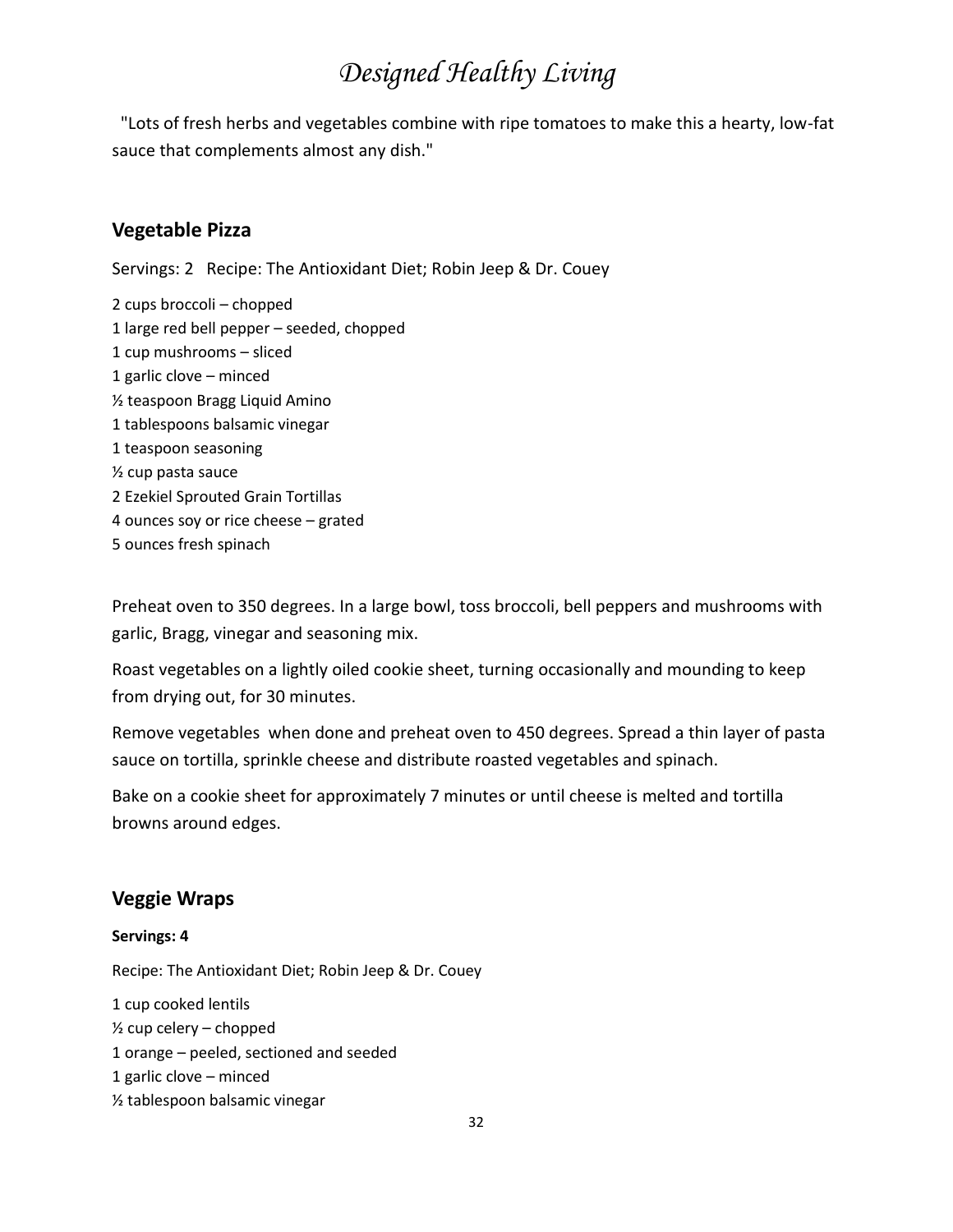3 teaspoons olive oil 1 tablespoon dried currants ¼ cup red pepper – chopped 1 tablespoon parsley - chopped 1 tablespoon mint – chopped 1 teaspoon Bragg Liquid Aminos  $\frac{1}{4}$  cup walnuts – chopped 12 large leaf lettuce leaves

Combine all ingredients except for lettuce leaves. Spread mixture on each lettuce leaf and roll.

### **Whole Grain Crackers**

#### Serving Size: 8

- 3/4 cup whole wheat flour
- 1/2 cup 7-grain Cereal
- 1/2 teaspoon salt
- 2 tablespoons olive oil
- 1/4 cup water
- 1 teaspoon seasoning of choice chili powder, dried herbs, etc. -- optional

Preheat oven to 400 degrees.

- In a large bowl combine flour, cereal and salt. Add olive oil and water. Using a large rubber spatula or wooden spoon, stir vigorously until dough comes together and forms a ball. If it's too sticky to handle add flour - no more than a tablespoon at a time.
- Dust the work surface with whole wheat flour and roll the dough out to 1/8 inch thickness...it should be very thin! Gently slide the dough onto a piece of parchment paper or silicone baking mat and place on a cookie sheet or flip a sheet pan upside down and slide the parchment with the dough on to the pan.

Bake at 400 degrees for 12-15 minutes or until light brown. Cool for 10-15 minutes on a wire rack. Break into pieces about the size of a saltine cracker. You can make additional batches while the first batch is baking. The parchment paper can be re-used for additional batches.

Comments: "This recipe only takes about 5 minutes to mix and roll out - super easy!!"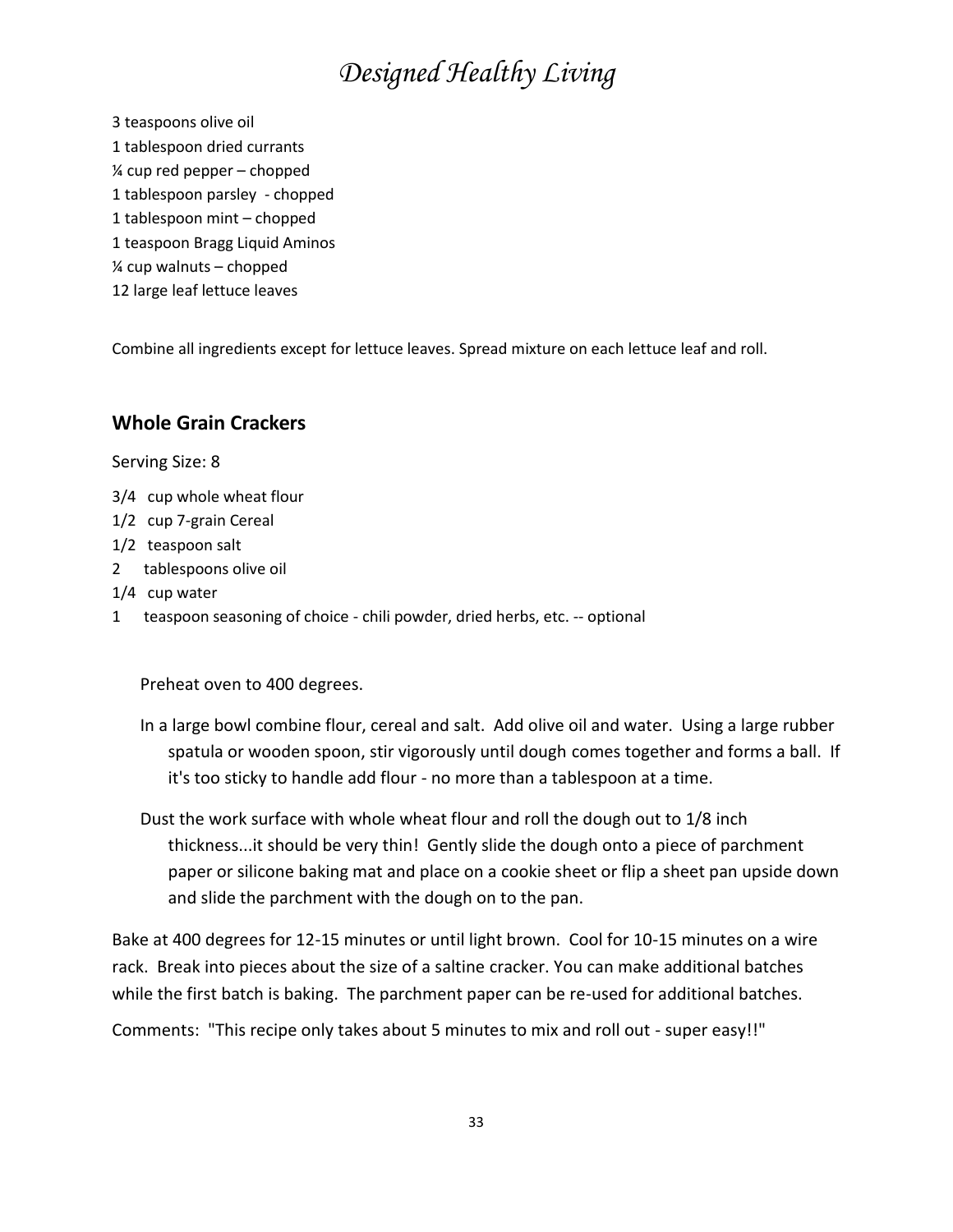### **Wild Mushroom Cabbage Rolls**

Serving Size: 8

- 1/2 cup pine nuts (pignolia) or favorite nuts
- 1 tablespoon olive oil
- 1 cup mushrooms -- porcini, chanterelles, morels or button
- 1/4 cup chopped shallots
- 2 cloves garlic -- minced
- 1 teaspoon sea salt
- 2 cups cooked brown rice
- 1 pound green cabbage leaf

Toast pine nuts at 375 degrees for 5 minutes.

Heat oil in a medium skillet and sauté mushrooms, shallots, garlic and salt until mushroom are limp. Stir in pine nuts and brown rice and let cool.

Wash individual cabbage leaves, steam for 1 minute and let cool.

Preheat oven to 375 degrees.

Stack 2-3 cabbage leaves one on top of the other and spoon 1/8 of the rice filling onto the stacked leaves. Roll the cabbage leaves around the filling and place in an oiled casserole dish, seam side down. Cover lightly with foil and bake at 375 degrees for 20-30 minutes. If desired you may top the cabbage rolls with Veggie Medley Tomato Sauce - delicious!

### **Yummy Brown Rice with Apple**

**Serving Size: 1** 

- 1 cup cooked brown rice
- 1 apple -- diced
- 1 tablespoon raisins -- or more if desired

1/4 teaspoon salt

- 1/2 teaspoon cinnamon
- 1 teaspoon coconut oil

Mix all the ingredients together in a microwave-safe bowl (except the oil), heat for 2 minutes. Add oil, stir and eat! It is delicious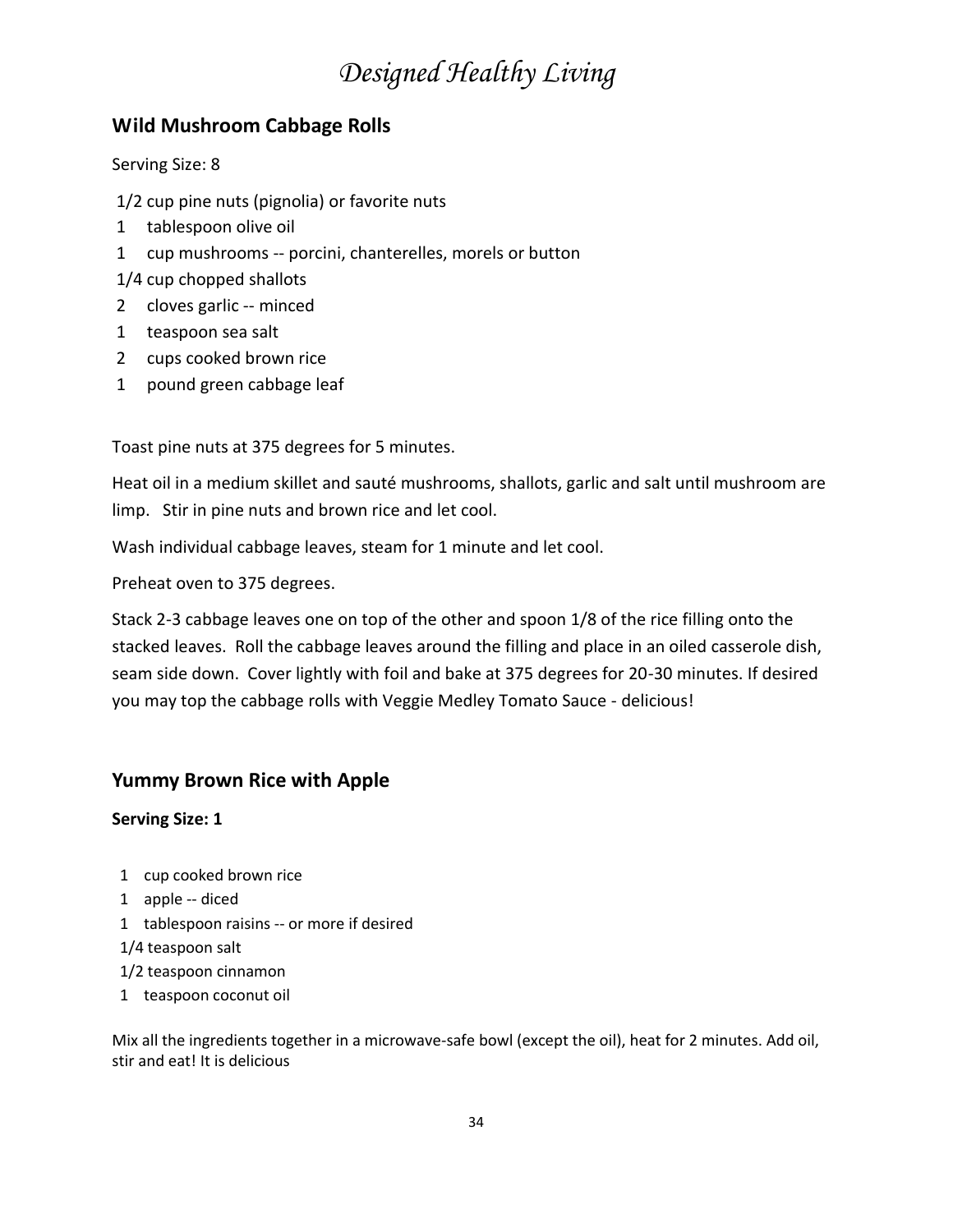### **ENCOURAGEMENT FOR FASTING – 21 DAILY DEVOTIONS**

Written by Rhonda Sutton

#### <span id="page-35-0"></span>*Before You Start*

For many years, I associated fasting with people in the Bible or extreme situations. When the subject of fasting appeared in this study, I had a profound thought: "This is too hard!" Then the Holy Spirit began to work in my heart and mind about fasting. He wouldn't let me alone. I had gone for years without ever sensing His desire for *me* to fast. As I read through the chapter on fasting, it seemed that everywhere I turned there were articles and books on fasting "jumping out" at me. Instead of dismissing these "coincidences", I decided to pray. Questions came to my mind. "Was the Lord asking *me* to fast? Couldn't I do something else for the Lord? Was this really necessary?" I knew that I did not have the will power to fast. He spoke very gently to my heart and said, "Keep your focus on *Me*. If you will walk with *Me* daily, *I will* give you the strength and grace for fasting*".* Then He said something that took me by surprise, "Claim this expression of love, obedience and faith, as a "done deal", *now,* even before you start the first day of fasting." Wow! This was too big. I was tempted to remind the Lord of my lack of self-discipline. He was asking me to trust *Him* during a fasting journey and submit to Him. I really did not want to refuse His loving invitation. He wanted me to focus on Him and His power, not on me and my weakness. I chose to fast to *please Him and to depend on Him alone each day*. I decided to go from fear of fasting to a deeper faith and freedom in Christ. The Lord faithfully has brought me through the "Daniel Fast" twice victoriously. Please prayerfully consider consecrating yourself by fasting. If you choose the "Daniel Fast", I will send a daily message to encourage you as you "fast by faith". We can do this together!

#### Day 1

Whether this is the first time fasting or the beginning of another fast, it all begins with the first day. We have chosen the Daniel Fast in a desire to draw closer to God through fasting. "This is the day the Lord has made, let us rejoice and be glad in it". We can be glad because He is going to help us with whatever comes our way today. We can be confident because nothing is too hard for the Lord Jesus!

You have prayed about fasting. It is important to ask for strength during the fast. The Holy Spirit is within us and we can depend on Him as our body begins to respond to the fasting process. When our stomachs growl today, we can rest and abide in the grace and truth that He is there helping us get through these challenges. Set aside some time during the usual meal time to pray and meditate on a favorite scripture passage. It is good to start a journal. Be sure to drink plenty of water so that the toxins and wastes can be easily flushed from your system.

#### Day 2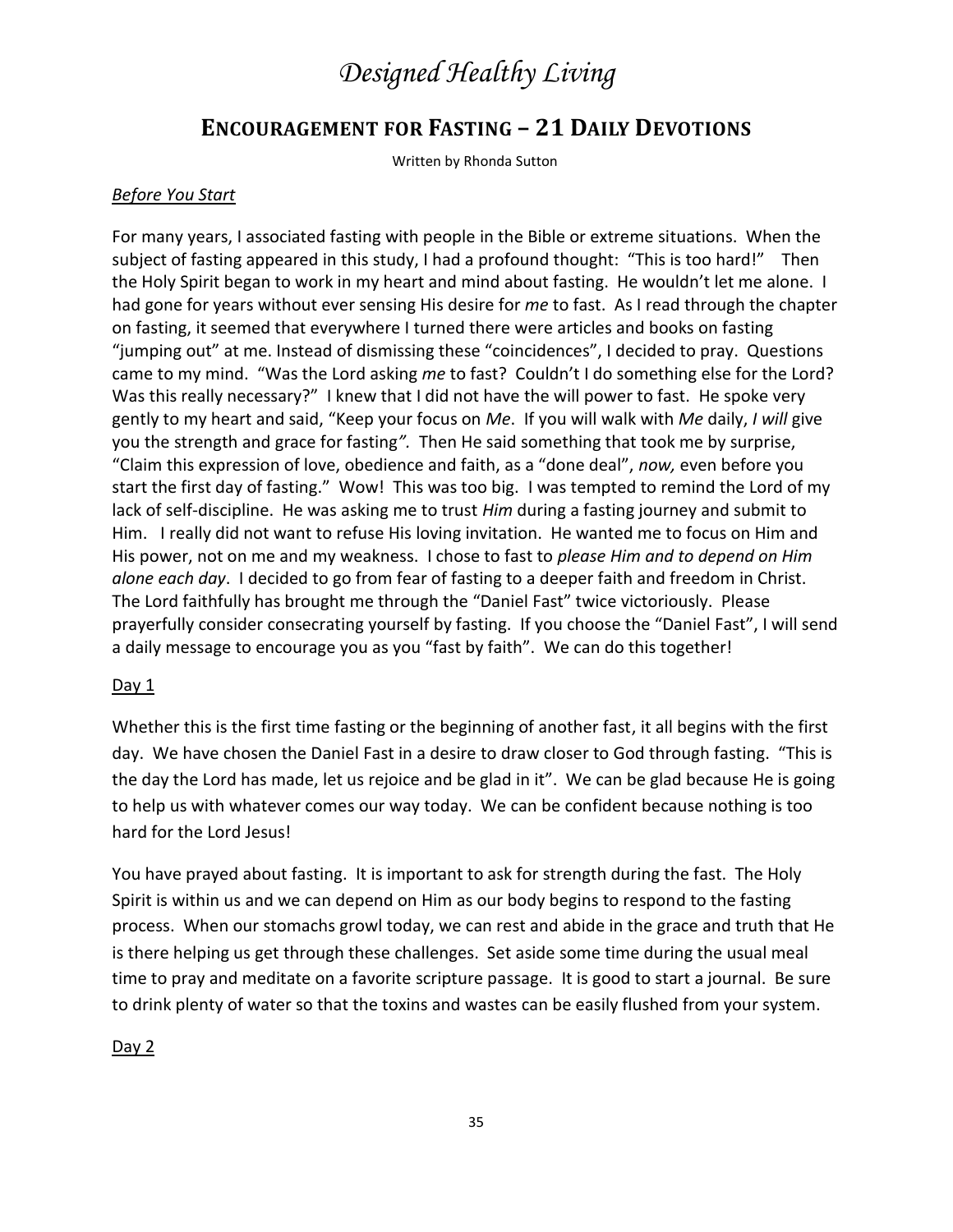The stomach has a capacity that is just waiting to be filled. That's why you're experiencing such hunger. God has built into your body an automatic response. When your "tank is empty", you want to fill it. Because of that mechanism, we get in the habit of thinking often about food. Morning, mid-morning, noon, mid-afternoon, evening and even late evening, we go looking for things to satisfy our appetite. Yet during this fast, our focus is to be on a different capacity. We are to hunger for a deeper relationship with our loving Lord. After all, our fellowship with God is even more satisfying than food. So each time you sense that hunger, turn your mind to spiritual things. Recognize your need for God's love, mercy, wisdom and strength. Just think how wonderful it will be to concentrate, those five or six times a day, on God instead of food! That is the beauty of fasting.

### Day 3

The marvels of fasting are starting to work on your body. Cells and tissues are releasing those toxins that have built up in your system. This is a very healthy change for you. But if you're not careful, you'll feel the effects of those toxins as they wind their way towards elimination. For example, you could have a really bad headache or even some muscle tension. Therefore, the best thing you can do is to drink plenty of water. That will help flush those toxins on out of your body. Even if you don't feel thirsty, drink some more.

While you're drinking lots of water and eliminating these poisons from your body, this is a good time to also seek for inner purity. Jesus said we are to thirst for righteousness (Matt. 5:6). During this fast, you may find improper personal attitudes and motivations coming to light. Let the Holy Spirit deal with those, just as if they were poison. You'll feel better!

### Day 4

Did you know your body expects and depends on routine? As the day dawns, you desire nourishment. At mid-day, you seek more energy. At the close of the day, it's time to replenish your reserves. But on this day of fasting, let those signals turn your attention to a different kind of nourishment: the Word of God.

Truths from the Bible actually feed your soul. They make you stronger, wiser and spiritually healthy. So each time you think of food today, divert your thoughts to scripture. If you have your Bible nearby, read a significant section and ask God's Spirit to use it as divine nourishment. If you can't have a Bible with you during the day, then select a verse or two that you can memorize and carry with you. During your normal meal times, meditate on those verses and let them nurture your spiritual vitality. Use your hunger as a tool to help you grow stronger with the Lord.

### Day 5

Today will probably be a difficult one physically. Your stomach will be aching for attention and your body will complain that it's not getting the treatment it craves. Yet this denial of self can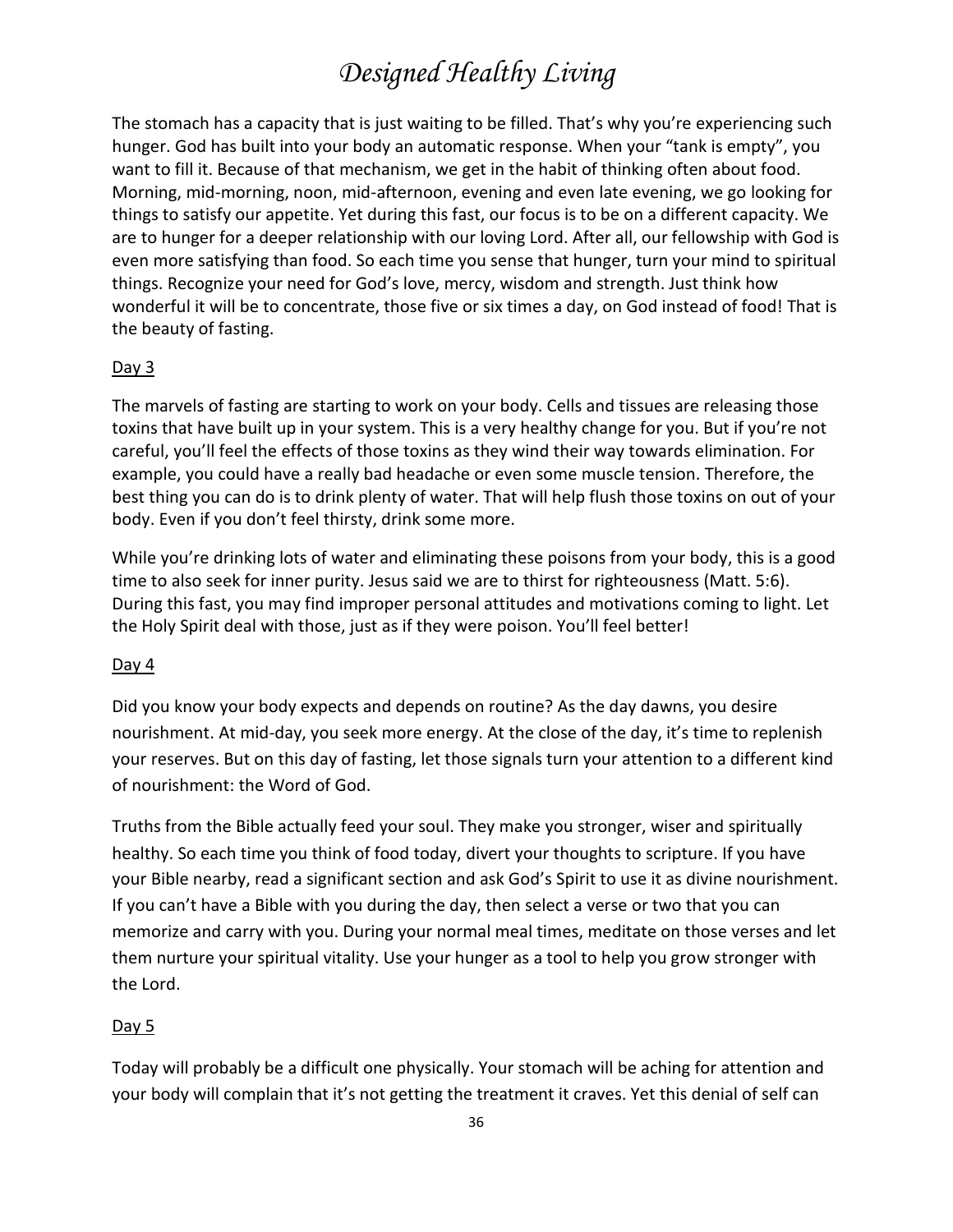be a very good thing. It throws into stark contrast the way your spirit has probably felt in the past. There were times when your spiritual life was not being fed and you paid attention primarily to your physical desires. On this day, however, the tables are turned. It's time for your Lord to be in the spotlight. He wants your focus to be more on Him and the quality of your relationship. It's alright if your flesh suffers a little today. It's worth the price if your walk with Jesus is prospering.

God hungers for you and desires a deep bond with you, one that goes beyond casual discipleship. He wants to be Number One in your life. As your body reminds you of its hunger, let that point you to God's passionate love for you.

#### Day  $6$

It is fatiguing to fight against the desires of the flesh, isn't it? Food is pleasurable to the senses and your body is crying out for some gratification. This is a good time to remind yourself that the purpose of this fast is to bring pleasure to the Lord, not your flesh. As you place your physical desires to the side and concentrate on your love relationship with God, the Lord is pleased. He has wanted to draw nearer to you and this is the opportunity for you both to be closer together.

According to James 4:8, when we draw near to God, He actually moves closer to us spiritually. Are you ready for that kind of encounter with the Creator? Perhaps you've already sensed a renewed intimacy with the Lord. If so, take some time today to praise the Lord. What a privilege it is to have a personal rapport with the Almighty!

### Day 7

Your body is adapting to the lack of food. Your stomach is beginning to shrink and your cells are shedding those toxins. But today let's not think about what's happening with your body. Let's focus instead on your soul. A fast can become a time of heightened spiritual awareness. During this experience, let God speak to you about pollutants from this world that have imbedded themselves in your life. Are there attitudes, beliefs or viewpoints that negatively affect your relationship with God and with others?

Getting rid of worldly filth can be even more challenging than fasting. Today, ask the Lord to search your heart and help you in identifying those things that need to change. Confess those sins to the Savior and let him cleanse your heart. He will wash away the impurities, leaving you free once again to walk in the truth. This encounter with God may not be easy but you certainly don't want to avoid it. After this period of repentance, you'll feel so much better. When you take a bath or shower today, praise the Lord that He is cleansing you inside and rejoice as water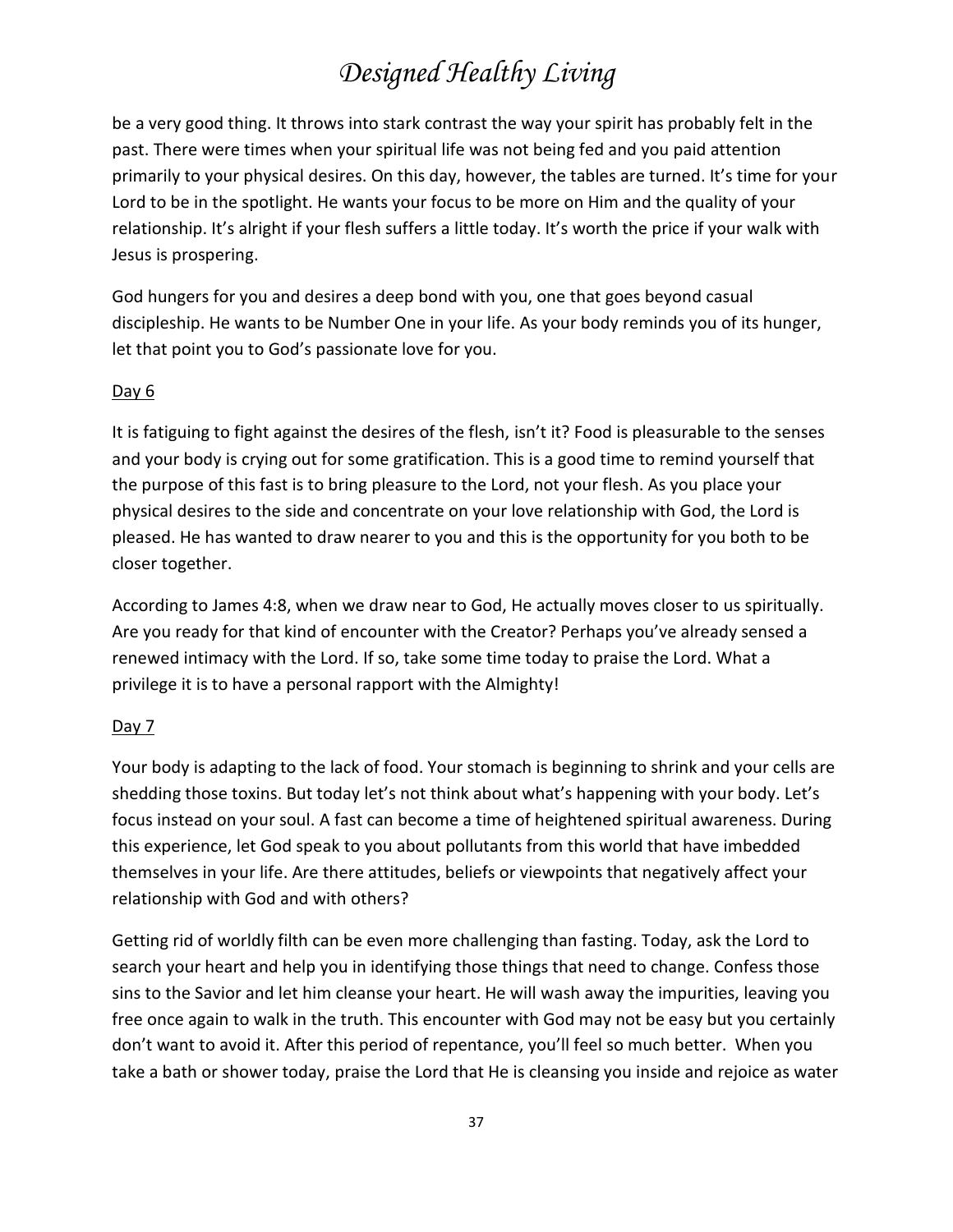washes away dead skin cells and eliminates odors. It is great to feel "clean" before the Lord! Praise His Name!

#### Day 8

For many of us, food has been a stronghold. It has exerted a power over us. We would schedule our days around eating, turn to snacks for comfort, and even hide from the pressures of the world inside our fortress of food. But no more! The walls of that stronghold are crumbling around us. We are now free! Doesn't it feel wonderful to know that food is not your master?

As you experience freedom, this is a prime opportunity to think about your friends and family who may be imprisoned by other strongholds. Food is not the only prison that we can build. Our loved ones may be dominated by drugs, alcohol, pornography, clothes, possessions, etc. What can you do about it? Turn your meal times today into moments of intercession. Take your mind off yourself and pray for those who are unknowingly in bondage. Ask the Lord to help them become free, just as He's helped you during this fast.

#### Day 9

During a fast, we become painfully aware of our weaknesses. Yes, we have hunger pangs and other aches that remind us of our mortal condition. But even more than that, we begin to see how weak we are inwardly. Our strength of will is challenged and we feel that we may fail in our resolve to fast. Our feelings are no longer dampened by the pleasures of food and we are shocked by some of our reactions to life. The only bright hope in all this is the Lord. When we are weak, He is strong.

God never expects you to achieve life's goals on your own. He designed you to need Him. That's why He's provided promises for you and me. He has an opened an account in your name and it's full of strength, wisdom, perseverance, joy, peace and love. All we have to do is access it through faith. This email is a gentle reminder to you that you're not alone in this journey. The Lord's promises are only a breath away.

### Day 10

Friends and family may tell you that this fast doesn't make any sense. You may have even had such thoughts from time to time. But fasting is not a normal experience. It is a planned opportunity to "Trust in the LORD with all your heart, and lean not on your own understanding" (Prov. 3:5).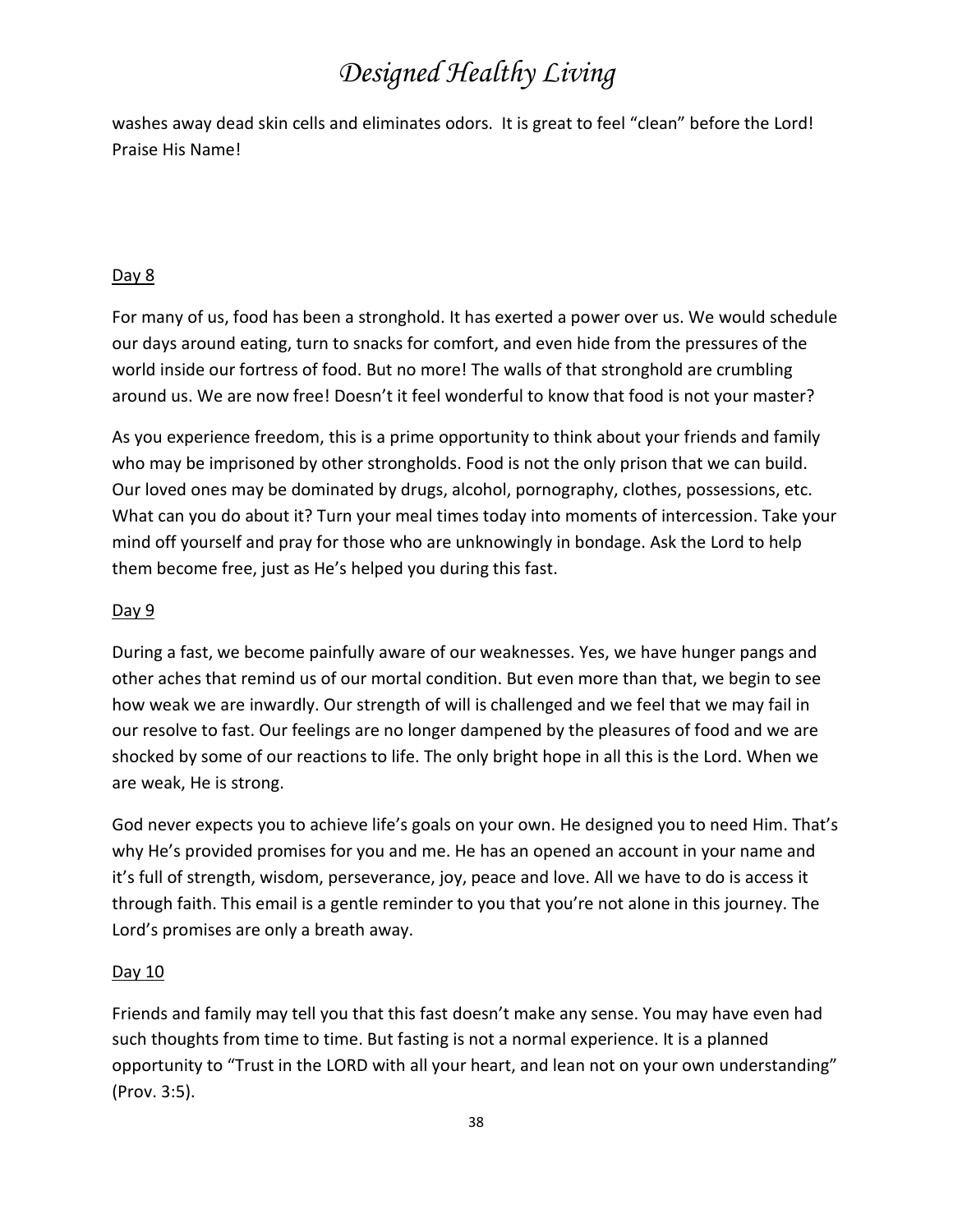This far into the fast, you are probably being tempted to rationalize your way back to eating. You hear the voices of caring friends telling you to put an end to this practice. Or you "hear your body", telling you to cease fasting and get back to normal life. Actually, you find yourself at a crossroads. Will you listen to others or will you trust in the Lord and His strength? Will you yield to your body or to the encouraging whispers of the Holy Spirit? Let me cheer you on today: don't give up! Listen to the Lord, not to the world nor to the flesh. God will give you the support and perseverance that you need. You can do it!

### Day 11

During these days of fasting, God has undoubtedly been teaching you things about yourself and about Himself. It's because of your physical discomforts that you've been made aware of your deepest desires and attitudes. Whereas those things remained hidden while your flesh was being satisfied, they've now been revealed and brought into the light. You've talked with the Lord and have attained a new depth of relationship. Isn't that exciting? Perhaps today you'll want to discuss even further those issues with Him.

While it's encouraging to receive fresh insights, they're not intended for you alone. It's good to share truth with those you love, with those who need to hear about God's love and faithfulness. You may know someone close to you who is discouraged and can't see the light of God. They're going through a dark time. Why not share with them what God has shown you. It could make a difference in their lives.

### Day 12

As you continue down this pathway of fasting, you'll find that it's truly a sweet journey. You're experiencing victory and a new measure of health. It is important, however, to lay down some markers along the road. Someday you'll want to return to those markers and recall the successes you've had with God. There are a couple of ways to do this. The first is to choose some good Bible verses that you can associate with this time of fasting and triumph. Memorize them today and then meditate on them in the last half of your commitment.

You may also want to write a letter to God, expressing your appreciation for His strength and wisdom during this difficult time. You can mention to Him all that you've learned and the ways you've grown. Tuck that letter away in your Bible or in your bedside table. Later, you'll enjoy reflecting on all that God has done for you.

### Day 13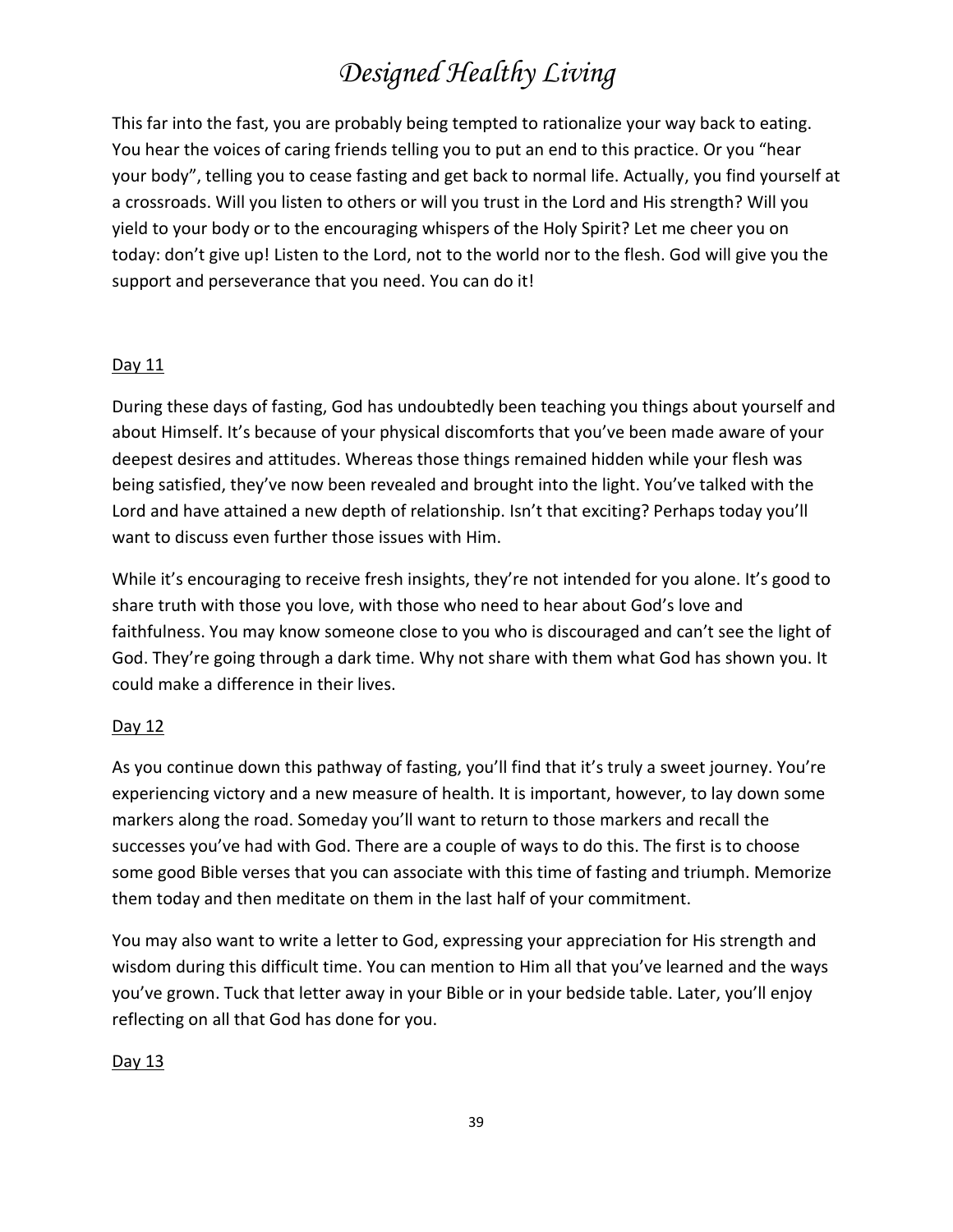Some days of fasting are harder than others. It's kind of like running a race. Sometimes you feel you've gotten your "second wind" while other times you feel near fatigue. How are you doing today? It's probably fairly difficult for you to keep going at this point. And that's precisely when you need to turn your gaze away from yourself and towards Jesus.

Take a look today at Hebrews 12:1-2. Jesus endured physical pains that we can hardly begin to imagine. He may have been tempted to give up, to stop his commitment to die on the cross. But Jesus didn't quit. He looked forward towards the end goal. He knew that joy and victory were just across the finish line. Won't you do the same today? Look ahead to the worthy accomplishment you'll have made. Contemplate the thrill of being victorious. Then ask the Father to help you persevere, in the same way He helped Jesus remain on the cross. This can literally be a life-changing experience.

### Day 14

As you complete this second week of fasting, take the time to complete an inventory. No, don't list everything you wish you could have eaten. It's time to jot down the values and priorities that you've seen hiding deep in your heart. What things have revealed themselves as being important to you? After noting your top ten treasures, turn your attention to the Lord. What would you say are His top ten priorities? Does your list align with His?

This is one of the greatest challenges to a child of God: submitting our cherished values to Him. As we do this, our number one passion in life will be to glorify God. Isn't that actually why you're committed to this fast? You want the Lord to be glorified through your body, mind and spirit. Therefore, ask the Holy Spirit today to fill you, to control you, so that all you do will be for the glory of God.

### Day 15

Week Three! Praise the Lord! It's exciting that you have persevered, that God has helped you make it thus far. Whatever you do, don't stop drinking plenty of water. Keep yourself well hydrated. That's the key to staying healthy during this period of fasting.

Can you peer off into the distance, towards the end of this week? There is a finish line and it's already coming into view. Don't think of it as being far away. In fact, see yourself as actually completing the fast. View the moment, by faith, when you cross the goal and seal your victory. Consider it today to be a "done deal." There is no question that you will make it. Gaze on that coming success, knowing that you'll get there by walking in the Spirit, not in the flesh. As you enter this final chapter of your journey, ask the Lord to reveal Himself in a fresh way. Keep listening for his gentle whispers of encouragement.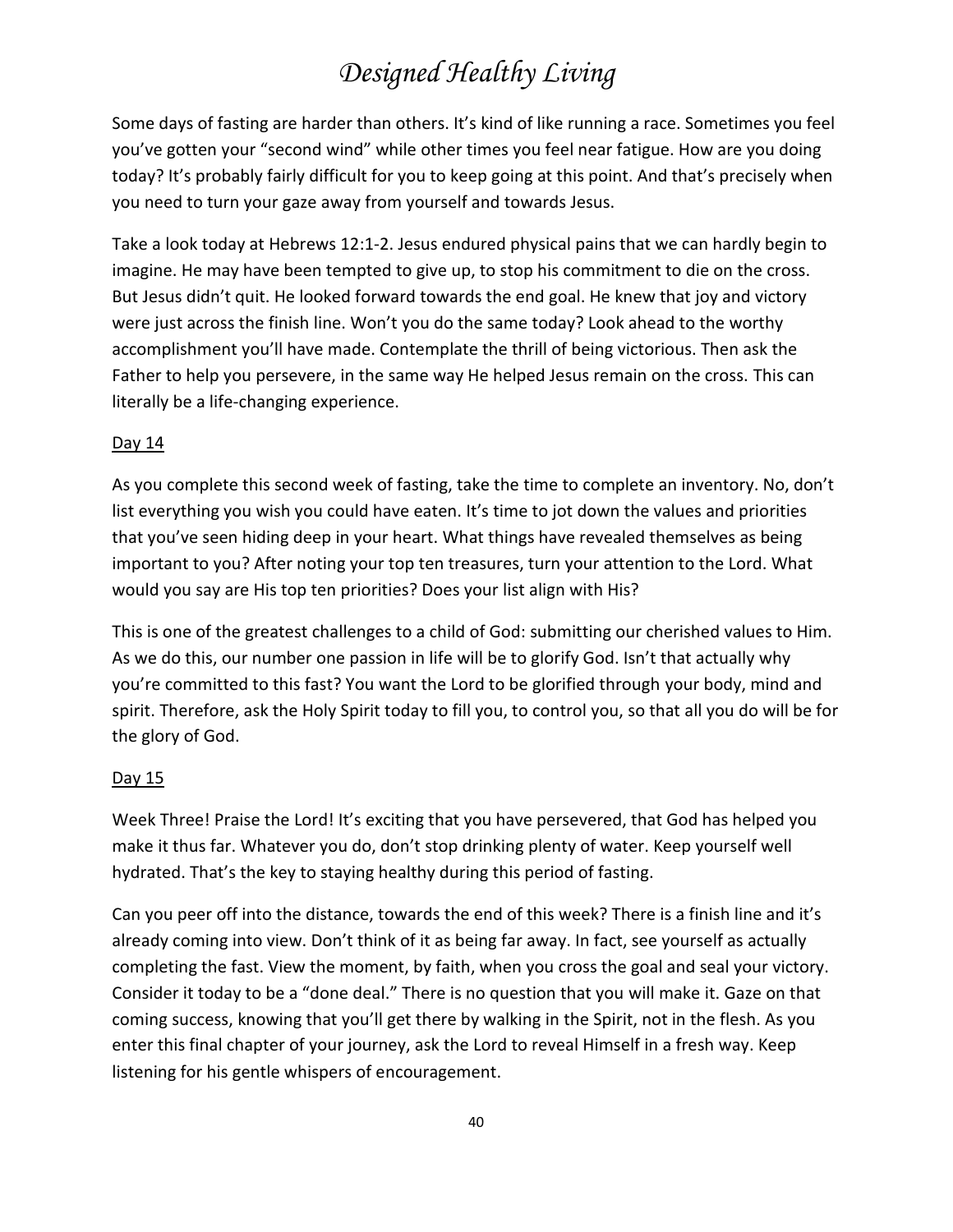### Day 16

Would you say that these past two weeks have been a time of sacrifice? Absolutely! In fact, you have been a living sacrifice, just as Paul mentioned in Romans 12:1-2. Pause for a moment and read this passage anew. Remind yourself of what you have been experiencing. You have presented your body to the Lord in order to make it more pure and acceptable to Him. This has been a time of genuine worship. Also, you have undergone a transformation of your mind. You've discovered a fresh hunger for God and new desires for spiritual health.

As you move forward in this final week of fasting, let this be a time of celebration. You have much for which to be thankful. God has proven His faithfulness to you. And you are enjoying a new level of health, not just outwardly but inwardly. Let your praise show! May others see that you're walking in victory because of your mighty Lord.

### Day 17

This fast has probably been unlike anything you've ever experienced. You've battled with your own flesh, wrestled with your feelings and altered your daily habits. Has anything taken you by surprise? Perhaps you didn't know how much this would affect your inner life. Or you've discovered a new strength that you didn't think you had. In any case, you've had some wonderful, unanticipated revelations. You've discovered a new depth of truth.

One of the reasons you've had these experiences is because you've been spending more time with Jesus, the Truth. Hasn't it been magnificent? Instead of eating in your "normal routine", you've been making healthy choices, talking to and listening to the Spirit. But what will you do once the fast is completed? Will you continue to have those precious moments with the Lord? Now is the time to start planning how you will carve out moments with God, once your life returns to its normal pace. This is a precious treasure that you don't want to lose.

### Day 18

Why have you been fasting? That may seem to be a silly question, now that you're so close to reaching your goal. But it's important to determine your motivation. Was it solely because you wanted to lose weight? Or were you primarily driven by the desire to detoxify your body and experience increased health? I hope it's been more than that. The purest impulse for fasting can be found in 1 Corinthians 13:1-3. Love is the driving force that won't fall flat or take you down a dead end road. By fasting out of a deep love for God, you discover how crucial it is to have a solid relationship with the Lord.

Weight can fluctuate with time. It can't be your firm source of hope. And your health is not guaranteed. Things can change in a heartbeat. The only thing that you can count on is your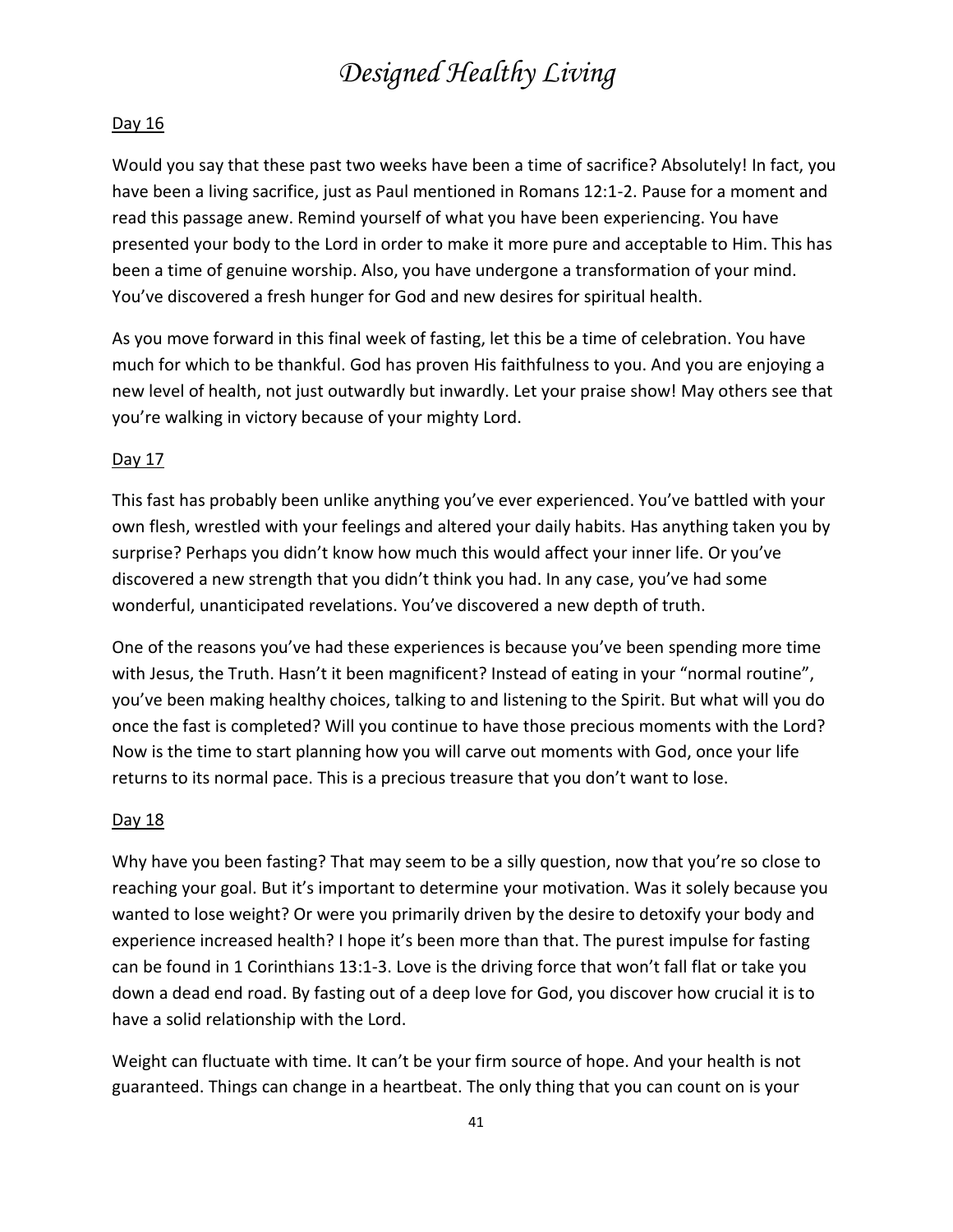Savior. Jesus said that he would never leave us or forsake us. In fact, he's with you today, ready to help you as you near the end of this fast. Praise the Lord! Please meditate and "chew on" on 1 Corinthians 13 today. Spend time "loving on" the Lord today and receive His wonderful love with deeper appreciation in a fresh way.

### Day 19

You have had to tell yourself "no" so many times during the past couple of weeks. Your body has repeatedly asked for food and you've had to stay firm in your resolve. But this fast hasn't been about rules, right? Fasting is about freedom! It's about telling your body that it won't be your master. Yea! You aren't obligated to obey its impulses. You have only one Master and that is Jesus. With that kind of freedom, there is joy. Do you feel that deep sense of peace and fulfillment today? You have issued a declaration of independence from your fleshly desires. The skirmishes have been frequent, yet you've come through them victoriously. Look up Galatians 5:1 and read it out loud. Christ has made us free, free indeed! We are not slaves to our appetites any longer. Let us walk in this freedom and hold on to the truth with the strength of our beloved Master.

With that level of success, it's time to sing an anthem of freedom. You are stronger in your faith, purer in heart, and healthier in your body. Take the time today to actually celebrate and sing to the Lord. Make up a song that proclaims to God how much you appreciate your freedom in Christ. Sing your favorite praise songs in sweet worship to our King!

### Day 20

Oh my! Tomorrow is the day! Are you getting really excited about completing the fast? It's going to be a day of glorious victory. So what are you going to do about it? Treat it like a normal day? I hope not. You need to have a special celebration, just like we do on Independence Day. You may not have any fireworks to shoot off, but you can do the next best thing. Prepare your spiritual sparklers!

Today is the time to plan your celebration event. Pick out all those favorite Bible verses that articulate what you want to say to God and to others. Have them lined out so you can give a litany of praise to the Lord. Do you have some preferred praise songs? Get the words together and have them ready to use. It's time for you to celebrate your independence, your freedom. You have not been a slave to food during this fast. Rejoice!

### Day 21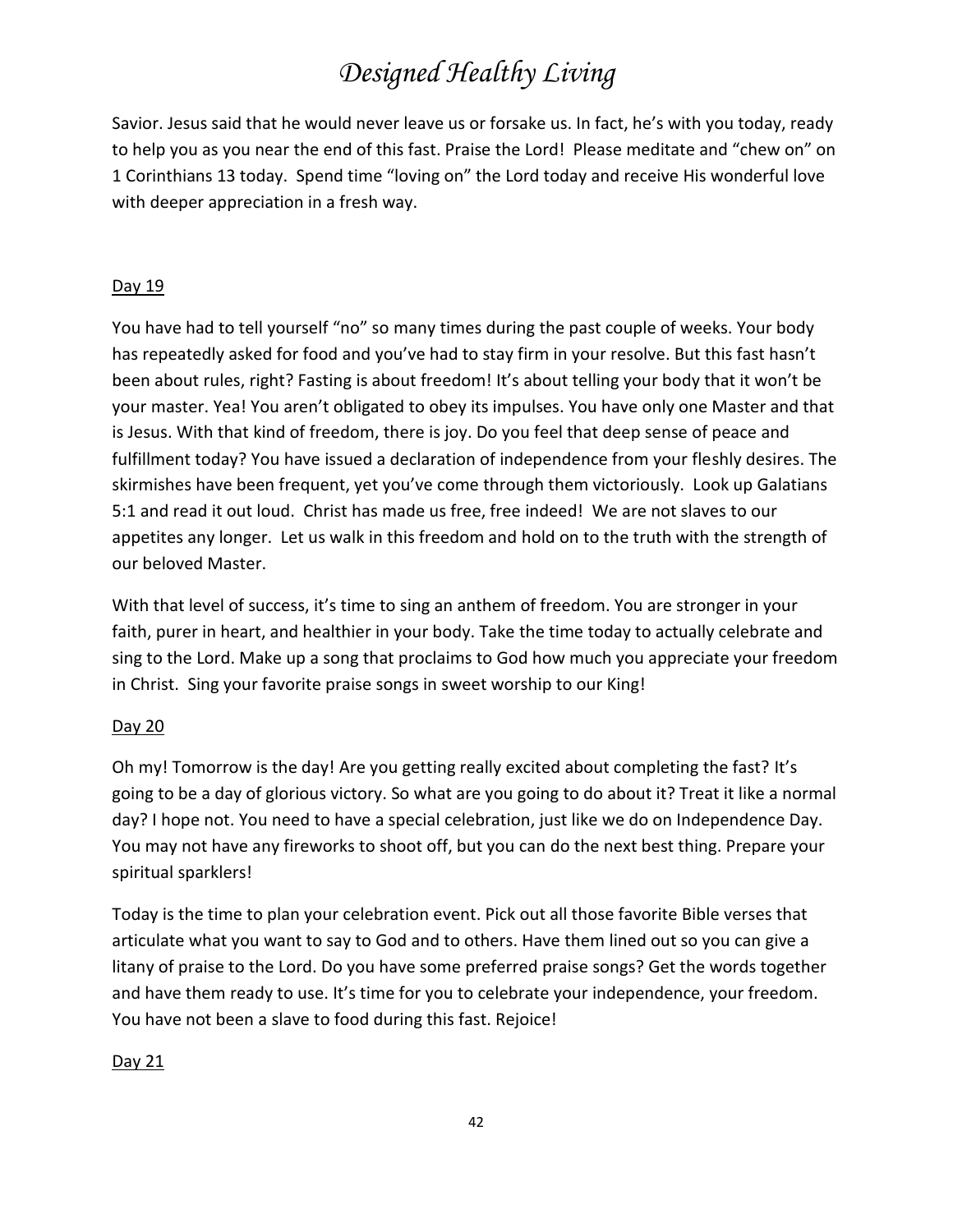You did it! Don't you feel like jumping up and down? This is truly an exciting moment. And yet I know what you're thinking. Even though you've been victorious, all you feel like doing is pointing to the Lord. He's the One who's given you the strength each day. All praise goes to Him.

As you celebrate today, think back to all the obstacles you had to overcome. God gave you everything you needed to do the impossible. He supplied wisdom, encouragement and power. If it's at all possible, go for a walk today with God. With each step, count your multitude of blessings. God has been incredibly good to you during this season of fasting. Now go tell someone what the Lord has meant to you during this time of testing. Proclaim His goodness. Please read Ephesians 3:16-21 and enjoy your victory lap!

You've made it! Congratulations! The Lord is exalted and He is your eternal reward!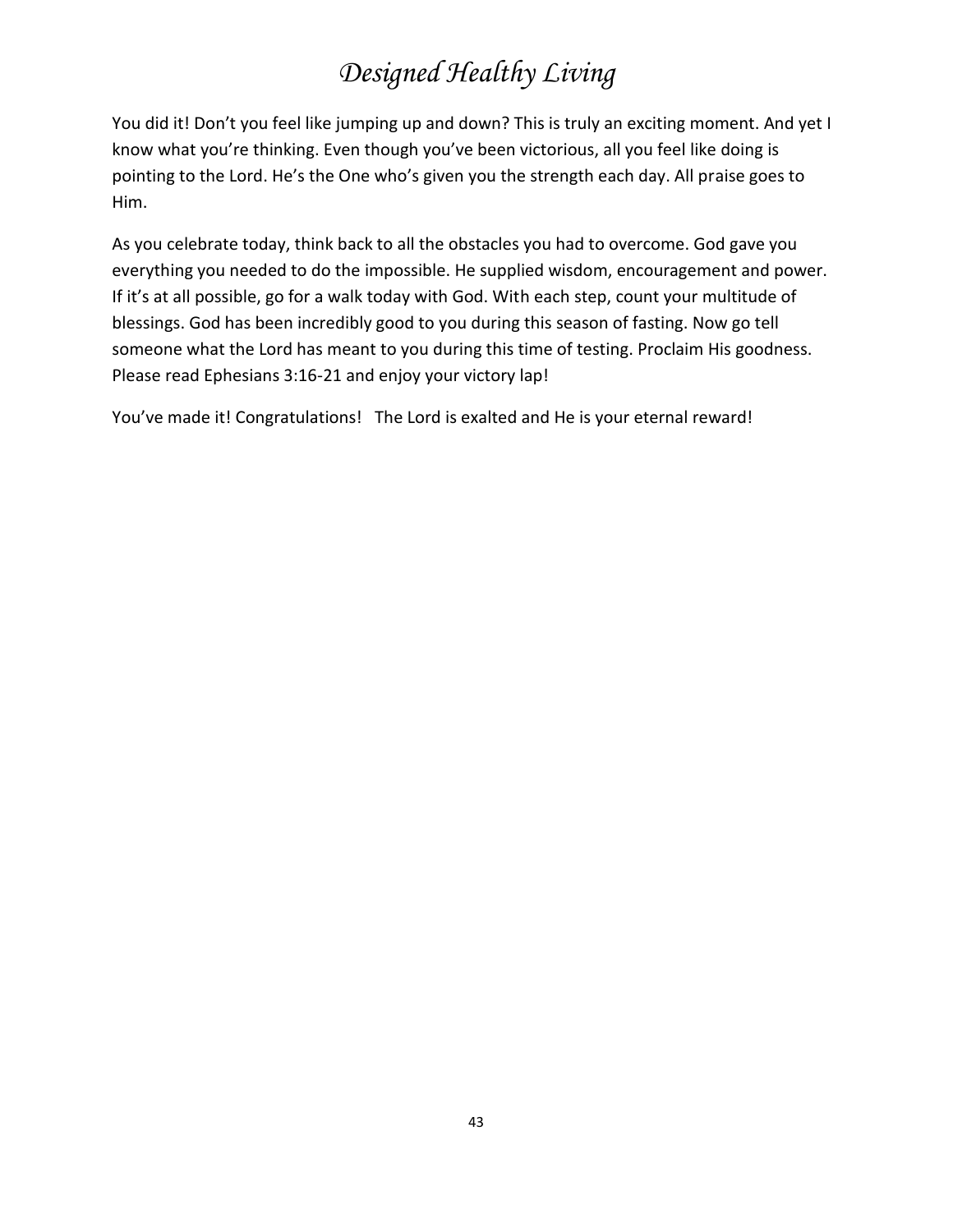### <span id="page-44-0"></span>**DANIEL FAST COMMITMENT**